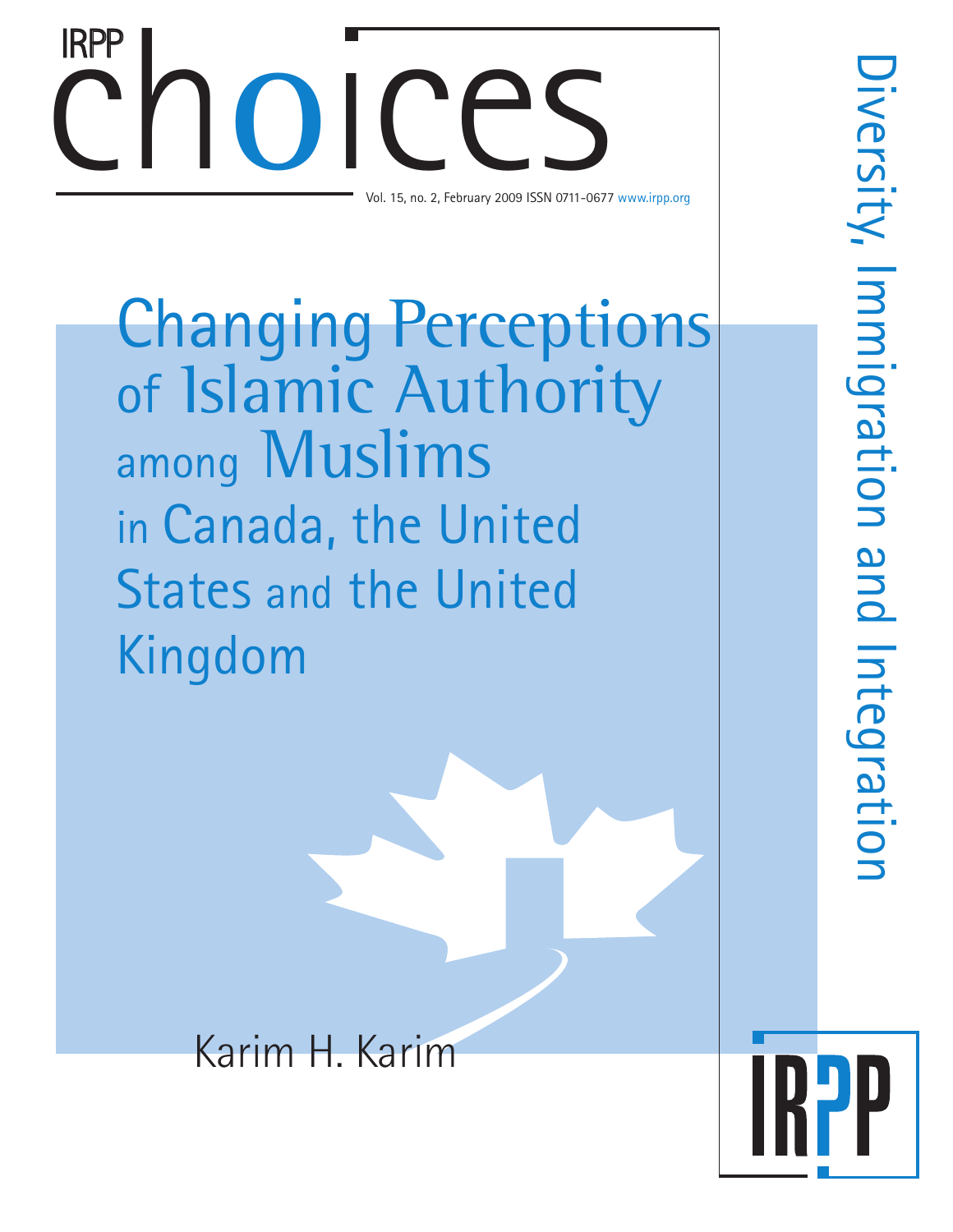

F ounded in 1972, the Institute for Research on Public Policy is an independent, national, nonprofit organization.

IRPP seeks to improve public policy in Canada by generating research, providing insight and sparking debate that will contribute to the public policy decision-making process and strengthen the quality of the public policy decisions made by Canadian governments, citizens, institutions and organizations.

IRPP's independence is assured by an endowment fund established in the early 1970s.

F ondé en 1972, l'Institut de recherche en politiques publiques (IRPP) est un organisme canadien, indépendant et sans but lucratif.

L'IRPP cherche à améliorer les politiques publiques canadiennes en encourageant la recherche, en mettant de l'avant de nouvelles perspectives et en suscitant des débats qui contribueront au processus décisionnel en matière de politiques publiques et qui rehausseront la qualité des décisions que prennent les gouvernements, les citoyens, les institutions et les organismes canadiens.

L'indépendance de l'IRPP est assurée par un fonds de dotation établi au début des années 1970.

**Karim H. Karim** is the director of Carleton University's School of Journalism and Communication, where he is also an associate professor. He was a visiting scholar at Harvard University in 2004 and a senior research fellow at the Institute of Ismaili Studies in London, United Kingdom, in 2005. He serves on the advisory committees of the Mass Communication Program of the Al Ahram Canadian University and the proposed School of Media and Communications of the Aga Khan University, and has served as the elected chairperson of Canadian Heritage's Committee on Equal Access and Participation. Karim has managed major research projects on the depiction of diversity for the Canadian Broadcasting Corporation and on integration content in ethnic and mainstream media for Citizenship and Immigration Canada. His book, *Islamic Peril: Media and Global Violence* (2000), won the inaugural Robinson Book Prize of the Canadian Communication Association in 2001. He edited *The Media of Diaspora* (2003) and has published chapters in numerous edited works, including *Muslims and the News Media*, *Media Studies*, *Accounting for Culture,* and *Journalism After September 11.* His scholarly articles have appeared in many journals.

This publication was produced under the direction of Leslie Seidle, senior research associate, and Geneviève Bouchard, research director, IRPP. The manuscript was copy-edited by Francesca Worrall, proofreading was by Zofia Laubitz, production was by Chantal Létourneau and art direction was by Schumacher Design.

Copyright belongs to IRPP. To order or request permission to reprint, contact:

#### IRPP

1470 Peel Street, Suite 200 Montreal, Quebec H3A 1T1 Telephone: 514-985-2461 Fax: 514-985-2559 E-mail: irpp@irpp.org

All *IRPP Choices* and *IRPP Policy Matters* are available for download at www.irpp.org

To cite this document:

Karim, Karim H. 2009. "Changing Perceptions of Islamic Authority among Muslims in Canada, the United States and the United Kingdom." *IRPP Choices* 15 (2).

The opinions expressed in this paper are those of the author and do not necessarily reflect the views of IRPP or its Board of Directors.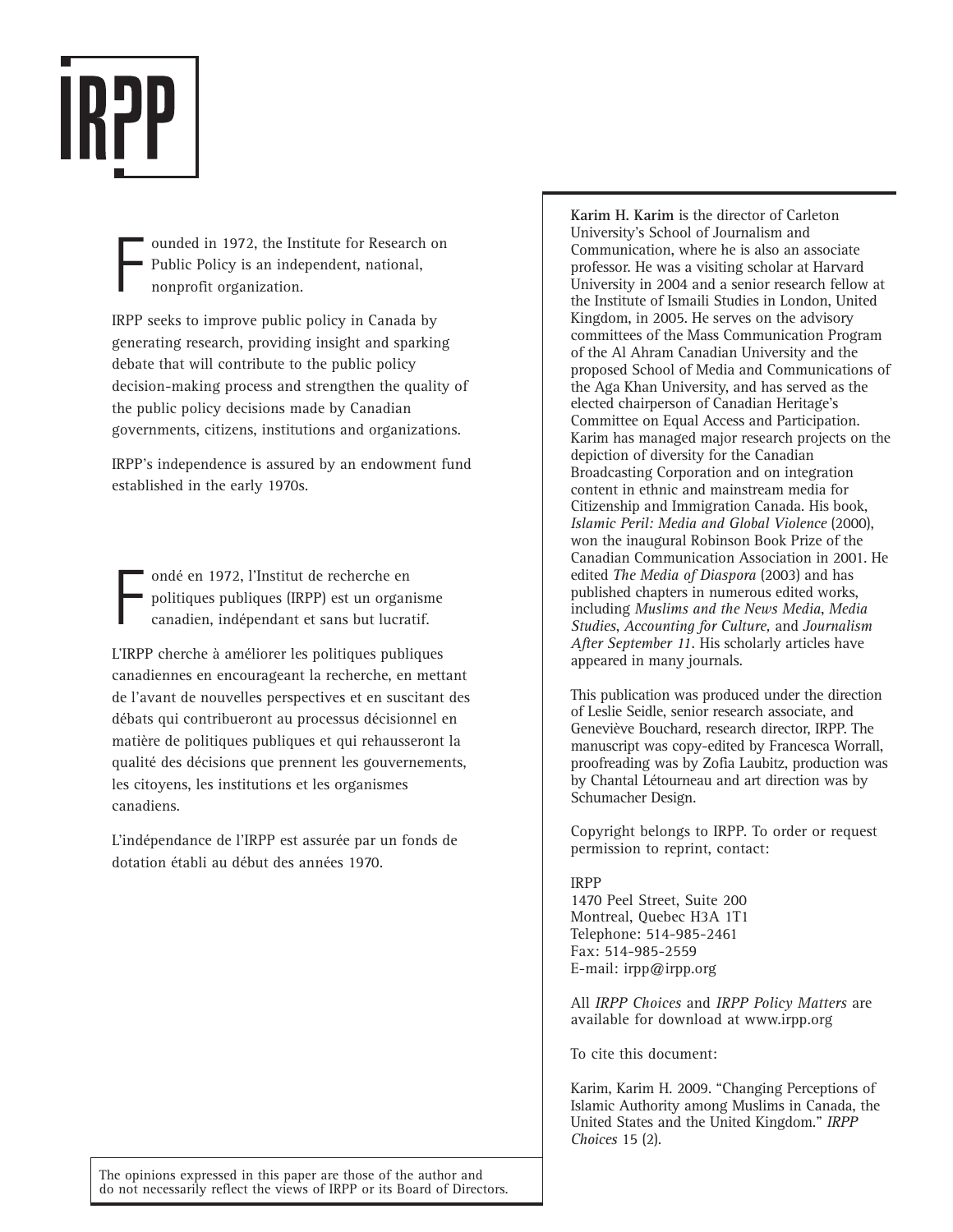## Diversity, Immigration and Integration / Diversité, immigration et intégration

Research Director / Directrice de recherche Geneviève Bouchard

his series consists of individual IRPP Choid<br>and IRPP Policy Matters studies on Canadi<br>immigration policy and its challenges fron<br>comparative perspective. Issues discussed in this his series consists of individual *IRPP Choices* and *IRPP Policy Matters* studies on Canadian immigration policy and its challenges from a research program include the relationship between sovereignty, security and border control; economic integration; and the reconciliation of economic and humanitarian objectives.

ette série comprend des études *Choix IRPP* et<br> *Enjeux publics IRPP* qui portent sur la poli-<br>
tique canadienne d'immigration et ses nou-<br>
veaux défis dans une perspective comparée Les *Enjeux publics IRPP* qui portent sur la politique canadienne d'immigration et ses nouveaux défis dans une perspective comparée. Les questions abordées dans ce programme de recherche touchent aux rapports entre souveraineté et la sécurité et le contrôle des frontières, l'intégration économique et la conciliation des objectifs économiques et humanitaires.

## **Contents**

- 4 Arrival and Engagement with Western Societies
- 5 Global, Transnational, Translocal
- 6 Islamic Authority
- 8 Data Collection Methods
- 10 Analysis
- 20 Implications for Policy Development
- 23 Appendices
- 26 Notes
- 27 References
- 29 Résumé
- 30 Summary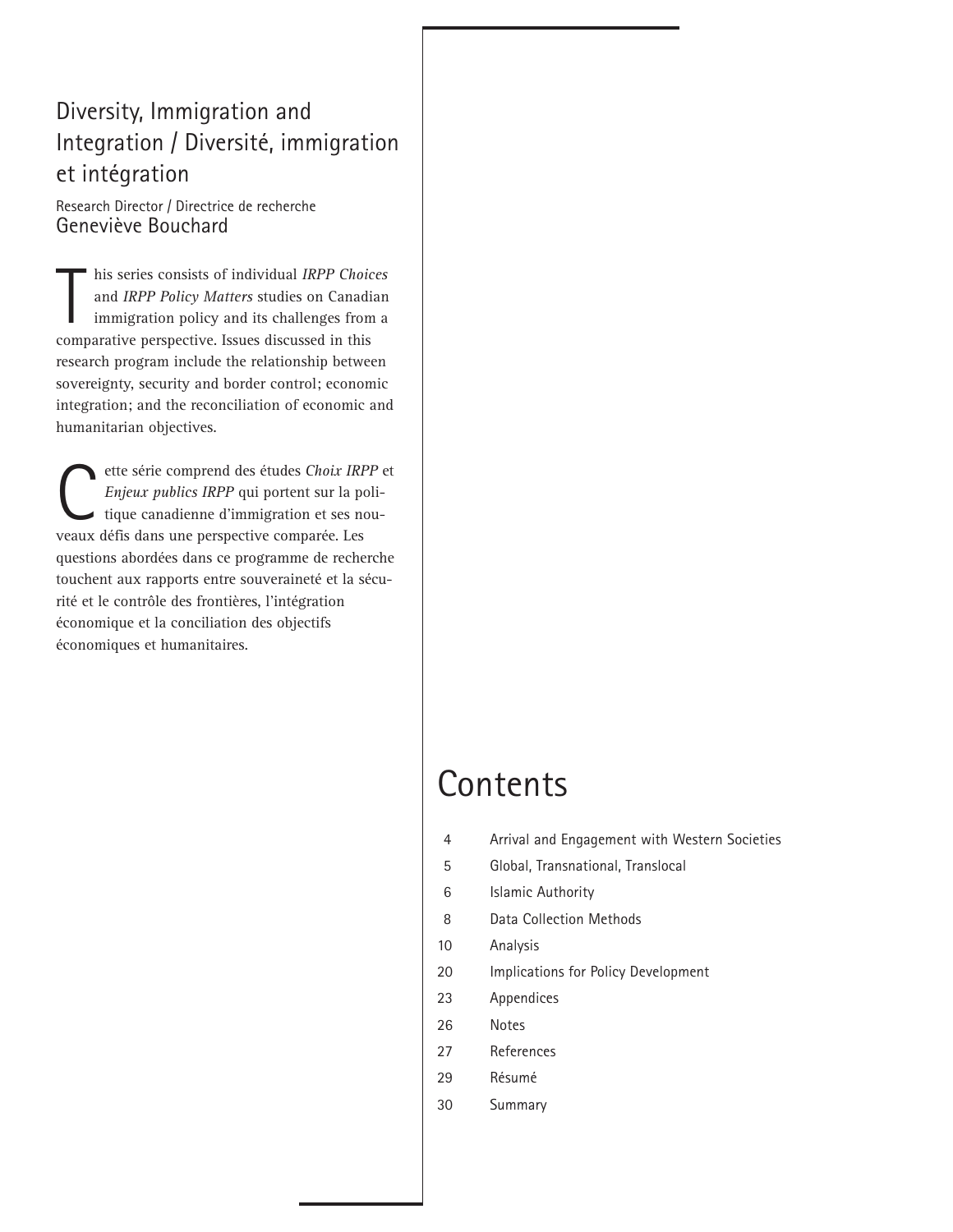## Changing Perceptions of Islamic Authority among Muslims in Canada, the United States and the United Kingdom

Karim H. Karim

In the aftermath of the terrorist attacks on<br>Western targets by certain Muslim groups<br>the last few years, the media have frequen<br>ken of "the struggle for the soul of Islam." The n the aftermath of the terrorist attacks on Western targets by certain Muslim groups over the last few years, the media have frequently spo-1.2 billion Muslims of the world hold a diversity of views on the purported Islamicness of the attacks. A very tiny proportion of them are involved in terrorism. The overwhelming majority are opposed to terrorism, but their views about the West are multifaceted (see Adams 2007, 103-10; Pew Center 2007). Considerable soul-searching is taking place among Muslims regarding issues that go beyond the use of violence for political ends. For more than 200 years, beginning with European colonial incursions into Muslim lands, there has been discussion about the relationship between Islamic and Western views of the world. A key element of this discourse is the nature of modernity (Ahmed 1992; Al-Azmeh, 1993; Yassine 2000; Peletz 2002; Sajoo, 2008).

Muslims are seeking ways of engaging with the contemporary world on their own terms. For a long time, there was a widespread belief that modernity and westernization were synonymous. However, like other non-Western peoples, Muslims are seeking to embrace modernity within indigenous parameters. But they find themselves burdened by the tendencies shaped by interpretations of Islam that inhibit innovative engagement with contemporary conditions. This problem is particularly acute for Muslim residents of Western countries, who face many issues that have little precedent in Muslim contexts.

There are many publications on this topic (for example, Ramadan 2004; Safi 2003; Wolfe 2002), but few researchers have studied the role of Islamic authority. And hardly anyone has sought to hear from "ordinary" Muslims about the place of religious leadership in helping them deal with modernity. Contemporary conditions have substantially altered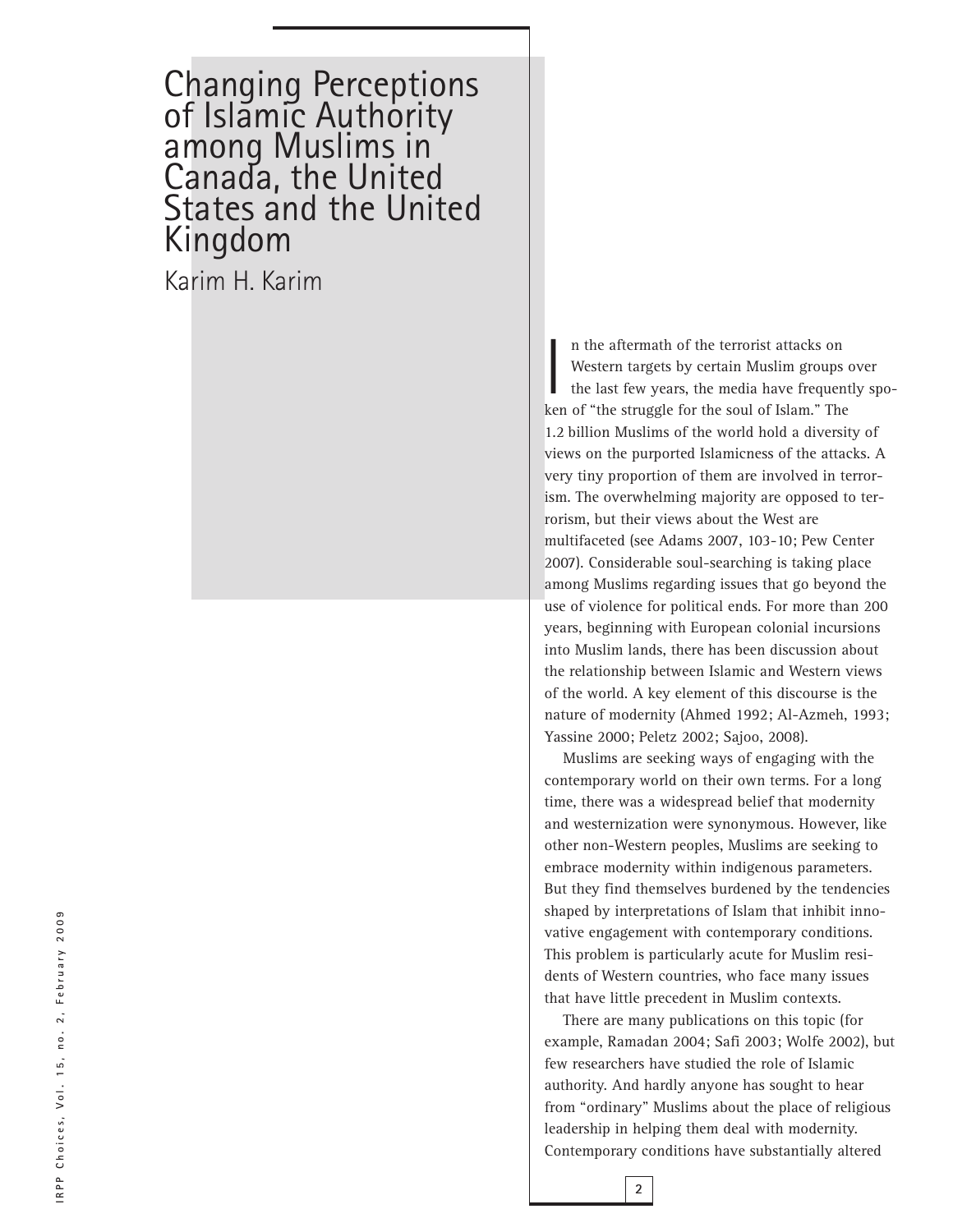the assumptions under which traditional Islamic authorities operate. The expectations that adherents have of their leaders have been transformed by not only the circumstances produced by modernity and migration, but also educational and technological advances and globalization

The faithful cannot be expected to think of religious authorities in the same way as they have in the past, considering that many of them have more education than the religious authorities. They have access to the primary intellectual resources of Islamic traditions, they are continually exposed to new ideas, and they are able to have discussions with each other over vast distances using the Internet.

In this study, I seek to examine the changes in the ways in which Muslims in Canada, the US and the UK view Islamic authority. The study's findings have implications for understanding how Muslims in the West are coming to terms with contemporary life through Islamic perspectives. The results of the research point to the emergence of perspectives that may help determine how they approach choices on issues ranging from medical treatment to education to political engagement.

For newcomers to be successfully integrated $1$  into the receiving society, they need to have a sense of comfort in being able to manage change on their own terms. Individuals and communities tend to resist forceful assimilation into the dominant culture. Tariq Modood and Fauzia Ahmed's study, which is based on interviews with British Muslims, notes that "although 'moderate' or mainstream Muslims represent a variety of views, they are pro-multiculturalism as long as it includes faith as a positive dimension of 'difference'" (2007, 206). Muslim immigrants to the West seek to maintain their religious identity, but they are not averse to modulating aspects of their traditions to achieve material success in the new country (Bouchard and Taylor 2008, 235). In order to maintain this balance between faith (*deen*) and the world (*dunya*), they hope that their religious leaders' guidance will prevent them from straying away from the essential aspects of Islam. They also expect these authorities to provide an enabling framework that is mindful of the new circumstances in which they live. Whom or what sources Muslims regard as valid Islamic authorities, whether they are willing to turn to them for answers, and how they do this are therefore important in understanding the integration of Muslims into the countries where they have settled.

My findings are drawn primarily from a series of discussions with "lay" Muslims in several locations in these three Western countries. I provide brief backgrounds of the settlement of Muslims in these countries and the transnational nature of their world. I discuss the ways in which Islamic authority has been traditionally conceptualized and how education and communication technologies are changing public engagement by Muslims. In the description of the research methodology, I outline how the primary research data were gathered. The information collected is examined in the analytical section of the paper, which discusses the problems Muslims in the West have with "imported imams," their expectations of their religious authorities regarding practical engagement in the world, and the importance they ascribe to an individual's critical understanding of her faith. Some of the research subjects are re-evaluating not only the status of religious leaders, past and present, but also the primary legal and scriptural texts of Islam, in the context of their present-day goals. I conclude the study with some policy suggestions.

The issues addressed in this study touch upon the nurturing of citizenship among Muslim immigrants. The study uncovers some of the ways in which these immigrants view successful settlement in their lands of adoption. Constitutional and legal structures in the three countries guarantee the freedom of religion, enabling Muslims to practise their religion. Their adherence to Islam is not an impediment to their integration into the receiving countries. However, societal and institutional prejudice and discrimination against Muslims may be a factor in producing alienation and antagonism, possibly leading to anti-social and even criminal behaviour. The pressures on marginalized youth to join militant groups are palpable – demagogic preachers prey on alienated young Muslims, encouraging them to act against Western interests (Roy 2004, 315-16). These are developments that Muslim communities and the larger society clearly want to prevent. The study identifies the discourses among those Muslims who are positively inclined towards citizenship in Western countries. A key concern for them is to find appropriate guidance that will enable them to remain Muslim while becoming Canadian, American or British. In this paper, I hope to contribute to the understanding by interested scholars and policy-makers of the Islamic context that frames the discourses of Muslims about their aspirations for successful integration into Western societies. Finally, the findings of this study point to some policy approaches that could promote a social environment enabling positive engagements between Muslims and their countries of adoption; these are discussed in the final section of the study.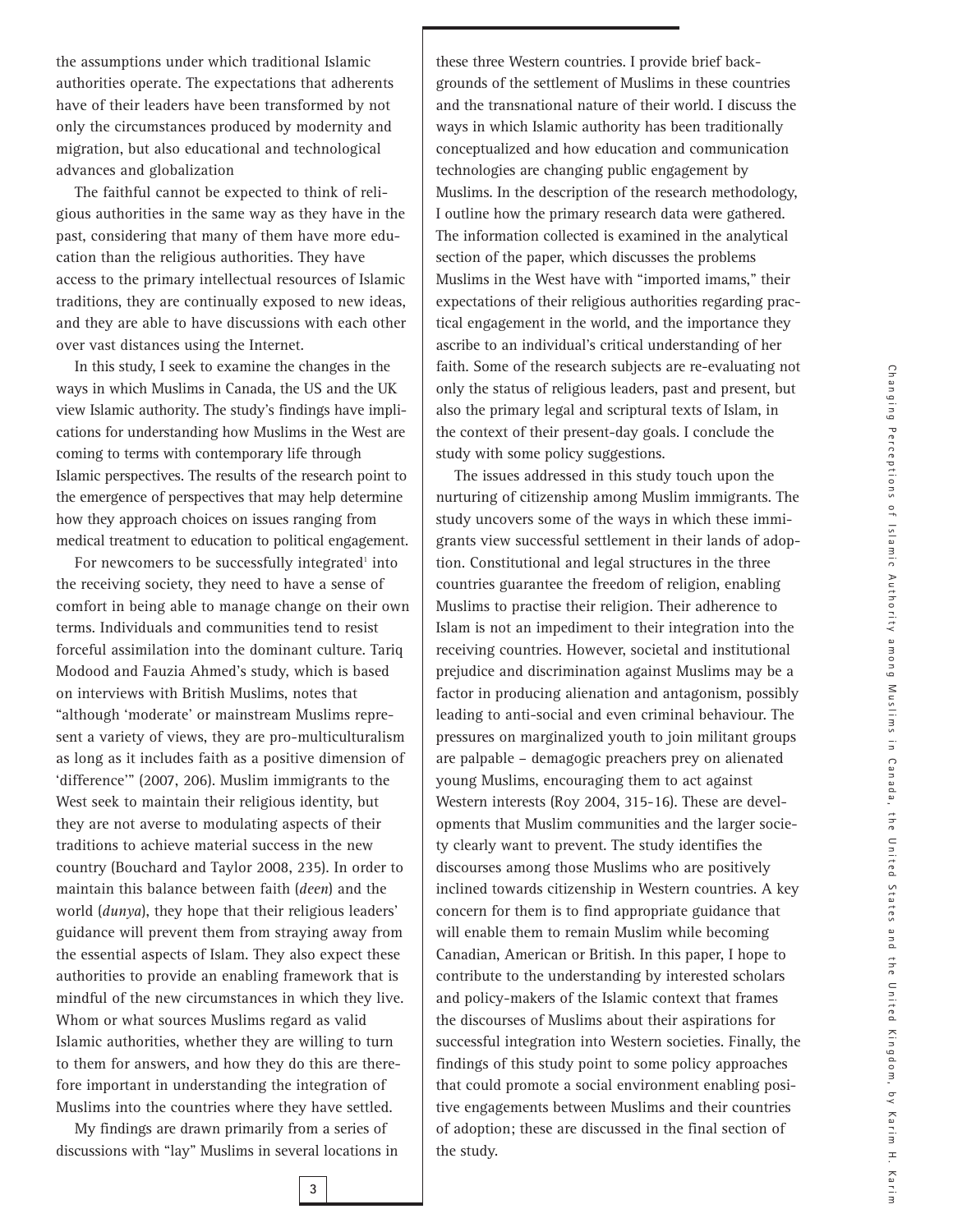## Arrival and Engagement with Western Societies

slam has emerged over the last few decades as<br>the second largest religion after Christianity in<br>Canada, the United States, the United Kingdom<br>and most other Western countries. This has largely slam has emerged over the last few decades as the second largest religion after Christianity in Canada, the United States, the United Kingdom been the result of the migration of Muslims of many national and ethnic backgrounds to these countries. While the majority are Sunnis, there are also substantial numbers of Shia Ithna Asharis and Ismailis. Ahmadis and Druze communities are also present. Sufi groups (*tariqas/turuq*) are yet another facet of the Muslim mosaic in the three receiving countries.

Britain has a long history of contact with Muslims. The best-documented pre-twentieth-century migration is a group of Yemeni men who settled in northeast England, where they worked in the docks (Peach 2005, 18-19). Although Muslims of various national origins have migrated to Britain, the majority are of South Asian origin. They began arriving in large numbers in the late 1940s "to fill the labour shortage in the industrial cities of London, the Midlands and the former textile towns of Yorkshire and Lancashire" (18). Even though there have been many other Muslim immigrants, prompted mostly by instability in home countries, the poorly educated menial labourers who arrived in the mid-twentieth century have shaped the social characteristics of most of Britain's Muslim communities. The 2001 census counted some 1.6 million people who identified themselves as Muslims.

There are stories of pre-Columbian Muslim travel to the Americas. A Chinese Muslim admiral, Zheng He (1371-1433), is said to have led a naval expedition across the Pacific Ocean (Menzies 2003). Spanish Muslims are believed to have arrived in the late fifteenth century (Smith 1999, 51). A substantial number of West Africans brought over to America as slaves are also thought to have been Muslims. However, few traces remain of these early migrations in contemporary Muslim communities in the United States. The first properly documented Muslim immigrants sailed to the United States between 1875 and 1912 from what was then Greater Syria. A second wave from the same region and other former principalities of the collapsed Ottoman Empire arrived soon after the First World War. Washington permitted fewer to enter from the 1920s onward, but in the late 1940s some barriers began to be lifted. The growth of

Islam among African-Americans began to accelerate in the 1930s and continued in the decades thereafter.

There was an increase in Muslim immigration between 1947 and 1960, including large numbers from South Asia and Central Europe. These immigrants were more educated than their predecessors and tended to settle in cities. They were also generally more Western in their outlook (Smith 1999, 52). Much larger numbers of Muslims began to arrive after the repealing of national quotas in the *Immigration Act* of 1965. Wars, revolutions and civil conflict in majority Muslim countries have frequently been the causes of sudden rises in migration to the United States. Currently the majority of Muslim immigrants arrive from South Asia. Statistics on religious affiliation are not collected in the US national census, but in 1992 the American Muslim Council estimated that the number of Muslims in the United States ranged between 5 million and 8 million (Leonard 2003, 4). The current figure is most likely larger.

In Canada, the population of Muslims doubled in the period between the censuses of 1991 and 2001. The earliest official record of Muslims in Canada is from 1871, when the census counted 13 Muslim residents, although recorded history traces Muslim presence in Canada to earlier in the mid–nineteenth century (Hamdani 1994, 8). The numbers of those arriving remained fairly small until the end of the Second World War. The remnants of race-based immigration restrictions were lifted in the 1960s, and the last four decades have seen substantial growth in the diversity of origins. Whereas the early arrivals were mainly of Arab and Turkic origins, more recent Muslim immigrants also come from many other parts of the world, particularly South Asia. According to 2001 Census data on religious affiliation, there are 579,600 Canadian Muslims (Statistics Canada 2003), representing 2 percent of the country's population. Of these, 61 percent live in Ontario, and generally they tend to concentrate in the larger cities across Canada. Muslims accounted for 3 percent of the inhabitants of Montreal, Vancouver and Calgary, and 5 percent of Toronto's population. These figures are likely to continue to rise due to sustained immigration from majority Muslim countries; the relatively low median age among Muslims of 28 years also suggests higher fertility rates compared to Canadians as a whole.

There are significant differences in the social, economic and political integration of Muslims in the three Western countries under study. Canadian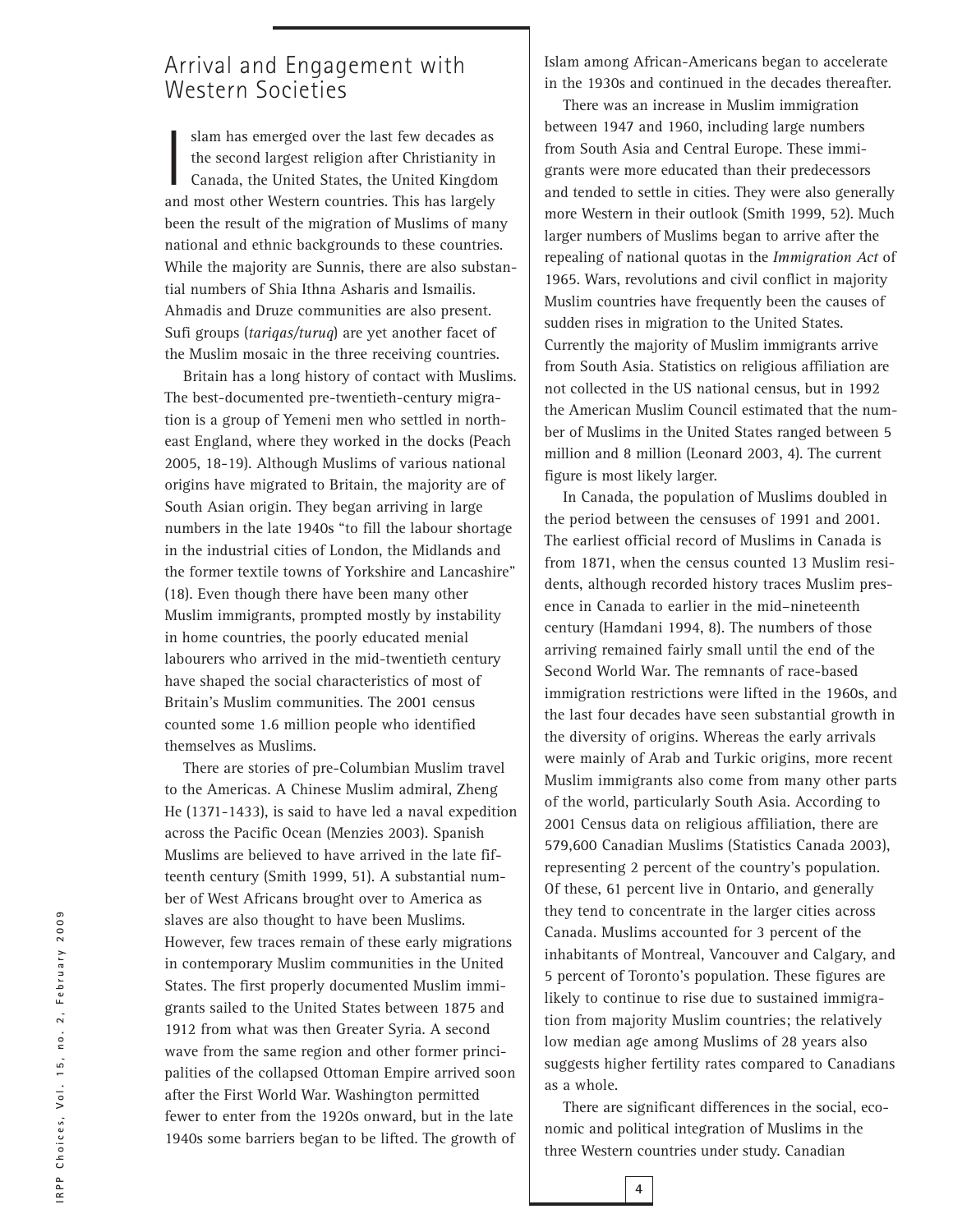Muslims have a very high level of educational attainment (Husaini 1990, 25); this may be a result of the Canadian immigration system's preference for applicants with university degrees. However, Canadian Muslims have high levels of unemployment, partly as a result of discrimination (Adams 2007, 98-101; Helly 2004). There is significant variation in educational attainment among Muslims in the highly heterogeneous Muslim communities in the United States, most of whom live in low-to-upper-middle-class households (Nimer 2002a, 37). A large majority of British Muslims possess poor educational qualifications and "have the lowest proportion [25 per cent] of population engaged in economic activity compared to other religious groups" (Peach 2005, 26).

Nevertheless, there is a substantial level of Muslim political activity in the British public sphere. The 2005 general election saw four Muslim members of parliament elected and several others have been appointed to the House of Lords. Following the 2006 federal election, Canada had four MPs and two senators who were Muslim; there were several others in provincial legislatures. In contrast, a lone US Muslim congressman was elected in 2006, and the possibility that Barack Obama was a Muslim was viewed negatively by mainstream American society.

Institutional development in Muslim communities has been significant in the three countries. Almost every city with a sizable Muslim community has organizations that attend to their spiritual and material needs. In addition, there are several national and umbrella groups that serve adherents in the various sects, particular approaches to Islam, gender, ethnicity and national origin (Nimer 2002a). The most visible structural presences are mosques and other places of worship. A particularly prominent building is the Delegation of the Ismaili Imamat on Sussex Drive in Ottawa, close to the prime minister's official residence. Another important facet of Muslim presence in the three countries' public spheres is the growth in print, radio, television and Internet media. A number of Muslims have also gained prominence in the major media.

There are multiple manifestations of other engagements with the larger society in the three countries of settlement, including participation in mainstream institutions, business liaisons and intermarriage. Some British Muslims, however, have chosen to live in areas where there are high concentrations of their co-religionists. In spite of the widespread anxiety about Islam in all three countries (Helly 2004; Nacos

and Torres-Reyna 2007), there has been a significant number of conversions to Islam over the last few decades. Estimates of converts<sup>2</sup> in the United States range from 20,000 to 50,000 (Smith 1999, 65). African-American Muslims and converts of European origins who have been in the three countries for a long time have experienced cultural tensions in their relationships with the larger immigrant Muslim populations (McCloud 1995; Jackson 2005; Smith 1999, 66).

For their part, Muslims in the larger immigrant populations often have difficulties settling into their new social environments (Karim 2002a; Nimer 2002b; Vertovec 2002). Nevertheless, it appears that over time, individuals, families and communities develop ways of being Muslim and also participating in their adopted countries (Abdul-Ghafur 2005; Abdul Rauf 2004; Wolfe 2002; Khan 2002; Hasan 2001; McGown 1999). They are coming into contact not only with Western norms but also with the cultures of Muslims from around the world who have settled in their adoptive countries. This is prompting a rethinking of personal and communal identities that in many cases involves the separation of cultural norms of Muslims from the universal principles of the faith of Islam. There is also an attempt to better understand the history of Muslims in ways that distinguish custom from religion (Safi 2003).

## Global, Transnational, Translocal

**Globalization has made possible transnational**<br>relationships between people that could not<br>have been maintained in the past. The partic<br>lar technological features of globalization, manifeste relationships between people that could not have been maintained in the past. The particular technological features of globalization, manifested in vastly enhanced transportation and communication, are enabling people not only to move around the world with relative ease but to maintain vicarious contact with each other on an almost constant basis (Karim 2003b). These developments have had an enormous impact on the lives of migrants. Unlike migrants of the past, many of whom severed relationships with their places of origin, diasporas are now able to maintain intricate intercontinental networks. They can travel back and forth regularly and be in touch with people and cultures across vast distances through the telephone, the Internet and satellite television.

Since the inception of Islam, Muslims have nurtured a sense of one singular community called the *ummah*. As Muslims settled around the world, this concept

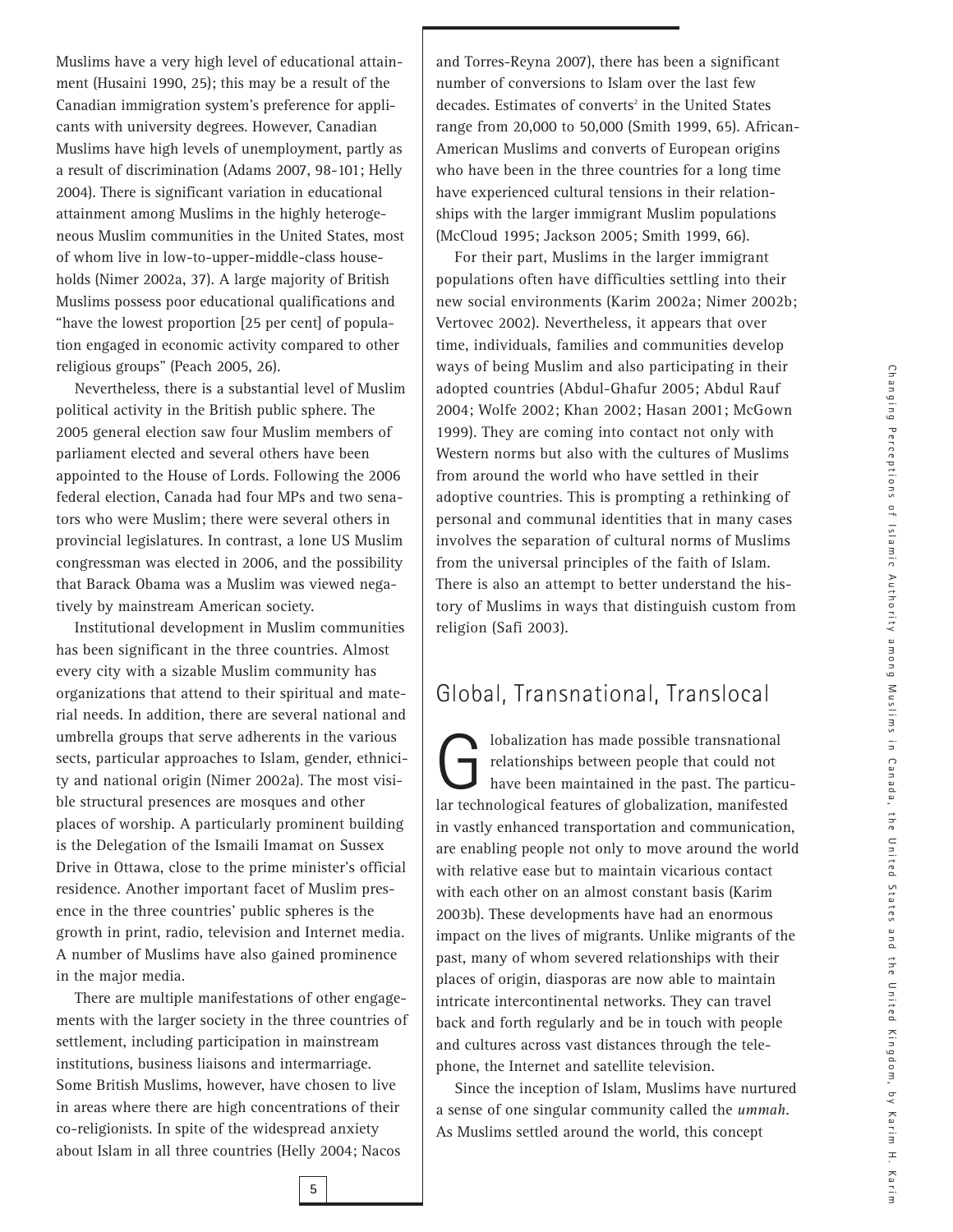expanded to incorporate a sense of global belonging. The idea of the *ummah* is a key factor in the transnational personal and societal identities of Muslims. There is a strong belief that the more than one billion adherents of Islam around the world constitute one community. This concept overlaps with but also contradicts the idea of the citizen as an individual living within the boundaries of a specific state. In reality, the *ummah* is more of an ideal than a reality, considering the exclusionary way in which even Muslim majority states treat each other's Muslim citizens. Nevertheless, it is a factor in the way many Muslims living in Western societies conceptualize diasporic relationships.

Combined with the technological and social innovations related to globalization, the concept of the *ummah* encourages transnational linkages among Muslims worldwide. These connections cut across nation-states, maintaining relationships through institutions and communication networks that operate laterally. Individuals travel and maintain contact on a regular basis with counterparts located in cities of various states; this sociological reality does not necessarily mean that they are cut off from their compatriots in their countries of domicile, but it suggests a multilayered existence that was not imaginable even a few decades ago. Peter Mandaville has conceptualized this social phenomenon as "translocalism," which he defines as follows:

Translocal spaces are hence constituted by those technologies and infrastructures which allow peoples and cultures to cross great distances and to transcend the boundaries of closed, territorial community. Translocality does not refer simply to a "place," nor does it denote a collectivity of places. Rather it is an abstract (yet daily manifest) space occupied by the sum of linkages and connections between places (media, travel, import/export etc.). The notion of locality is included with the term in order to suggest a situatedness, but a situatedness which is never static. Translocality can be theorised as a mode, one which pertains not to how peoples and cultures exist in places, but how they move *through* them. (2001, 49-50) [Mandaville's emphasis]

Many Western Muslims conceptualize their identities in multiple ways — as citizens of Western states, as residents of specific locations within these countries, as belonging to the global Muslim community, and as members of a specific Islamic sect and/or Sufi group — all of which exist in individual minds in a state of postmodern hybridity (Kraidy 2005).<sup>3</sup> The present paper examines how Muslims in Canadian, American and British cities manifest a translocality in

conceiving of themselves as diasporic members of the global *ummah* while being residents of Western locales. It explores how their experiences as Muslims and Westerners shape the understanding of their contemporary condition.

### Islamic Authority

key difference between Islam and Christianity<br>is Islam's integration of *deen* (faith/spirituali-<br>ty) and *dunya* (society/the material world). is Islam's integration of *deen* (faith/spirituality) and *dunya* (society/the material world). Proper social conduct (including in domains such as business and politics) is viewed as part of Islamic piety. Muslims who choose to continue practising their faith under conditions of Western modernity often find themselves in search of authoritative guidance in order to remain faithful to Islamic precepts. However, this is turning out to be a fairly difficult task. Not only do these Muslims face the challenges of dealing with a social setting in which their religion is relatively new, they also tend to lack strong institutional structures to which they can turn for support.4 In addition, the fast pace of technological and social change continually puts before them unprecedented ethical problems.

Those who have come from countries with wellestablished religious institutions recall the ways in which issues of faith were addressed. A problem would usually be discussed with the local imam, who would issue a legal opinion (*fatwa*) on the matter. While a number of Muslims living in the West continue this practice, many others have become dissatisfied with it. They question the familiarity of imams, who are often "imported" from Muslim homelands, with Western contexts of life. Some even criticize imams' lack of intellectual capacity to engage with contemporary issues. An increasing number of the Muslim faithful living in the West regard Muslim scholars with academic training in Islamic studies, especially those who have studied in both Western and traditional institutions, as being more authoritative than traditional imams. Their familiarity with Western social conditions, institutions, philosophy and history are viewed as being essential to providing reliable advice. Being able to communicate effectively, in person and through various media, is another key criterion of their reliability.

There is not a common Muslim view on religious authority. Adherents of Islam are united in the belief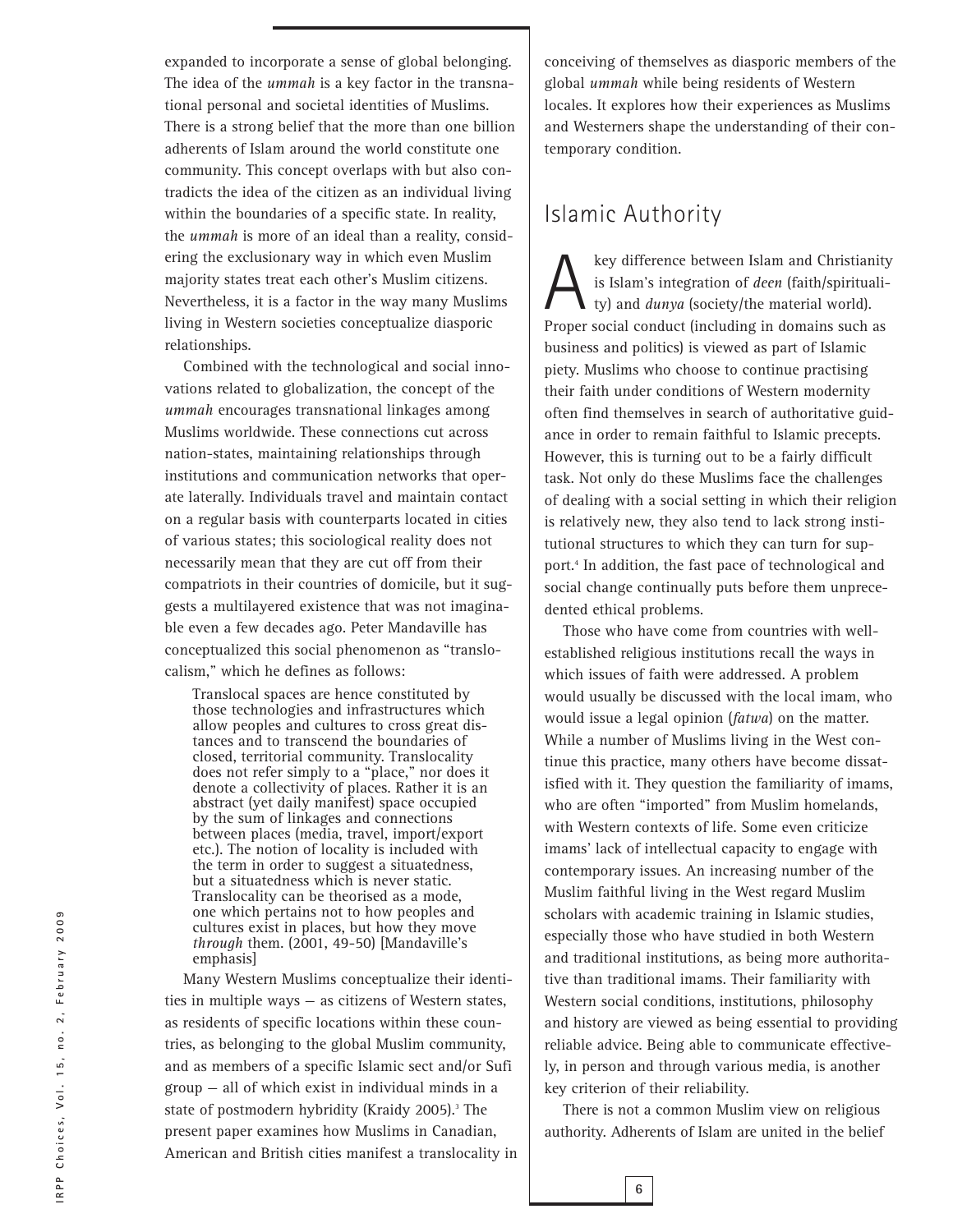that ultimate authority lies with God, but they have disagreements regarding the implementation of His will on earth. The Shia hold that the Prophet designated Ali as his successor, and that religious and worldly leadership is derived from his lineal descendants who inherit the office of imam from father to son. Sunnis believe that the Koran, the Prophet's practice (*sunnah*) and His sayings/traditions (*hadith*) are the only primary basis of Islamic authority; these sources provide direction on the pursuit of an ethical and moral life. Some members of both branches seek to follow the Prophet's model of life as much as is possible in contemporary times and carry out a literal reading of the Koran, which was revealed in seventh-century Arabia. Others tend to search for timeless principles in scripture and the Prophet's example, applying them to the changing times and conditions of life. The religious practices and outlooks of the vast majority of the faithful fall somewhere in between the two ends of this broad spectrum.

The idea of a "priesthood" was rejected in Islam. However, due to a number of historical factors, including widespread illiteracy, the religious scholars (*ulama*) adopted the function of providing guidance and counsel to the faithful. The *ulama* developed interpretive means to enable Muslims to adhere to the primary sources, whose origins in seventh-century Arabia were often not congruent with changing circumstances. On issues of contention, the Sunni community followed the consensus (*ijma)* of scholars. Analogy (*qiyas*) was used as an interpretive tool to compare contemporary conditions with those of the Prophet's time. Where *qiyas* reached its limits, scholars applied reasoning (*ijtihad*) to resolve issues (see Hallaq 1997). Various schools of law were established and legal codes formalized. However, the *shariah,* which has come to be translated as "Islamic law," was not a unified, immutable system but a pluralistic framework modulated by custom and changing circumstances (Vogel 2008).

The first few centuries after Prophet Muhammad witnessed the emergence of a dynamic culture of scholarly debate and innovative engagement with the changing conditions of a rapidly expanding Muslim empire. Civilization flowered with the energetic pursuit of scientific and artistic endeavours. This occurred in a larger intellectual context in which non-Muslims, particularly Christian and Jewish scholars, played key roles. According to Mohammed Arkoun, the early period of Muslim history "sustained a rich theoretical and practical debate in the dialectic, pluralist, dynamic context" which, after the fourteenth century, was replaced by "poor, dogmatic, local discussions and views" (2002, 208). The pace of growth began to slow in the Arab region, and eventually a decline set in in other Muslim domains as well. Even though debates on major issues were pursued by individual scholars, they were generally placed within the framework established in earlier times. A growing tendency toward conformity (*taqlid*) with established rulings tended to limit independent reasoning and was mirrored by the erosion of intellectual standards. Innovation (*bida*) came to be seen as inimical to the maintenance of Islamic norms, and was disallowed.

The dominant tendency among Muslims has been to refrain from either critically challenging the received wisdom of ages past or questioning the authority of established religious leadership. Even Islamism's opposition to dominant religious structures generally identifies its goal as a return to an imagined purity in the practice of Islam rather than seeking an Islamic engagement with modernity. However, this situation appears to be changing. Despite the ideal in Sunni Islam of the autonomous religious believer, the practice is to depend on the *ulama*, who largely tend to adhere to the legal and theological framework developed many centuries ago. Khaled Abou El Fadl notes that "the juristic concept of authority has become a firmly embedded part of Islamic dogma" (2001, 31). Dominant Sunni discourses often foreground notions of the permissible (*halal*) and impermissible (*haram*) in Islamic law. The people with the power to adjudicate on this are those who have traditional religious training. Under normative structures, they have the institutional legitimacy to interpret scripture in order to make rulings on issues in contemporary life that are brought before them.

Although the Shia were affected by the general ossification of Muslim society, they maintained distinct forms of religious authority. The Shia held that leadership of Islam had been passed on by the Prophet to his cousin, Ali, whose lineal descendants were to guide the community in spiritual and worldly matters as hereditary imams. Following the disappearance of the twelfth imam of the Ithna Aashari (Twelver) Shia, this group's *ulama* have maintained primary leadership for over a thousand years. Compared to the Sunni *ulama*, Twelver *ulama* who have obtained the rank of *mujtahid* have more interpretive leeway. A different situation prevails among the Shia group of (Nizari) Ismailis. The present Imam, Aga Khan IV, who claims direct lineal descent from Ali, provides religious and worldly guidance to his followers. There are no *ulama* in Ismaili communities;

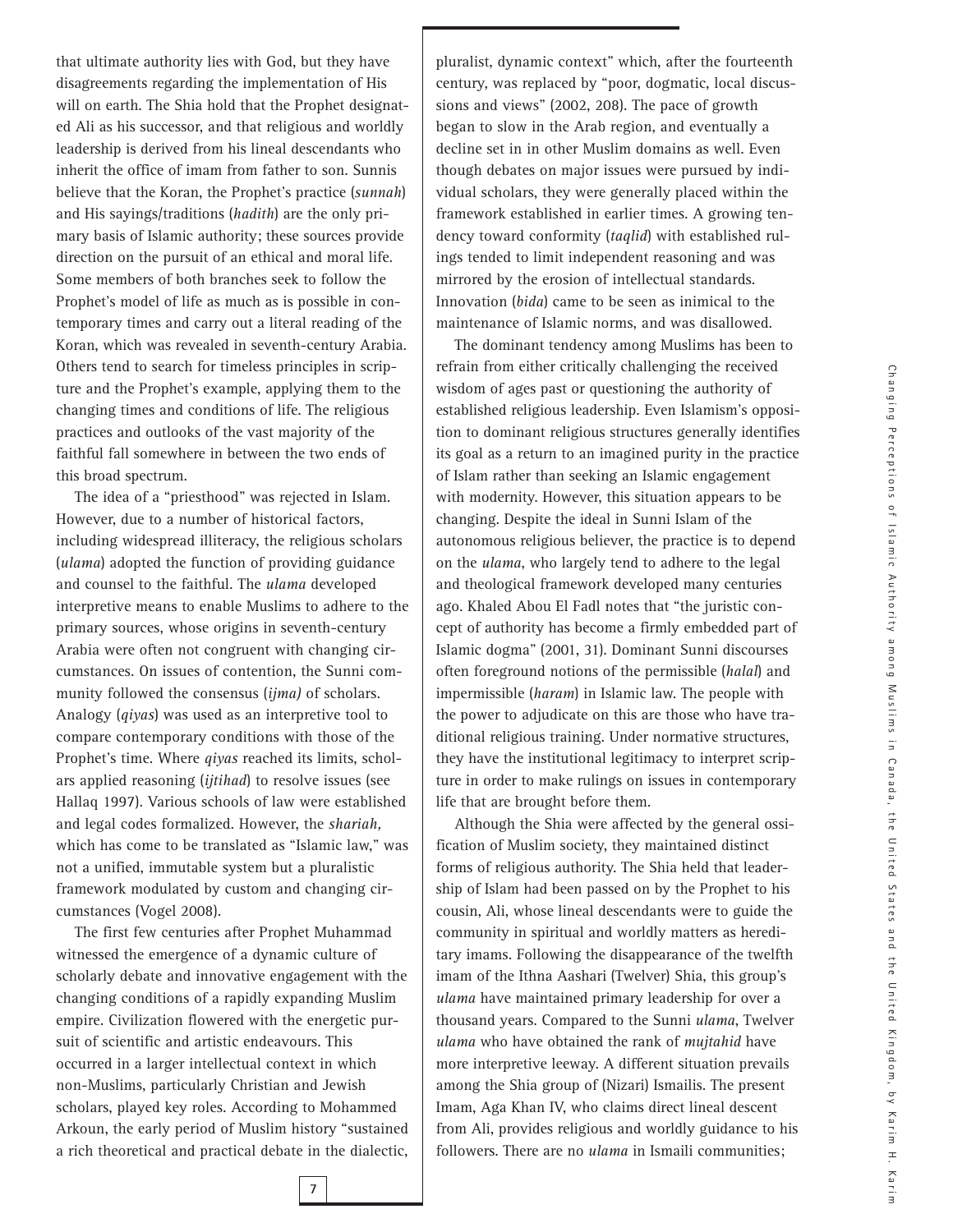they are administered by local and national councils whose members are appointed by the imam, in accordance with a constitution (Aga Khan circa 1998).

Eickleman and Anderson refer to "an emerging Muslim public sphere" in "Muslim majority states and Muslim communities elsewhere" (2003, 1). They comment on how "mass education, new messages, and new communication media" (16) have vastly expanded the number of Muslims who are aware of and engaged in discussion of issues that were previously viewed as belonging to the domain of intellectual elites. Eickleman and Anderson see these developments as contributing to the growth of Muslim civil societies. Habermas (1989), who initially introduced the concept of the public sphere, conceived of it primarily as a unitary space within which discourse on public affairs took place among middle and upper class, urban, white, Christian males. In addition to feminist critiques of the concept (Benhabib 1992; Fraser 1992), there have been proposals to view the multiplicity of discourses within society as existing within "public sphericules" (Gitlin 1998) and a "multi-ethnic public sphere" (Husband 1998). Discussions in "public sphericules," such as those of minorities, do not occur in isolation, but intersect with each other and with dominant public spheres in society (Shryock 2000; Karim 2002b).

Some Muslims in the West have sought to participate actively in the larger society through a contemporary engagement with Islamic sources. Starrett's analysis of the use of educational (including media) resources on Islam by an African-American Muslim community in a mid-sized city in the Carolinas describes the shaping of local interpretive communities "in which personal and public virtue can be achieved" (2003, 98). Under the leadership of the Aga Khan, Ismailis have been conducting a vigorous engagement with modernity while continuing to adhere to traditional practices (Karim forthcoming).

The present study examines the perceptions of Islamic intellectual authority among Muslim individuals in several localities in Canada, the US and the UK in order to understand the characteristics of Muslim public "sphericules" as well as national and translocal commonalities between them. In the analysis of focus group findings, I discuss the research subjects' attitudes toward local imams, the scripture and Islamic norms such as the *shariah*. Many of the research subjects had strong opinions about the validity of traditional structures of authority and were keen to decide for themselves how they would practise Islam and live their lives in their countries of adoption.

## Data Collection Methods

In this paper primarily drawn from the findings of focus group discussions conducted with Muslims Canada (Ottawa and Montreal), the United States he empirical evidence presented in this paper is primarily drawn from the findings of focus group discussions conducted with Muslims in (Washington, DC, area), and the United Kingdom (London, Manchester and Leicester) between March  $2004$  and June  $2005$ .<sup>5</sup> It is supported by information collected from personal interviews<sup>6</sup> conducted as part of the research project. Unlike the random sampling approach common to broad surveys and polls, the selection of the potential participants for focus groups is carried out in a deliberate manner called purposive sampling.<sup>7</sup> Berg (2001, 111-32) describes the efficacy of conducting focus groups when seeking specific information from people with particular social characteristics. According to Stewart and Shamdasani, "Insofar as the researcher has a specific agenda and wishes the group to interact in particular ways, he or she will structure the membership of the group to maximize the probability of the desired outcome" (1990, 53).

The particular objectives of the research project prompted the development of very specific criteria in the choice of individuals invited to participate in the focus groups (see appendix 1). A primary screening criterion was that the potential participant self-identify as Muslim. No restrictions were placed on any group that declared itself to be Muslim or on individuals who had joined as converts. In order for the discussions to be productive, it was essential that the participants had some knowledge of contemporary Muslim scholarship. They had to have read at least two articles or chapters of a book by a Muslim intellectual,<sup>8</sup> be familiar with the work of an artist or have attended a series of lectures. The preference was also for people who had lived in the West for at least five years, so as to ensure participation of people who could speak from the basis of lived experience. For four of the sessions, the aim was to have equal male/female participation; in addition, there were two female-only focus groups that were both led by female moderators. The latter arrangement sought to ensure that the participants would feel free to explore topics that they might have felt inhibited from exploring, consciously or unconsciously, in the presence of men. Academics, religious leaders and current officials of Muslim organizations were excluded, in order to ensure that the voices of ordinary Muslims were privileged in the discussions.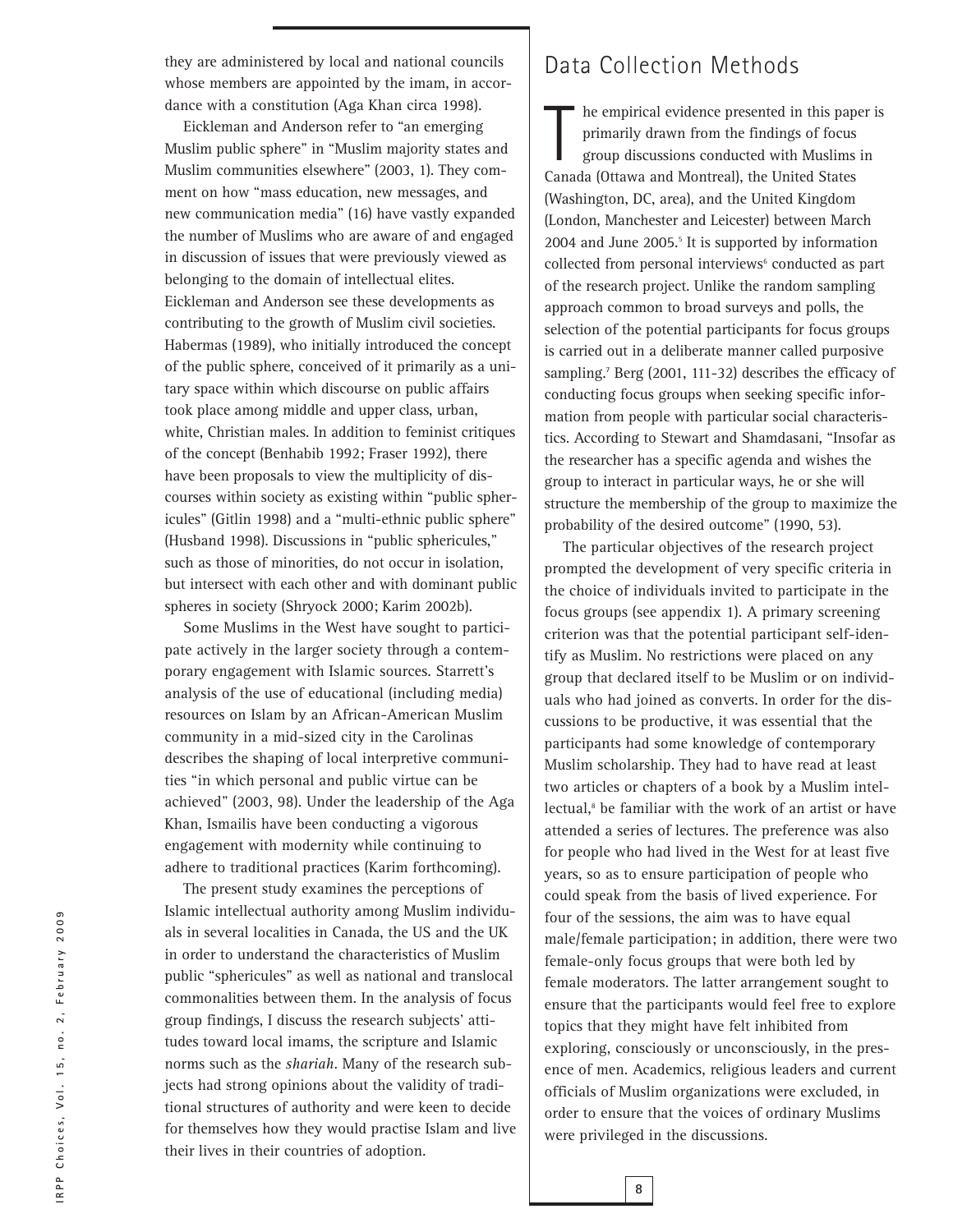Individuals who met the stated criteria were identified in each location. Participants were recruited with the help of research assistants based in or familiar with the respective locations. After a sufficient number of people had been identified, a list of 15 invitees was drawn up to reflect a relatively diverse group. Care was taken to exclude individuals who knew each other, although they were not completely excluded. Between 7 and 13 participants showed up at the various discussions. All the sessions were held in academic settings and each lasted approximately two hours. Attendees were asked to fill out forms that requested demographic information, but their names were not added to these forms in order to maintain privacy.

The focus groups in Washington, DC, and Manchester were composed of women only and were moderated by women; all the others were mixed in gender. The ages ranged from 18 to 70; ethnic origins included the Middle East, South Asia, Europe, Africa, and Southeast Asia; and diverse socio-economic classes were represented. Most participants had postsecondary training. They were students, working professionals, and retirees in fields such as engineering, medicine, architecture, media, public administration and education. The groups included adherents of the Sunni and Shia branches of Islam, and some also of Sufism. More detailed demographic data about the focus group interlocutors are presented in appendix 2. Information was not collected on whether individuals were converts, but some participants identified themselves as such in the course of the discussions in all the sessions, except the one in Ottawa. It is estimated that all the groups had one convert attending, and there were two present in the London discussion. The participation of converts is not viewed as having skewed the findings; they often expressed themselves more sharply on some of the issues than did other respondents, as will become apparent below.

The moderator informed the participants that they were not invited as representatives of any sect or school of thought, but rather as individuals who would contribute to the discussion as such. Emphasis was laid on the need to respect the differences in opinion that were expected to emerge due to the diversity of the respective groups. Even though there were a few heated exchanges, all the sessions took place in a civil manner. Among the questions asked by the moderator were some that sought to identify current issues in the practice of Islamic faith and the sources of guidance that the participants turned to in addressing them (see appendix 3 for the questions).

Focus group members were encouraged to name the intellectuals whose thinking had influenced them. However, several went beyond this to speak about the nature of their personal searches, and occasionally even the methods they used in pursuing answers to issues of faith. The perceptions of the interlocutors were taken at face value and the moderator made no effort to correct particpants' statements of fact or interpretations — although other participants occasionally attempted to do so. There were variances between cities with respect to how the discussions unfolded and the range of topics that were addressed, but a series of commonalities emerged in the six locales where the discussions were conducted.

The participants in each session were not viewed as belonging to a unitary Muslim public sphere. They had a plurality of characteristics, and they recognized themselves as being affiliated with various communities (in religious and ethnic terms). Separate Muslim public sphericules interacted with each other during the discussions. The interlocutors in the project were not viewed as being representative of those present in Muslim communities in the West. This is not possible with the focus group method. It is not assumed that the range of issues represented and opinions expressed in the interviews and discussions cover all the perspectives on the topic of Islamic authority; rather it is assumed they are the result of the specific interactions that took place during the meetings with the particular individuals under the conditions imposed by the research methodology. Accordingly, the analysis of the findings and the discussion of policy implications reflect the types of people who were present in the focus group sessions. Some of the groups that the methodology was not designed to include are those who generally do not engage intellectually with scholarly literature on Islam; those who have literal, highly conservative, or militant religious viewpoints; and those who are reluctant to participate in discussions that are part of research that will be made public.

Some of the findings are discussed below under the headings "Imported Imams," "Praxis" and "Critical Approaches." They are presented in a free-flowing manner as if there were a single conversation that occurred translocally and simultaneously. The focus group discussions are treated as a source of primary evidence, and the interviews are used, when appropriate, to confirm specific points of discussion. I have chosen to quote the words of the interlocutors directly, despite the occasional errors in grammar and diction, in order to make available as much as possible the original

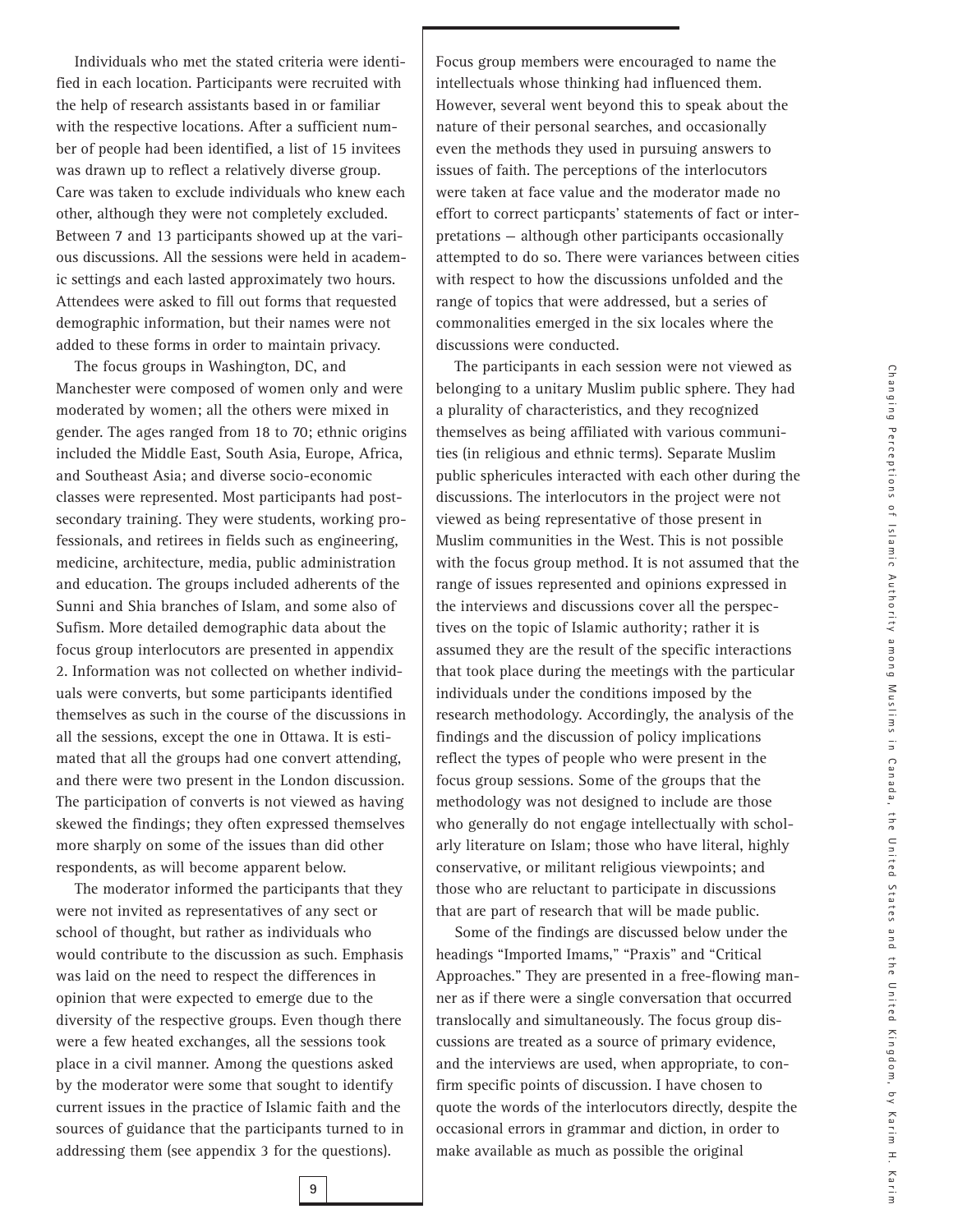materials of this primary research. The quotations provide indications of the emphasis that interlocutors placed on certain points and, in some cases, give a sense of the emotion felt by individual participants. The identities of focus group participants and interviewees have been kept anonymous in accordance with research ethics guidelines. Only the initials and location are given when citing the individuals.

### Analysis **"Imported imams"**

t the beginning of every session, each focus<br>group participant was asked to identify one<br>two intellectuals who had influenced his or<br>her thinking. Sources of influence cited by individue group participant was asked to identify one or two intellectuals who had influenced his or her thinking. Sources of influence cited by individual interlocutors included Muslim and non-Muslim academics specializing in Islamic studies and other areas, religious leaders, artists and institutions. Relatives (especially parents), political leaders, historical figures, the Prophet Muhammad and Allah were also mentioned. Among the reasons participants gave for being drawn to specific sources were the institutions in which the intellectuals were trained, their ability to reach out effectively to Muslim audiences, and their accessibility, experience in Western environments, open-mindedness, balanced outlook, practicality, activism, commitment to Islam and appropriate uses of media. In each of the six sessions, several individuals mentioned intellectuals who most closely reflected their own sectarian and cultural identities, but some of these same participants also said they turned at times to people outside their groups, including non-Muslims. A number of participants indicated they sought insight from various figures over time, and others commented that the intellectuals themselves had changed.

The widest agreement was on the need for religious leaders to be familiar with the local conditions in Western societies; imams of local mosques were frequently criticized for not having sufficient knowledge of the local language (English or French) and for having traditional attitudes.<sup>9</sup> A number of interlocutors in the various focus groups also cited the imams' lack of familiarity with the cultural norms and problems in the location to which they were assigned. They were described as being out of touch with the needs of their flock. MK remarked near the end of the Montreal session:

My ultimate fantasy would be to find an imam who gives a *khutbah* (sermon) in a Friday mosque who happens to be someone who goes out to work from nine to five, takes the bus, is dealing with his kid who is picking up a marijuana joint at the age of thirteen. This is the kind of person that I want instructing me on Friday, not speaking to me about the battles that we won 1,200 years ago.

He referred to the struggles of lived reality that to him seemed divorced from the context of the imam's discourse. The expectations of this Muslim appear to be that he should be able to receive informed counsel on social issues from Islamic religious leaders. MK did not see any connection between the renderings of the glorious Islamic past and his family's daily struggles to integrate into Canadian society.

DO, who participated in the Ottawa discussion, criticized the lack of intellectual engagement by the congregation and the poor quality of the imams' discourses. She said that

Most of them [Muslims] don't even read. What they're listening to is what their local imam is saying. And most of these local imams don't have an education. For example, some of them, they haven't even had a type of education when it comes to *shariah*. Yet, they're issuing *fatwas* and they're issuing, you know, judgments here and there… I find the local imams have much more power than any scholars.

This is a strong comment on the influence that imams, regardless of how ill-informed they are, have over their congregations. DO even doubted that they have sufficient training in Islamic matters. She made an interesting distinction between the local imams, who are not considered to be learned, and "scholars," who are presumably more knowledgeable than imams.

HY, who left Turkey because she was not permitted to wear a head covering at the college where she was a lecturer, commented in the Leicester discussion:

What I am looking for is an intellectual Islam that examines where we are today and how we move forward; and within my own community [in England] it is a painfully slow<br>process; and this lady here [another participant] mentioned fire and brimstone:...when I go to the mosque…that is all I see, this red face, beard and shouting and screaming.

She appears frustrated at the lack of "an intellectual Islam" and the overbearing presence of an uninformed emotionalism spouted from the *mimbar* (pulpit). HY reflected an oft-repeated wish in the various discussion sessions for more elevated discourse from religious leaders. There were frequent expressions of frustration about the lack of connection with the imams.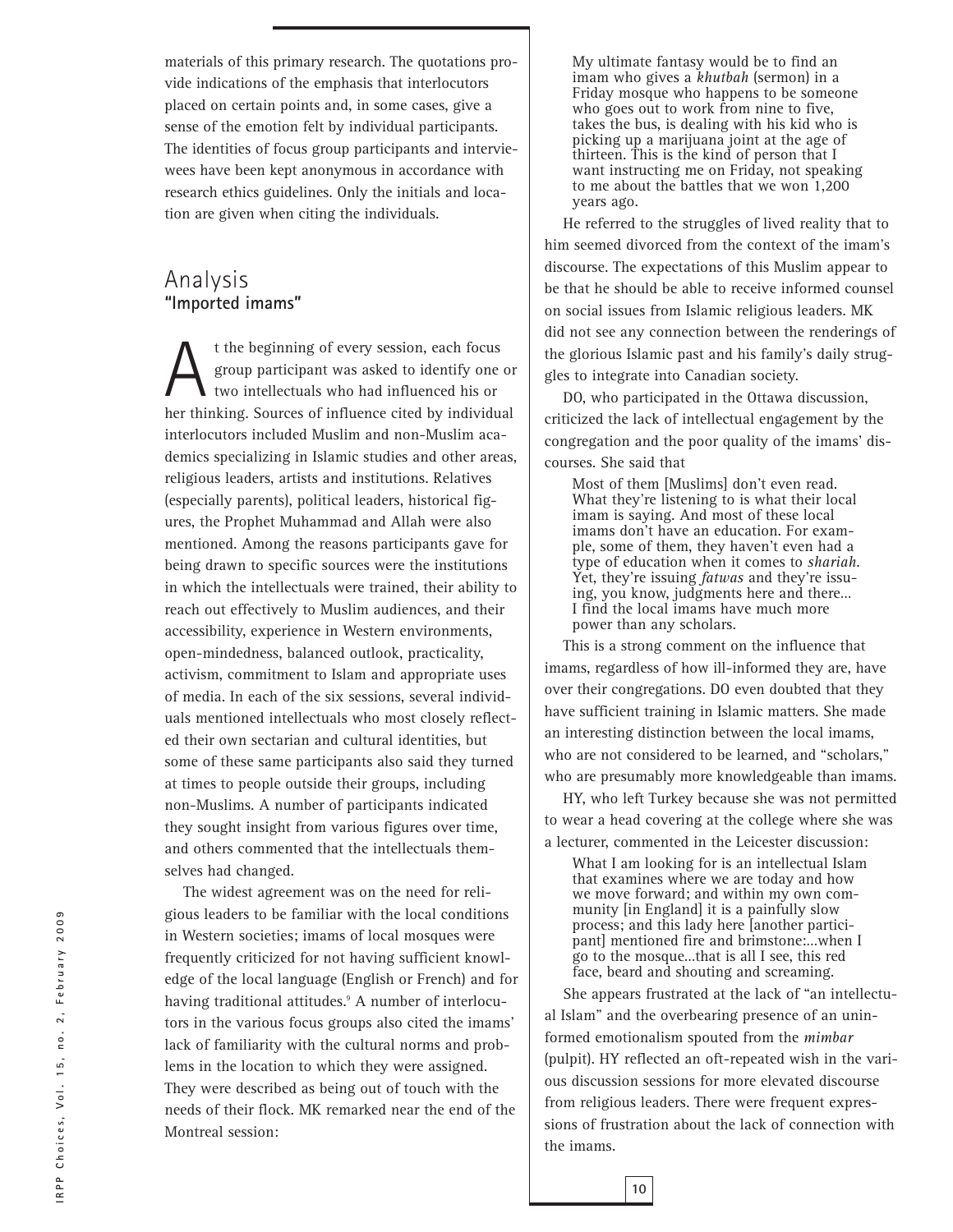Also in Leicester, DM, a British male convert, felt that immigrant culture was often confused with Islamic practice in the mosque:

They've brought their own imams from their villages and they are trying to live the Islam that they knew in the village, which is not in the real sense of the word Islam. It is culture and tradition.

We see here a cultural clash between the village imams from a majority Muslim setting and a British convert. This highlights the problems that converts but also nonconverts face in engaging with a world view that they find culturally alien. The person DM identified as having influenced him the most, Ahmed Bullock, was himself a convert and imam of the mosque in Oxford in the 1970s. RB, another British convert in the Manchester group, named Hassan Guy Eaton who, he said, "normalized someone from my culture coming to Islam and importantly in his book *Islam and the Destiny of Man* addressed a lot of the intellectual and philosophical models I had been brought up with and were part of my upbringing and education here and broke them down and addressed them and looked at them and was able to turn them so I could understand how Islam would either fit in or complement or perhaps make them better." It is interesting that, while DM implied that there was a pristine, essential Islam untainted by any culture,<sup>10</sup> RB found it important that the religion be translated for him into a British context.

AHU, a female white convert in the Washington group, complained about feeling culturally alienated:

I mean many mosques would not consider me Muslim, would not let me walk through the doors the way I'm dressed every day. I feel one big problem is that mosques are where conservative-minded immigrant Muslims feel at home. And in general, it caters to very conservative religious people. And as a result, I mean, look at the data from CAIR [Council on American-Islamic Relations] about how many people attend mosque regularly — estimated to be 5 percent of the [Muslim] population of the United States. Probably 90 percent of that is men going to Friday prayers. So if I give the example of the mosque where I first spent a lot of time, and really where I was formed after converting and met my husband, founded by Arabs who came to Boston to be engineers, extremely Arab-dominated – the old imported imam, who barely speaks English, but recites wonderfully! You know, people say "fastest growing religion and converts" — but a lot of people walk through the door and walk right back out.<sup>11</sup>

It appears that the power structures in North American mosques, which are funded and frequented

**11**

by upper middle class professionals who are satisfied with the traditional form of religious leadership, and mosques in parts of Britain dominated by immigrants from South Asian villages, appear to influence the kinds of imams they employ. AHU found that she could not depend on the "imported imam" for advice on marriage, because he had no understanding of her cultural and family background. Interviewee Bob Crane, a member of the Association of Muslim Social Scientists,<sup>12</sup> mentioned a similar disillusionment and withdrawal from Muslim communities on the part of white American converts, and an African-American Muslim interviewee also described his alienation from "imported imams."<sup>13</sup>

SH, a woman of Iraqi origin in the Washington discussion, felt that some Western converts to Islam who had become religious leaders adopted very conservative attitudes, especially toward women. She recalled that

In school we had one of the people who converted to Islam, and he started giving *juma* (Friday communal) prayer. The problem was that he was too conservative. So I remember when we had international week, and you know girls like to go out dancing. The minute it was finished  $-$  it was Thursday  $-$  he started yelling at the girls and asking why they were at the mosque. I was so upset but I couldn't say anything. But I was about to tell him, once upon a time you weren't Muslim, and you went to the mosque, and now these women who are Muslim can't come inside the mosque.

New converts tend to exhibit a heightened zeal and an inflexibility in beliefs, observes Smith (1999, 66). Regardless of whether the imam is a convert, it is the lack of consideration of the cultural context in which the congregants live that appears to be at issue. As Muslim immigrants integrate increasingly into the mainstream of receiving societies, rigid attitudes on the part of religious leaders have the potential to heighten tensions in communities and families.

Speaking from other perspectives, several participants in the Washington session saw some value in what "traditional scholars" had to offer. AH, a young woman of mixed Shia-Sunni background and Iraqi-Irish parentage, viewed them as a potential "reference, but not a primary source." SH, in her thirties, indicated that she has to translate culturally the guidance from her Sufi *shaykh*, who is based in her homeland of Pakistan:

You have to be able to go into it in a new context and think, now what am I doing here, it's a different context. And I think if your *shaykh* has any understanding of the religion and of life in general, they would give you that freedom as well. I do have a *shaykh*, and that's because I'm in the Sufi tradition, but then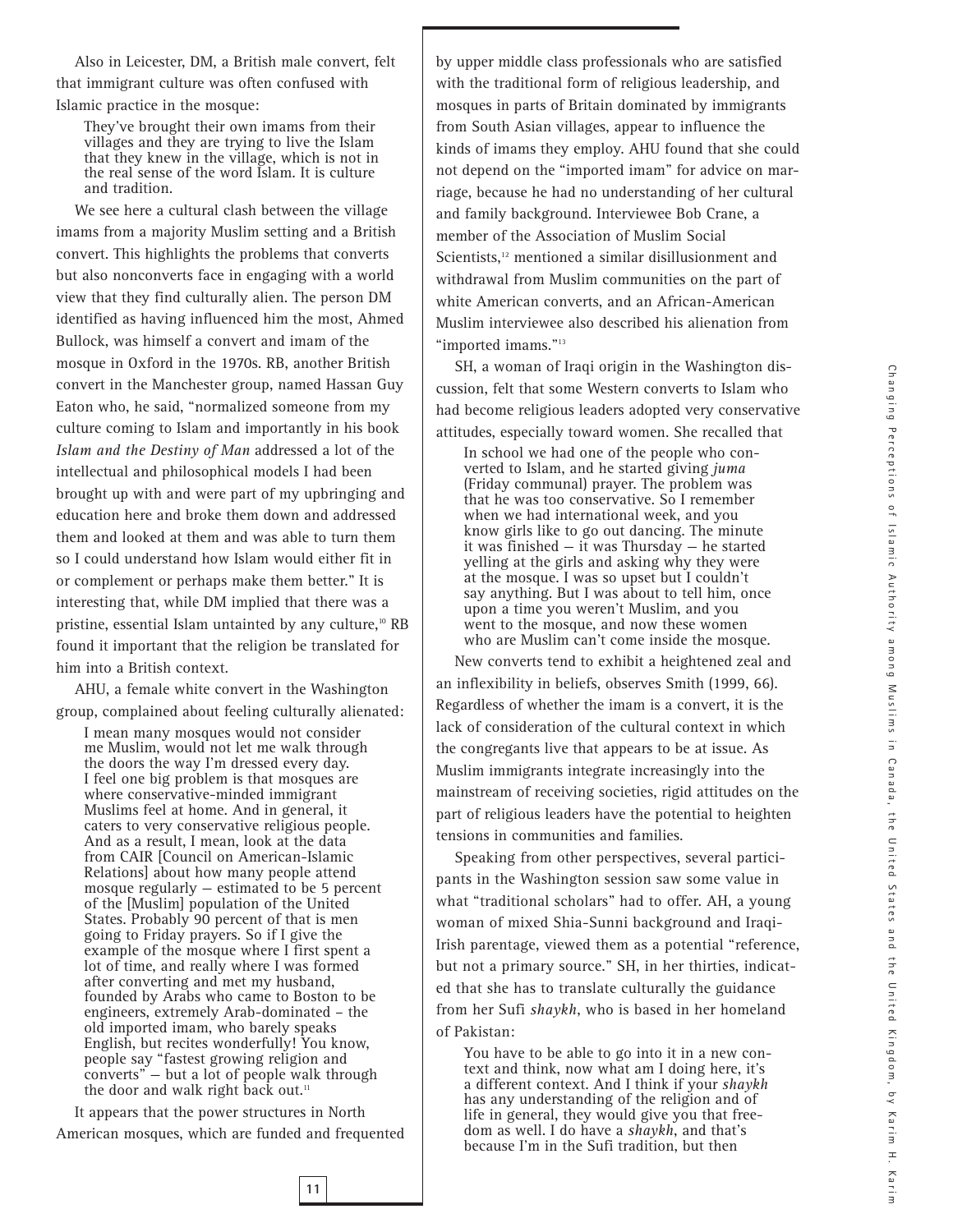again, I would say there are some of the things that our *tariqa* [group; literally, "way" or "path"] does that I don't adhere to. So I think there's a cultural translation, but I do derive inspiration from many people.

There appears to be a negotiating process that involves interpretation and the making of choices, possibly facilitated by the cultural understanding of the spiritual guide. MA, in her twenties and of Egyptian origin, said in the Washington discussion that some of her contemporaries who had been born and raised in America, but obtained religious training in Arab countries, "are able to take [this religious training] and sculpt it to their audience" upon their return. In Leicester, AB, in his fifties and of Indian origin, stated that

Over the last 50 years or so in the earlier period of my religious exposure, our understanding came from traditionalists who had gone through the traditional schools, they only had one way of thinking: that is right, that is wrong, and this is the way. But since then my community has developed institutes, one called the Institute of Ismaili Studies, which specializes and teaches youngsters to train themselves in teaching us from a perspective of a modern way, totally modern. They come to our *jamat khanas* ["congregation houses"] and tell us "look — this is one way of interpreting your faith but there are several others, go away and think for yourself," and I feel more comfortable with this because my children — I don't even have to tell them to come to the prayers, they come automatically. I don't have to tell them "you must come," they join me on Fridays, without question.

There is a growing recognition of the problem of the cultural illiteracy of "imported imams," and some Muslim institutions in the United Kingdom and the United States are making efforts to address this problem. The Muslim College in London attempts to train imams in a contemporary Western context,<sup>14</sup> and the Islamic Foundation, near Leicester, offers a diploma in Muslim chaplaincy.15 The Zaytuna Institute in Hayward, California, is also developing a full-time seminary. The Institute of Ismaili Studies in London trains *waezeen* and religious education teachers for Ismaili communities in various countries, including those in the West.<sup>16</sup> These institutions are deliberately positioning themselves as being distinct from traditional religious schools. For example, the Muslim College's "aims and objectives" include the following:

Students of the Muslim College are expected to develop a critical approach to traditional and contemporary issues of religion, and to combine theoretical, vocational and practical experiences in their evaluation of the religiously plural situation…They are to develop

an appreciation of the challenges that modern life poses to Islam and religion in general, and the impact that the interaction between Islam and modernity leaves on the patterns of culture, belief and social behaviour. (Muslim College 2005)

Muslim communities in the West are beginning to make a concerted effort to seek out imams with an understanding of Western contexts. In 2008 the Ottawa Muslim Association, which runs the largest Sunni mosque in the city, endeavoured to fill a position with a person of such background. However, it ultimately hired an imam educated at Al Azhar University in Egypt, the premier training ground in Sunni theology, and the source of the Ottawa mosque's previous two imams.

Focus group participants in all three countries identified imams' lack of cultural literacy as a key issue in the search for appropriate religious guidance. This is of significant concern for Muslim communities in the West. While efforts are being made to address this issue, it appears that it will continue to persist in the foreseeable future. The faithful are looking for direction to help them remain good Muslims as they engage with Western societies. They seek religious leadership that can guide them as they navigate spiritual and worldly matters in a knowledgeable and insightful manner. They expect their imam to have not only an intellectually sophisticated understanding of Islamic sources but also a keen appreciation of the Western contexts in which they are living. Researchers, policymakers and front-line workers serving immigrant communities would be well served if they comprehended these complex cultural and religious issues facing Muslims. They need to be able to recognize the tensions that may be present in communities where congregants are not well served by imported imams.

#### **Praxis**

A key aspect of Islamic intellectual authority mentioned in many of the focus group discussions was that the scholar or religious leader puts belief into practice. Comments ranged from a perception that the intellectual was able to address issues that were culturally relevant in Western contexts to noting that the person was an activist. Putting belief into practice included enabling Muslims to participate in society as citizens, endeavouring to establish Muslim institutions in the West, and carrying out charitable work. The much misunderstood term *jihad* denotes "effort," and such effort can range from one inner spiritual struggle to a defensive war against enemies (Karim 2003a, 38-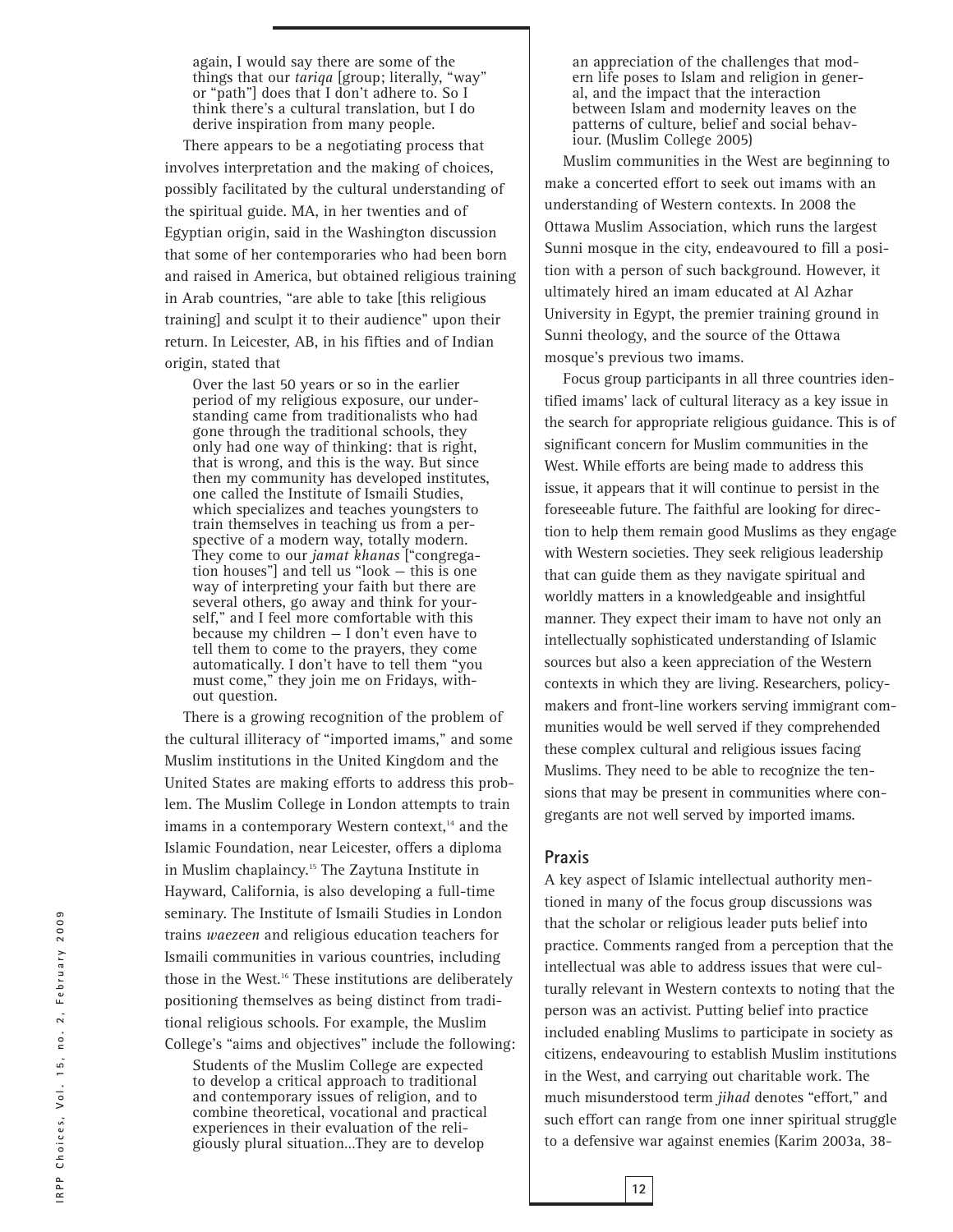54). It reflects the Islamic principle of practical engagement in all aspects of life. Criticism of religious leaders in the focus groups centred around them not practising what they were preaching.

In the discussions, participants expressed their own views and also those of others they had come across. In the views of "fundamentalist" activists and militants, many scholars were passive. ARM, a participant in London, reported that she knew of a man

from Finsbury Park [who was] preaching "suicide bombing" kind of thinking. I once met him when I was there and he was very anti-intellectual. It was interesting for me because he had been with Hizb ut-Tahrir [an internationalist, anti-nationalist, pan-Islamic Sunni group], Muhajiroon [a banned pro-terrorist group] and he wasn't university educated and had very bad manners…But what struck [me] was that he felt the intellectuals don't take any action — they just sit around and talk.17 He said "I believe in martyrdom operations." He was sick of intellectuals.

Such discourse helps to provide some insight into the ways in which some militants conceive of the choices between passive intellectualism and terrorism. It is noteworthy that Egyptian-born engineer Abu Hamza al Masri, who in 2006 was jailed for seven years after being convicted of inciting murder and race hate, was the imam of the North London Central Mosque in Finsbury Park at the time of the focus group discussion."The shoebomber Richard Reid and Zacarias Moussaoui, the alleged 20th 9/11 hijacker, were among the angry young Muslims who went there" [to the North London Central Mosque] (Dean and Allen 2006). This appears to be indication of the extreme degree to which an "imported imam" not only discouraged integration into the larger society but promoted violent attacks against it.

HY in Leicester said that she was influenced by the way Fazlur Rahman, the late University of Chicago professor, "explained some of the concepts and he relates them to modern life," and also by "Syed Qutb…his understanding of radical Islam, fundamentalist Islam and how he relates — his understanding of Islam is not passive Islam. It is active Islam, you see activism there, and he influenced me from an activist perspective." This seems to illustrate how this person's leanings toward modernist and militant approaches to Islam appeared together. It is even more noteworthy that, although she described herself as a Sufi from Turkey,18 she was not restrictive in her reading about Islam. While HY was a Sunni, among those she cited were Ali Shariati, an Iranian scholar of Shia background; Ahmed Qadiani, who founded a group that

has been declared non-Muslim by the governments of Pakistan and Saudi Arabia; Toshiko Izutsu, a Japanese scholar of Islam whose "academic work on Islam, the concepts of Koran…increased my understanding of the Koran from a historical perspective and how I can relate these concepts into my practical life."

This speaker was critical of the tendency of scholars to engage in academic discourse without addressing practical contemporary concerns. She was more impressed with Muslim medical doctors in providing direction than with *ulama* who were wrapped up in scholastic detail. Referring to a conference panel, she found that medical practitioners who had "Islamic knowledge" provided more useful information on bioethics than traditional scholars of Islam, who tended to be overly concerned with deferring to the medieval founders of the schools of Islamic law. In the same discussion, SM stated that for knowledge on a contemporary issue relating to the practice of faith, she would "turn to…people who are academics in this country, who do have a grounding in classical Islam and at the same time they have some sort of specialty in the area that I am concerned with — they have a science background if we are talking about genetics or GM [genetic modification], that kind of thing."

There was a running thread in the Ottawa session on the involvement of scientists in contemporary Islamic discourse, which was seen by AK as being part of the historical tradition represented by "Ibn Sina or Omar Khayyam, who were holistic." He mentioned Hasan Fathi, a twentieth-century architect; Abdus Salam, a physicist and the first Muslim Nobel Prize winner; Pervez Hoodhboy, a physicist and political writer; and Ziauddin Sardar, who has written on the Muslim history of science:

They come from the scientific traditions, so there's an element of rationality. Because, whether you live in the West or the East, the law of gravity applies. So you cannot but be rational when you're pursuing science. So, that particular bent sort of gives them an insight when they're looking at the causes of why the Islamic society is…or why the struggles the Muslims are facing…and the consequences of their choices.

MT in the Ottawa session went even further than that in actually becoming a first-hand observer of a scholar. In response to the question of which Muslim scholar had influenced him most, he said that one of his primary role models was

Hasan Fathi of Egypt, because I chose architecture as my profession and I was brought up by my parents to believe that you learn directly from people, you don't learn from books. You

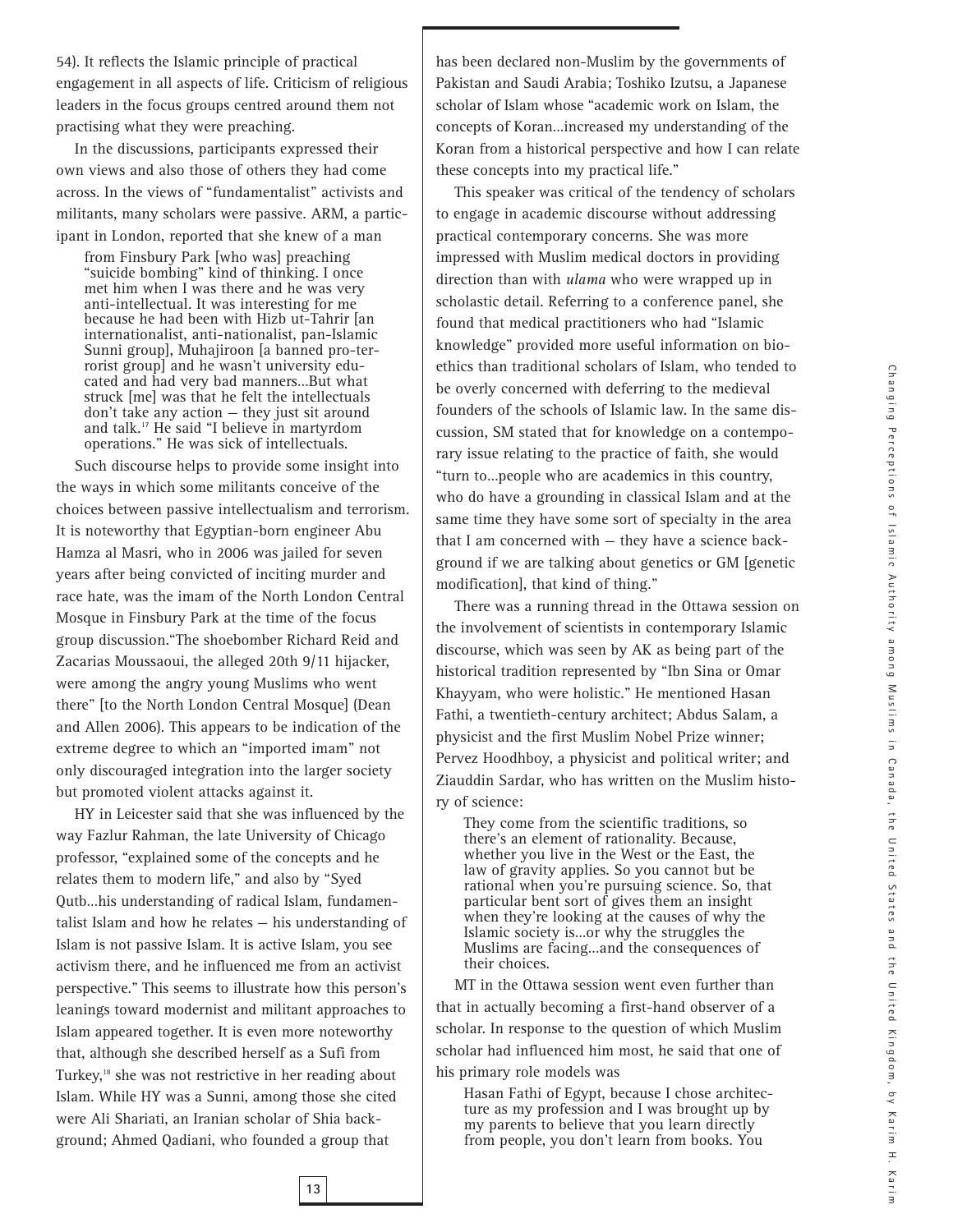need the person. And, there's a saying by Rumi [a medieval Sufi saint] that "a moment in the presence of masters is worth more than a thousand years of worship," so to speak. So, right from an early age, I tried to find these people and be with them and I spent  $-$  in my first years of study, I left my study and went to Egypt to meet Hasan Fathi, and spent one month with him. And, what I learned from him was how you live the life of an intellectual, as a lived life. That there is no separation between your beliefs and the way you… [inaudible]. So, when you're young and you see this embodiment in front of you, it's an amazing moment. I think you learn by looking, really. So, here I had this example of an architect who was an important authority on architecture.

This interlocutor presented the idea of becoming a disciple of a major figure in one's profession, who embodied the finest in Islamic living. MT expressed strong respect and admiration for a man who integrated his faith with his calling. In the Montreal session, EL was appreciative of the work of Mohammed Elmasry, an engineering professor who is the founder of the Canadian Islamic Congress, and whose work she described as "practical and theoretical sometimes...about how Muslims live in the West." Elmasry, who was interviewed, described his approach as that of supporting "smart integration" for Muslims.19

In the London group, IE, originally from Mauritania, cited his Senegalese Sufi *shaykh*, Ali N'Daw, who

has had Sufi training for 33 years, but he is also an intellectual who was formerly a lecturer in anthropology. Currently, he is the managing director of a company that was founded to help Muslims integrate into society. He has travelled extensively and has done a lot of work in Europe. He is someone who understands both spiritual issues and everyday life issues for Muslims. And, to me, he has come up with some interesting answers.

The coalescence of scientific pursuit, Islamic knowledge and the practice of religious faith appears to be a strong point of attraction for these interlocutors. But in the eyes of some focus group participants, one did not have to be a full-fledged scientist to have insight into practical matters of pursuing an Islamic way of life.

OW, an 18-year old Montreal participant of European ethnicity, referred to several converts in the Bay area in California who had become imams: Hamza Yusuf, Zaid Shakir, <sup>20</sup> and Shuaib Webb. He related that

these are people who…pursued…education in terms of Western sciences, and then pursued other types of education within the Islamic sciences. But still to a degree, especially the three of them, have sort of contact with a

certain community and understanding of the problems and the pitfalls that people face, and how to try to navigate them and how to try and — I guess, pick their fights ... There's this group in Chicago…it's called…IMAN [Inner-city Muslim Action Network]. And, they've done a lot of social work but they make social work sort of broad, and they just try and make an impact in a broad way, without being overly didactic about Islamic themes or Islamic whatever. It's just that the concept is just that they're working, and they're working within the confines of the *shariah*, but…we're doing this, because Islam says this.

OW admires the activism of these men, who actually have advanced training in Islamic studies, but are able to act in practical ways to effect change in communities. AB, a participant of Ismaili background in the Leicester session, expressed similar admiration for the work of the Aga Khan Development Network.<sup>21</sup> He viewed this organization, founded by the Westerntrained Ismaili imam, as expressing Islamic values through its transnational philanthropic activities. $22$ Like others mentioned above, OW and AB appeared to appreciate Muslim leaders who lead by example.

YM, another participant in the Leicester discussion, gave the example of a local activist:

Abu Muntasir who…[has] studied classical works — is not formally a scholar but is someone who has acquired knowledge and he is involved in social things. So he will be involved in local activities such as supporting a sports hall, raising funds or charity for schools, finding out what kinds of books are available in schools for our children and that our children are reading. Like recently he came to a mosque and gave a talk saying there is a book by Harun Yahya and it was something to do with [opposing] terrorism…When I read it I found everything in there was acceptable and you could go to the school and you could tell them to take this book…so if there are any Muslims who are going towards the more extreme forms, they may come back to the balanced way.

What YM found praiseworthy in this man was that he had taken the trouble to read classical Islamic works but he was not enclosed in an academic cocoon. He was active in community building and was making practical suggestions to ensure that Muslim children did not veer toward extremism. RA, a woman in her twenties who participated in the Washington session, cited two people.

Rami Nasruddin — he's in Chicago. He started a lot of grassroots local work in the inner city, bringing out people and showing Islam, and [religious] practice, and helping people to do those things. Native Deen is doing a good job of integrating rap and Islamic culture and trying to put together a message to young people who are really confused about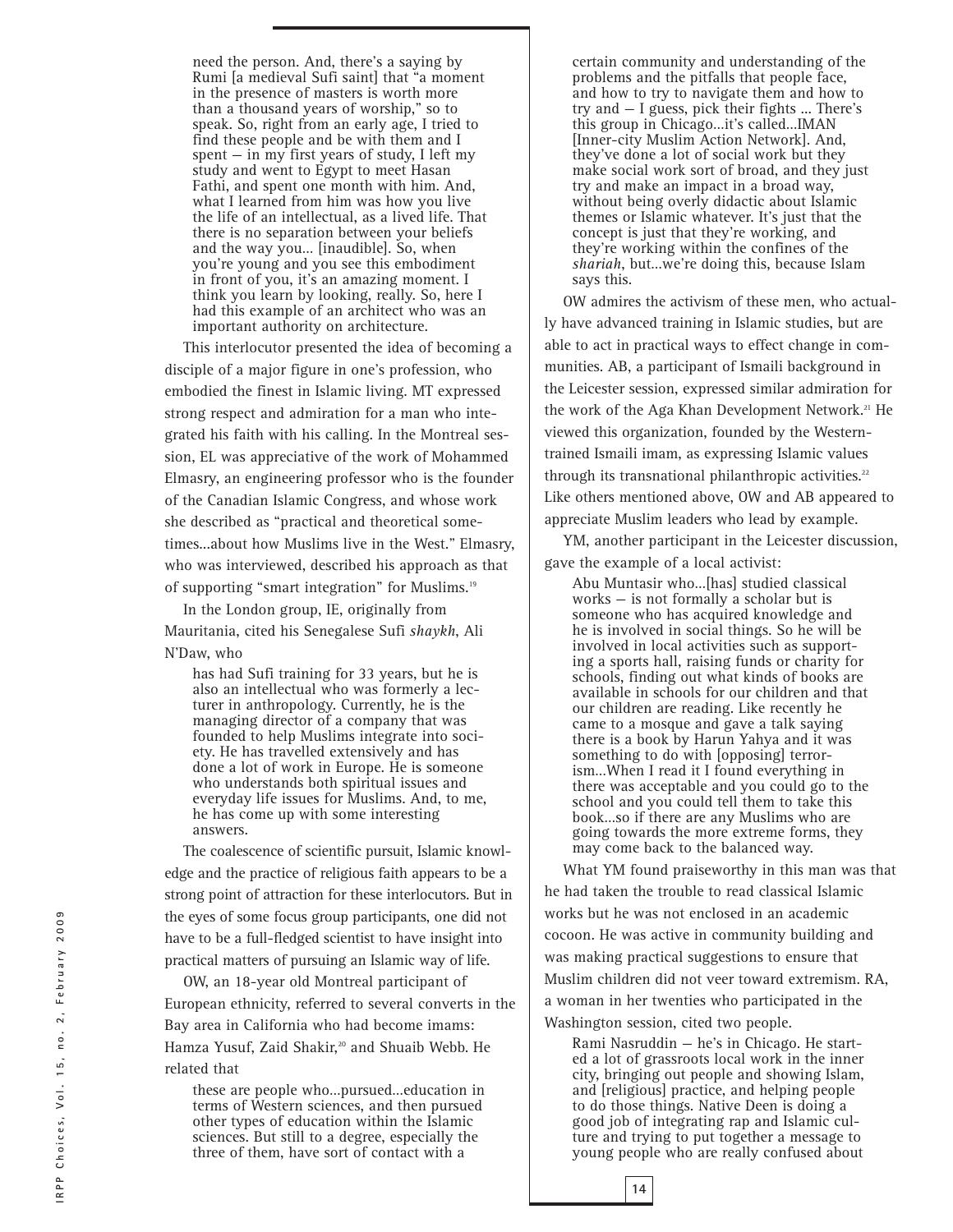what it means to be Muslim and American at the same time. There's also slam poetry groups — just talking in terms of application.

Contemporary music appears to be a powerful tool for discourse in Muslim public sphericules, local and transnational.23 Even as conservative Muslims deride the permissibility of music in Islamic practice, it retains an age-old utility in fashioning contemporary religious messages. In London, GNK, a woman in her sixties who was born in Bangladesh, spoke about how the music of Yusuf Islam (formerly Cat Stevens, a highly successful pop singer) helped her interfaith activities outside Muslim communities. She remarked that "I always find that converted Muslims are more practical than those who are born Muslim."

Some interlocutors saw aspects of practicality in the work of certain academics. DO in the Ottawa session referred to Tariq Ramadan:

The reason he impressed me so much is that he writes about being Muslim and living in the West. And he was born in the West and I grew up in the West, so when he talks about his own experience, I can actually relate to it. Being Muslim and growing up in a non-Muslim country is very hard. You're faced with a lot of challenges. And he talks about how you can contribute to this society and still remain Muslim and remain true to your own beliefs.

Ramadan's work is particularly popular with Muslim youth in Western countries. His writings appear to resonate with their own struggles to adhere to Islamic values while attempting to integrate materially into Western societies. He visits Muslim communities in various locations in the West, drawing large audiences.<sup>24</sup> In contrast to the works of other scholars who deal with frequently ponderous theological issues, Ramadan's work directly addresses the possibility of being both Muslim and Western. RA in Washington cited Umar Faruq Abdullah and Sherman Jackson, whom he saw as striving to create a Muslim American identity. Several of the focus group discussions touched on issues of confused identity in Muslims, especially the youth. There was greater confidence in the ability of Muslim scholars who were born in the West or had lived there for a long time and were educated in Western universities than that of traditionally trained imams to address these problems effectively.

The respondents' preference for practical approaches to life in the West should not come as a surprise, given Islam's predilection for societal engagement. But several lamented they were not getting answers to some of their pressing questions from their imams.

**15**

Whereas some major Muslim figures in the past were involved in theological scholarship as well as scientific study, many contemporary Islamic leaders are far removed from issues of the material world. Most imams working in mosques seem unable to deliver solutions that Muslims can use to resolve the problems they face in their daily living. Muslims are therefore turning to Muslim scientists who can provide practical answers. The concern, however, is that sometimes engineers like Abu Hamza al Masri, who provide deceptively simple solutions that appear to fix complex social problems, are leading vulnerable individuals into militancy.<sup>25</sup> The Muslim Association of Britain and the British government did not seem to think that urgent action was required to address the danger that Abu Hamza posed to Muslims in that country, and he had already caused significant harm by the time they acted against him. It behooves Muslim communities, researchers and agencies that serve immigrants to recognize situations in which Muslim youth in search of practical approaches to life's problems may be drawn to militancy.

#### **Critical approaches**

Some participants expressed an interest in critical approaches to studying Muslim history and theology. The desired level of criticality varied from person to person. They took various positions, ranging from the need for debate to disagreeing with elements within scripture. They saw such dissent as being an important part of the Muslim tradition. However, this is not a usual position in the dominantly conservative Muslim discourses, which generally tend to abhor any criticism of the normative creed (Abou El Fadl 2001; Arkoun 2002; Safi 2003). It is also noteworthy that no one in the focus groups appeared to favour a literalist approach to Islamic scriptures. This was most likely a function of the criteria used in recruiting participants (see appendix 1).

A number of interlocutors indicated that, while they were in their native countries, they had accepted at face value what their religious teachers and parents told them about Islam. However, once they were living in the West, they were exposed to other ways of thinking – in works by Muslim and non-Muslim scholars. MN in Montreal said that Khaled Abou El Fadl "was the first to sort of open my mind to the fact that you can question things in Islam…And, he was very clear in making distinctions between the Koran and *hadith* (the Prophet's traditions) as the basis for *shariah*, Islamic law, and *fiqh*."<sup>26</sup> It appears that MN's traditional religious education had made him view the scriptures,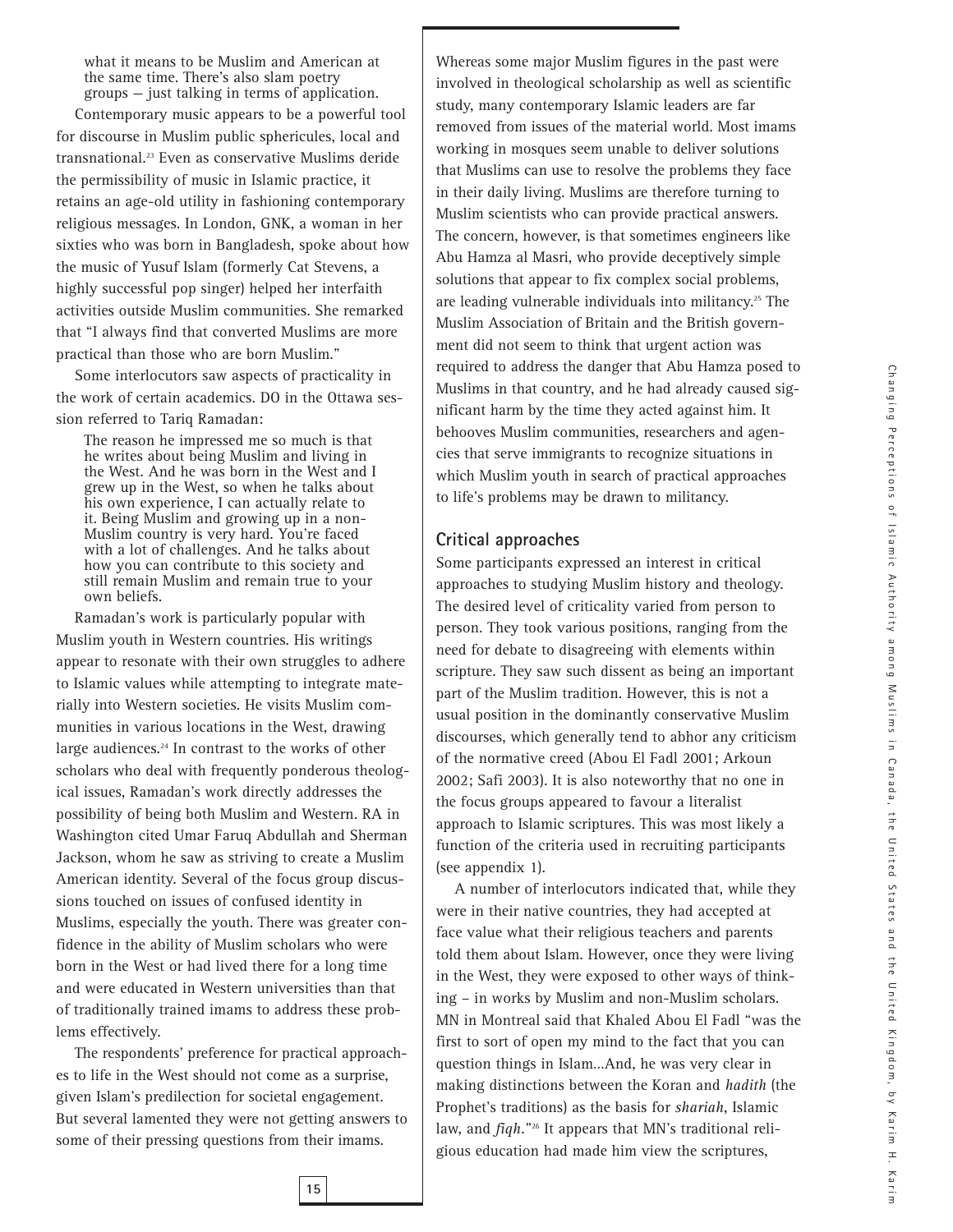*shariah* and *fiqh* as having equal theological value, which he later corrected through his reading of Abou El Fadl. Most Muslims tend not to know the distinctions between the three, and are not aware of the varying levels of authority they hold.

Even though the moderators asked for names of *Muslim* intellectuals who had influenced the participants, several knowingly gave the names of non-Muslims. In addition to Toshiko Izutsu, others included Edward Said, Karen Armstrong, Maxim Rodinson, and Carl Brockelmann. However, DM, a convert, asked in the Leicester session, "can a non-Muslim teach the Koran?…most scholars would say 'no.'" There has been a tendency among some Muslims to question the propriety of non-Muslims teaching Islamic studies in universities. But SH, a participant in that session originally from South Asia, commented:

I just like listening to what various people say without just absorbing everything everybody says...I am very interested in the critical side of Islam. I recently read a book on the Prophet Muhammad by a Jewish person. I can't remember the name of the author [she confirmed later that it was Maxim Rodinson] and it was interesting to read it. At some places you might think "how dare he"; then you have to put yourself back and…So I am quite interested in reading all the sides and making up my own mind.

The large number of publications on Islam by non-Muslim scholars is easily accessible to Muslims living in the West. These works have frequently been instrumental in introducing them to specific aspects of their faith. However, the political and ideological intentions of some scholars of Islam (Orientalists) have also been brought into serious question (Said 1978).

The understanding of Islam among Muslim youth was a frequent topic in various discussions. The general opinion was that traditional imams were failing to reach young people because of the cultural and linguistic gap. AB, a participant in Leicester, noted: "I can see the younger generation are questioning and being very forthright and frank about what their thinking is." He saw this as a direct result of living in the West. SN in Manchester echoed this perception:

I think when you come to a Western country you are always justifying, for me I am always justifying to my children why we do this, why we do this, and they always want proof — "where is it written in the Koran, show me in *hadith*, whose *hadith*, mummy. Who told you, did you read it yourself or did you hear it from one of the priests?"

She noted that she herself had not dared to question received wisdom of traditional sources while growing up in what was then East Pakistan (now

Bangladesh). SH, a woman in her twenties originally from India, indicated that the religious freedom in her household encouraged her to explore readings beyond traditional material:

I guess my views are a little different because of the family environment I grew up in. We, in terms of religion, have a very don't-ask-don't-tell policy, which is, "I don't tell you what to do, so you don't tell me what to do." So, in that sense, I've never really looked to scholars or anything for any kind of religious influence.

But…I guess what I look for are narratives that I can sympathize with and writers that kind of discuss and explore issues that I'm interested in. And so the two authors, the names that really come to mind are… First is Ahdaf Sweif. She's an Egyptian writer, but that's based in the UK. And, [in] her novels she looks at issues of family and sexuality and things like that, things that traditional women don't discuss and I find that very fascinating.

It is interesting that although SH was not drawn to scholars of Islam and was not strict in her religious practice, she still looked to a novelist from a Muslim majority country for insight on issues of family and sexuality, despite their cultural differences.

Even when they are immersed in Western modernity and ways of understanding the world, some Muslims remain cognizant of the distinct epistemological orientation of Islam. From the perspective of EH, a doctoral student studying Muslim architecture in Montreal, the conception of knowledge in the Islamic world view was much larger than that of the West.

I think we as Muslims have the most widely open epistemology. Our epistemology encompasses different spectrums of human knowledge: what's wrong, what's right, how we can know things, and the veracity of things, how we establish the veracity of the things which we know...it's not only from Muslim point of view but also through the critique of Muslim scholars who critique modernity, that modernity is a reductivist paradigm. So we have to realize that when we are living in Western society, that this culture doesn't account for many things which we hold to be necessary and actually [are] at the basis of our epistemology. This will create some kind of miscommunication, or…inability on our part to explain things, because our project is larger, the base on which we deal with reality is much larger. They have fewer colours in their spectrum.

According to EH, not only was the Western construction of modernity flawed, the very epistemological basis of Western knowledge was skewed. Syed Hossein Nasr, who has written extensively about Islamic intellectual heritage (for example, Nasr 1968), also raised this issue in an interview. 27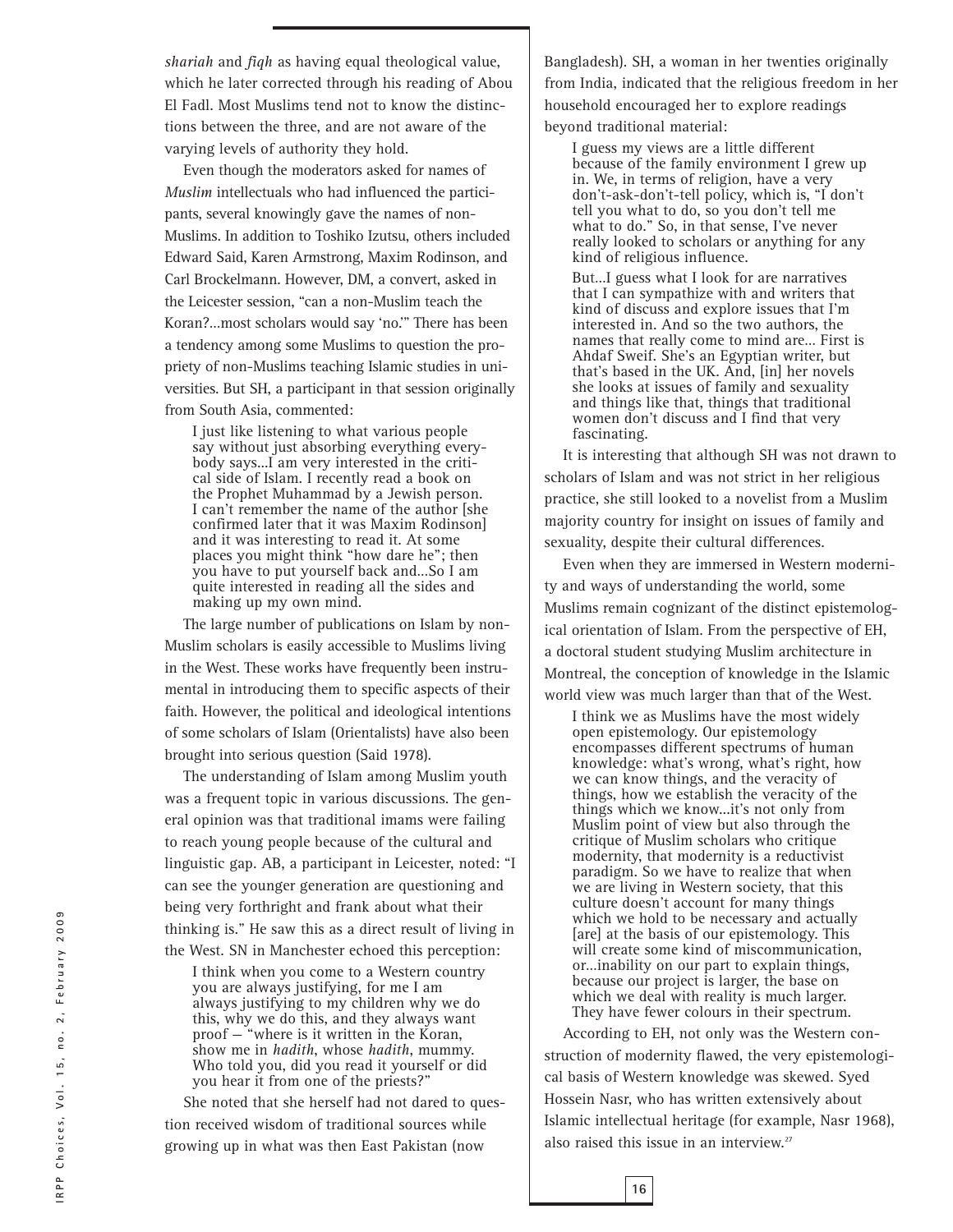Conversely, a number of participants said that as Muslims they did not necessarily eschew Western knowledge, and cited Islamic scripture to support this position. AM, a convert of Italian origin, said in the London discussion,

I think it is wrong to think in terms of these dichotomies of the West and Islam. The best philosophy and religion do meet. What I think we should consider out of secular thought is this idea of self-critique. Inherent within the West there is a mainstream culture which is also a counterculture and it is the dialectic between the two which is really interesting. And something which comes from Christian religion is this notion of self-sacrifice to accept your suffering and your struggle.

MK in Montreal was more aggressive in his criticism regarding the current lack of freedom of thought among Muslims: "there's no space for *ijtihad* [reasoning], or skepticism, or reading, or anything. And, that's maybe why I find that Christians have so much liberty in exploring the Muslim religion, more than Muslim people do." In the same session, EL suggested reasons why Muslim intellectuals were unable to address pressing issues adequately:

some of them have been stuck in the boat, and others are being too afraid from the public outcry against them if they become progressives, so they want to please the majority, so they can't move forward. Those who can, move forward — some others can't move forward because of the way they have been trained.

The travails of Muhammad Said al-Ashmawi and Nasr Hamid Abu Zaid, two Muslim intellectuals from Egypt who openly espoused critical approaches, were mentioned in the discussions. MK in Montreal said that Abu Zaid

tries to break the literalism of strict followers of the Koran and presents a different opinion. And, this person has been hassled big time. He was decreed an infidel in Egypt, making his marriage to his wife illegal, and he had to flee the country.

FO stated in the same session that, although her outlook was secular, "it's important for me, as a Muslim to speak," as a result of such persecution, "and also to give voice to the kind of woman I am." Despite having distanced herself from the practice of Islam, out of solidarity she identified with the rationalist approach of Muslim scholars who were seeking to examine Islamic heritage from critical perspectives.

SM, in Leicester, also felt it was important to listen to contemporary Muslim scholars who challenged the status quo. This was in particular reference to the question of whether women should be allowed to lead prayers.

I am not necessarily saying I agree with them, but there are different voices that are now being heard and that are now being talked about. Amina Wadud from America who led her prayers at her university — that was groundbreaking. I am not going to sit here and say she is right, but still I think it is very important that she looked into things, that she challenged things, questioned things. Sometimes we accept things as a given without looking into them and I think one the main points of her argument was that there is nothing specifically in the *hadith* to say "no, women cannot"; although there are various *hadith* suggesting that they wouldn't be allowed to do such a thing. But I think it's important to listen to all these voices, and it's good because then it's not just something that means that feminism is something that comes from the West, or something that is a non-Islamic thing. I think we need Muslim women who speak out and say "Wait! No! What about us?"

This interlocutor seems careful not to appear too enthusiastic about feminism. It has been debated for some time among Muslims, and some see it as being inherently inimical to Islamic values (Mahmood 2005). SM is not certain about the appropriateness of Wadud's actions, but appears glad that she stood up and asserted herself intellectually and through her actions.

Some focus group members commented that a lot is said about the lofty place of women in Islam but the social reality is quite different. Scripture is quoted to affirm the rights of women, but the established structures in favour of men remain entrenched. SH said in

the Leicester discussion that

no matter how much you state that the Koran says this, the *hadith* says this, it's all theoretical. It's not happening in practice, and maybe in the 1960s women's rights — I don't really subscribe to them, but that has helped in bringing the women's cause to the fore. And I think Muslim women are using this opportunity in different ways to come up and discuss their issues, and it's very important. A whole lot of men sitting at the table [at a conference panel] discussing…divorce…when a [single] woman isn't there. I do argue "no, you need a woman to be able to put the whole essence of the woman on the table as well" because a lot of men can bring in all the *shariahs* and all the laws and all that, but from a woman's perspective they do need that input. And I think Islam [i.e. Muslims] in the West hasn't fully looked at that because they feel threatened by the feminist white movements.

Muslim women in the West feel they are caught between patriarchal structures in Muslim communities and the dominantly secular and often culturally insensitive approaches of Western feminism (Mahmood 2005). They are attempting to carve out a distinct niche that allows them to express their spirituality as well as their rightful position within Muslim communities (Bhimani 2003; Abdul-Ghafur 2005) without seeming to adopt a non-Islamic Western stance.

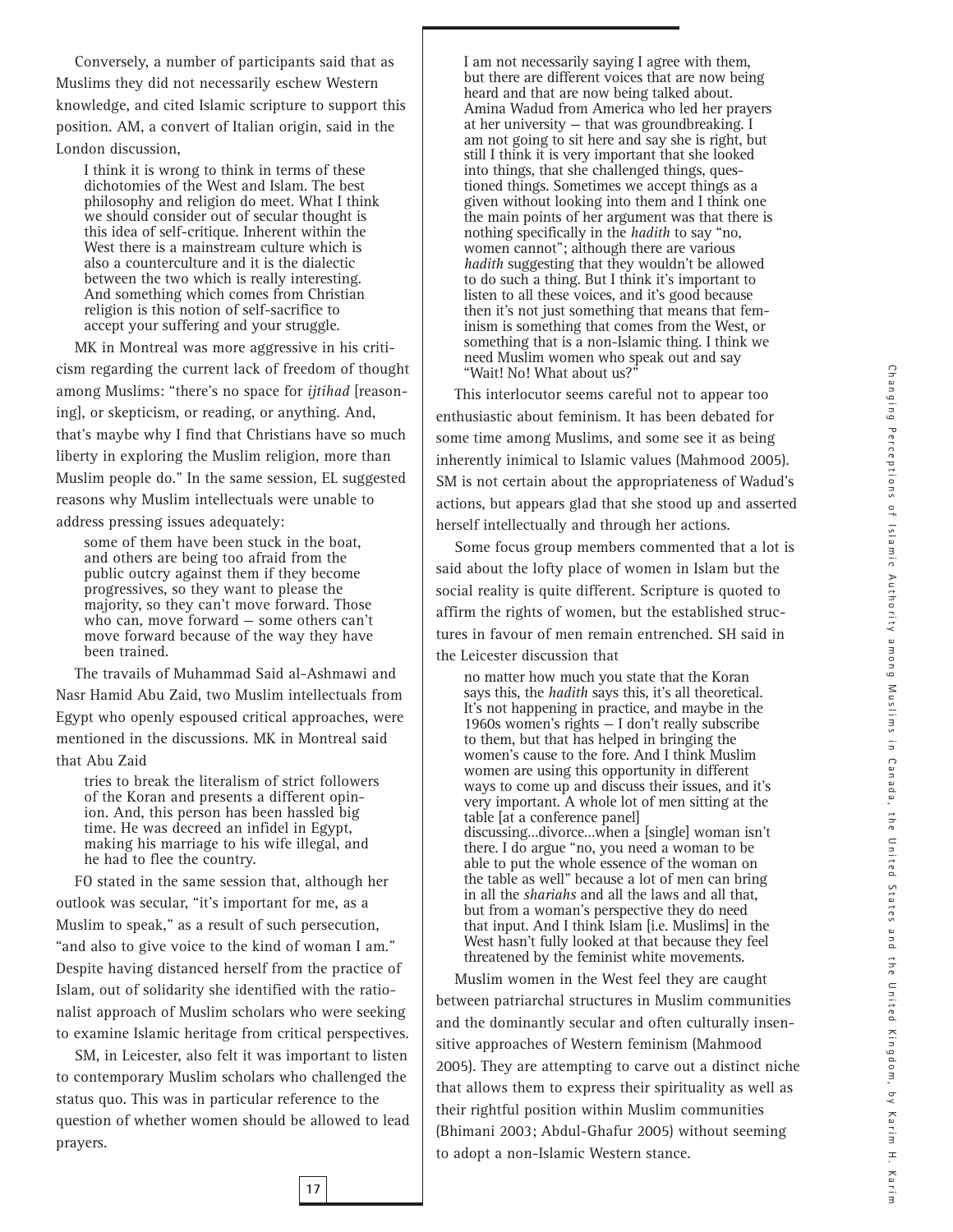Two participants in Montreal also cited Irshad Manji, who calls herself a "Muslim refusenik" (2003), in response to the question of which Muslim intellectual had influenced them the most. OW noted that

despite the fact that I don't agree with much of what she says, I find Irshad Manji very interesting…She's put into a book a lot of the problems that many Muslims have with Islam as a body politic. I think, when it comes to her arguments about Islam in terms of fundamental issues, about historical issues, I think she's totally out of her league, and she doesn't know what she's talking about. But she does sort of have a common touch of what the issues of the body politic of Muslims is towards the way that mosques can be structured or certainly these other issues, and it's, if you want a sense of what that problem is, and I've been talking to people over and over again, you hear the same things that she's sort of enunciating.

Also in the context of Manji's work, EH added: "The existence of such writings and of looking at such logic and defining the flaws in it, and how each individual looks at it, helps as well to find your way." Such a willingness to look at the observations of a writer who has vigorously criticized established Muslim structures and values indicates there is an openness to multiple discourses on contemporary Islamic practice. SB in Manchester adopted a utilitarian but ultimately conservative position towards reading critical material: "it is always better to know even if there are a few arguments against what you think…it might make you stronger in what you believe if you see what different people are talking about."

A number of individuals in Ottawa raised the fact that in Muslim history there were open critical approaches to the pursuit of knowledge. MT referred to the debate between two medieval Muslim philosophers, Ibn Rushd and Al Ghazali.

These two people were the intellectuals of the world at this time; not the Muslim world, of the [entire] world...and they're beating the daylights out of each other, disagreeing completely with each other, and they're refuting each other's claims.

This appeared to be in stark contrast to the perceived poverty of debate among contemporary Muslims on religious issues. DO, also in Ottawa, said:

When I compare to our state of knowledge now, compared to what we had 400 years back, I think that we [have] kind of regressed. Because, back in the day, they used to challenge one another. And, if you come up with some new idea, people weren't afraid of that. You could talk about it.

Several participants were troubled by a tendency toward conformism and adherence to received wisdom that discourages critical thinking and even thinking for oneself.

A number of interlocutors commented that Muslims tended to have a binary approach to religious matters. They perceived a resistance to examining the details of an issue. Several people complained Muslims were not living up to the rhetoric of engaging in serious debate. SM said in the Washington session:

I see the usual talk about "oh, *ikhtilaf* [disagreement on scholarly matters] is really good," you know, disagreement is very good, and we should accept all disagreement — we don't do a little bit of that, not at all...we don't accept those differences of opinion. We don't want to accept greyness, we want to see very simple answers, we want to see a very simple world, and that is our world…So I see that as our main problem, in that it's almost like a postmodern kind of problem, our lack of acceptance of greyness. There's a lot of greyness in our current position.

This seems to be a central problem in contemporary Muslim discourses: simple, even simplistic, answers are presented to resolve complex questions. Issues are often boiled down to the permitted (*halal*) and the prohibited (*haram*) in a binary fashion, leaving little room for what SM sees as postmodern greyness.

A number of women in the focus groups expressed their reluctance to approach imams for advice. They spoke of how they would pursue their individual quests for answers to personal problems in the practice of faith. AHU in Washington said,

Using this example of deciding to terminate pregnancy, there's a lot of different opinions in the Muslim point of view, and ultimately, we have to make a decision on our own. And to me, reading Khaled Abou El Fadl has been so important to me. He loves the sources, he's so immersed in the sources. And I realized as a convert, I don't have an attachment to this history of *fiqh*, it's not compelling for me. I didn't convert for the *fiqh*. I converted for the five pillars.<sup>28</sup>

AHU does not find the regulations in *fiqh*, which was constituted centuries ago, relevant to her life as a Muslim in the contemporary world. Religious law's governance of the minutiae of daily life under religious law is contentious not only for Western Muslims but also for Muslims living in majority

Muslim countries (Mahmood 2005; Arkoun 2002).

AHU took a very independent stance on this matter:

There are a lot of things now, personally, when I'm trying to make a decision about something where I don't care what the scholars say. I don't care if the scholars say I should fast when I'm pregnant, or it's not okay to pay for the days you missed for your period, even if you're pregnant or breastfeeding for six years.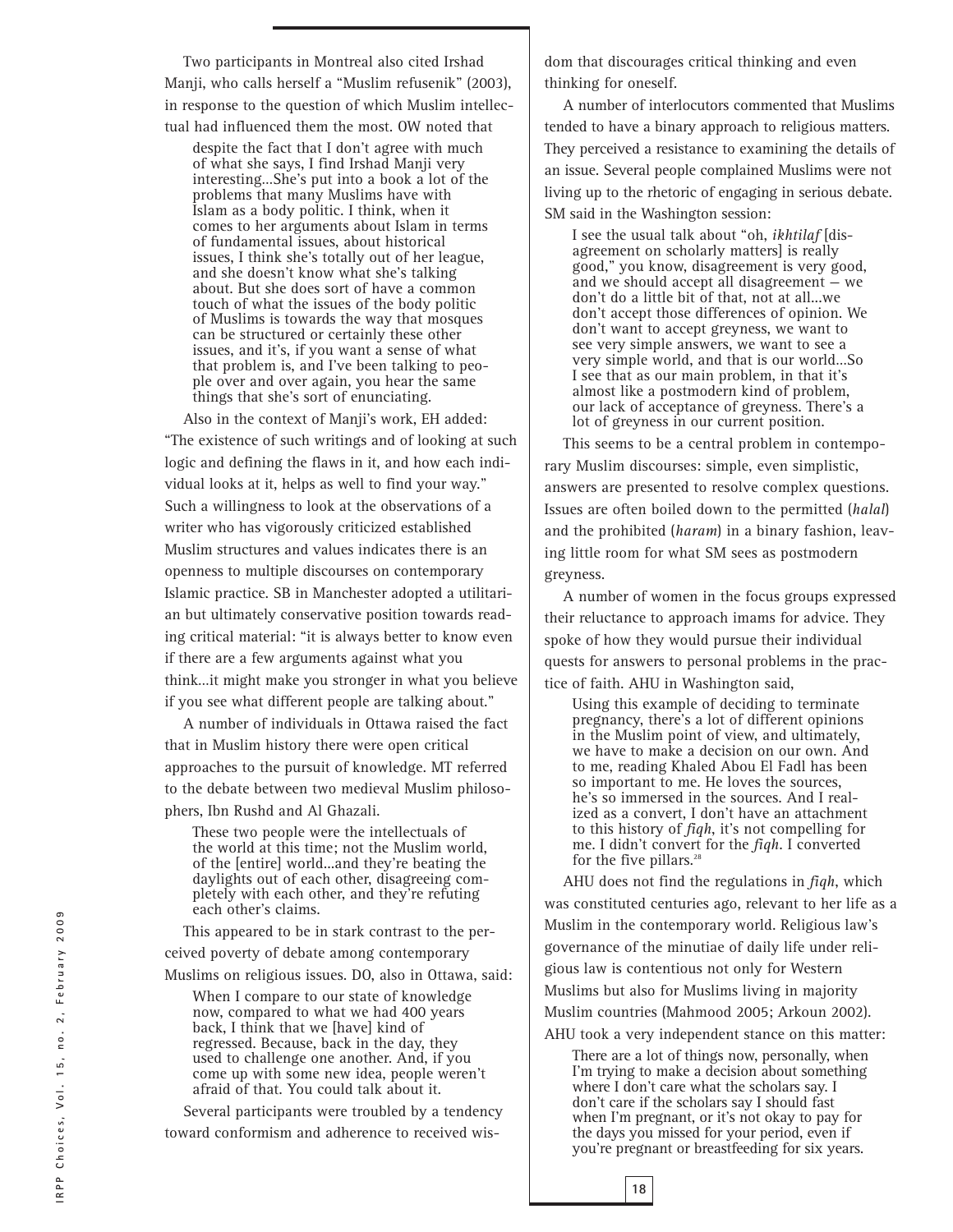So then you have to make up 120 days. I don't care. I don't care what they have to say, because I know when it comes to some issues like women, *fiqh* is so flawed.

The scholars she appears to be referring to are the classical and medieval authors of *fiqh*. AHU is defining for herself what it is to be a Muslim (specifically a Muslim woman) by placing emphasis on broader principles, not the legalistic minutiae. But she goes even further:

There's stuff in the Koran I cannot agree with, so how can I give validity to the rest of the tradition? So I'm not saying whether this is good or bad, but I don't care. I consider myself a Muslim, I don't care if others do or don't, I'll raise my kids as Muslim, but that authority, I'm a little bit past that.

In saying that she cannot agree with "stuff in the Koran," she is breaking with the fundamental tradition of identifying Muslimness with complete acceptance of the holy book. She is taking an individualist position that is not very commonly heard, although it does exist among Muslims (for example, see Arkoun 2002; Berktay 1998). It certainly stood out among the statements made in the focus group discussions and interviews. Whereas AHU was the most outspoken on this issue, it is noteworthy that the other participants did not challenge her on the vehemence of her statements. A number of interlocutors also expressed the need to do their own reading and interpreting.

Partipants expressed a range of opinions on how to approach Islamic scriptures. For SN in the Manchester session, the Koran provides the principles of Islam and the Prophet Muhammad performed the rituals for Muslims to follow. He said the *hadith* indicates how the prayers are to be carried out and the traditions of the Prophet are core to the religion. He distinguished between the *fatwas* of scholars and the Prophet's traditions: "you can challenge *fatwas*, but you cannot challenge *hadith*."

SMF in Ottawa, in contrast, was not certain about veracity of the texts containing the *hadith* and the *sunnah* (the Prophet's practice); he felt that significant weight should not be given to these sources in determining contemporary Muslims' lives, especially those living in the West. He also emphasized the Koran's allegorical language, which, according to him, has led Muslims to adhere selectively to its guidance: "the Koran already has given us all the loopholes, or all the freedom, that is reflected…according to circumstances. Definitely, everything that happened during Muhammad's time is not final."29 He seemed to be suggesting that Muslims have a significant amount of leeway to live their lives. Consequently, he suggested, Muslims do not have to seek answers to issues such as organ transplantation and other bio-ethical matters in *hadith*. This view is not part of the dominant discourses of Muslims, but it certainly is present in contemporary debates. It is indicative of the intellectual challenge to normative modes within Islam.

Many focus group participants were not happy with the conservatism of dominant Muslim discourses. They were keen to apply their own reasoning to examine the sources of authority — not only the instruction provided by local imams, but also that of the founders of the school of law as well as the Koran and the Prophet's *hadith* and *sunnah*. Some interlocutors challenged the absoluteness of these particular sources' authority. They were determined to apply critical reasoning to the Islamic tradition in order to engage effectively with the larger environment of the countries where they live, while continuing to maintain their Muslim identities. There have been increasing calls over the last century to reinstate *ijtihad* (independent reasoning) to enable Muslims to better face their changing circumstances, particularly in the light of Western modernity (Iqbal [1930] 1977; Ramadan 2004).

Living in the West appears to have significantly influenced the views of Muslims about religious sources. Apart from assimilating the general skepticism of Western societies, some who have higher education have been exposed to critical ways of approaching texts. The members of the focus groups articulated several avenues of inquiry: (1) going beyond the teaching of the local imams to the writings of classical and medieval Muslim scholars, (2) consulting the primary Islamic scriptures, and (3) viewing the scriptures and foundational writings as shaped by their historical circumstances and not adequate for contemporary times. Several interlocutors referred to Muslim and non-Muslim intellectuals who are encouraging critical approaches. While there is a growing tendency among Muslims to challenge received wisdom and use their own reasoning, policy-makers and other observers would be mistaken to assume that this means they are abandoning their Muslim identity. On the contrary, it reflects a complex soul-searching in which many Muslims are attempting to come to terms with their Western and Islamic selves. It would be an error to view these tendencies as being irreconcilable. What we are seeing is the emergence of contemporary ways of simultaneously being Muslim and citizens of Western countries, and this is challenging conventional notions of Islam and modernity.

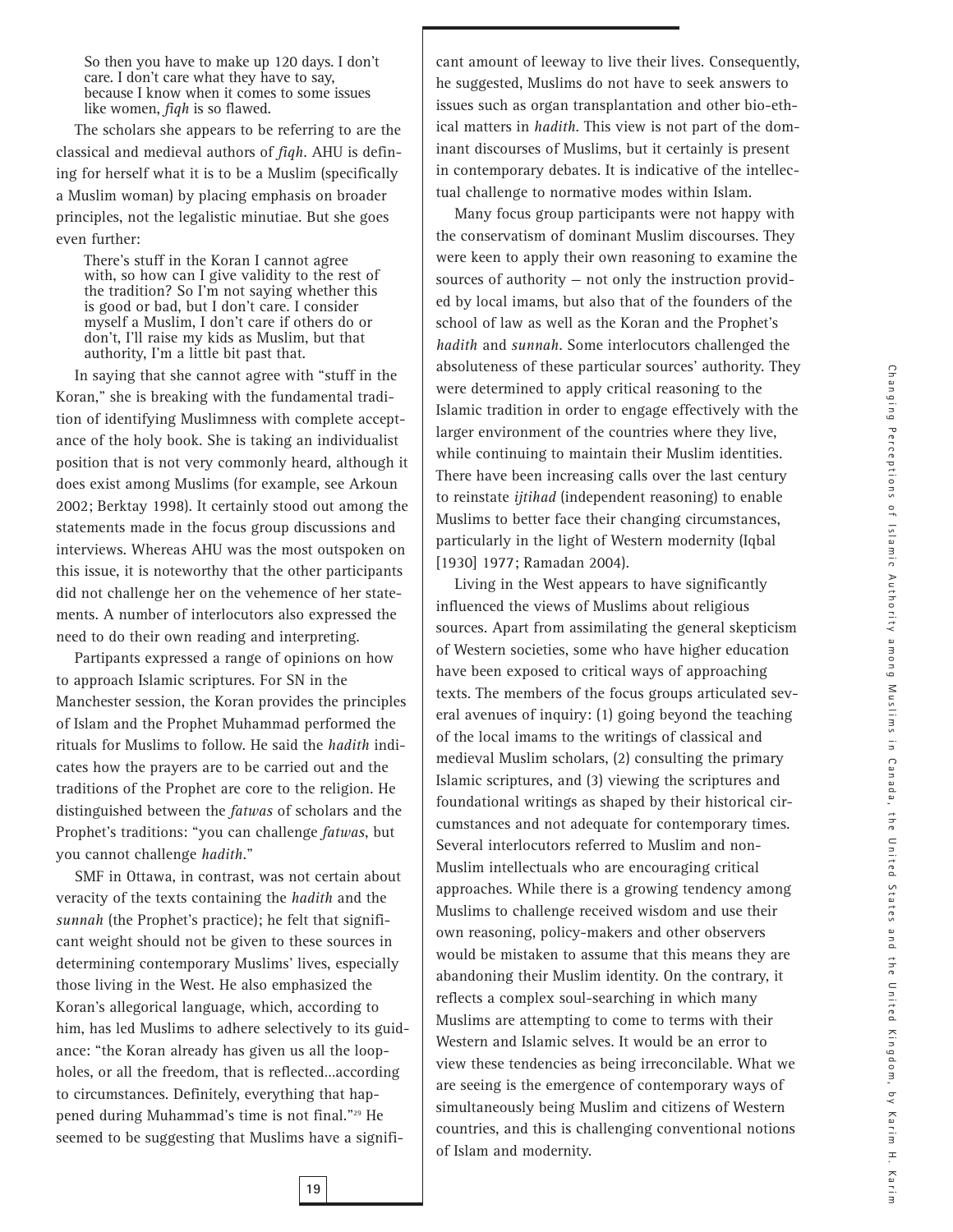### Implications for Policy Development

In this study has revear for end of the intellectual ferment occurring among Muslims in Western countries. This hopefully serve to uncover for policy-makers the he research reported in this study has revealed some of the intellectual ferment occurring among Muslims in Western countries. This will existence of important tendencies that have previously not been given sufficient attention. The focus group discussions have helped to show some of the complexities of Muslim soul-searching, which has often simplistically been portrayed in popular discourses as a contest between "moderates" and "fundamentalists." The research has provided insight into Muslim views on immigrant integration by examining how perceptions of religious authority shape engagements with the public sphere. It is particularly important to understand the expectations that Muslims have of their leadership because of the integral connection that Islamic beliefs make between faith (*deen*) and world (*dunya*). They strive to maintain a seamless spiritual and material existence. The ethics guiding their citizenship are drawn from their religious beliefs, as is often also the case for the followers of other religions.

Current sociological conditions for Muslims in the West are historically unique. Not only do they have unprecedented physical access to literary sources in printed and electronic forms, they have also acquired European languages, in which a significant amount of material on Islam in now published. In previous times, a lack of knowledge of the major Muslim languages, especially Arabic, hampered participation in Islamic discourses by non-Arabic speakers, who make up the majority of Muslims. A number of the focus group interlocutors mentioned that certain English translations of Islamic scripture were the most important literature in their understanding of Islam. They confidently participated in the discussions, quoting chapter and verse in English. Topics that had previously been the purview of intellectual elites have become part of the religious debates among a larger number of Muslims. The overlapping of discussion threads between the six locations of the focus groups demonstrates the translocal nature of this process in the three countries. This may be evidence of what some have called the emergence of a Western Islam (see, for example, Ramadan 2004).

Muslims' perceptions of Islamic authority are crucial in understanding how their integration in Western societies will unfold, because these perceptions provide insight into the mechanisms Muslims are using to resolve issues regarding their Islamic and Western identities. Several of the focus group members indicated that their regard for those who had traditionally been held as religious authorities had declined, if it had not vanished altogether. They were still willing to listen to certain figures, but not with blind faith. The focus group participants expected imams, in addition to having a substantial knowledge of Islamic sources, to be cognizant of the Western conditions in which Muslim communities live. They also want them to demonstrate a certain practicality based on their Islamic beliefs and to engage with the real-world conditions of contemporary society. Increasingly, believers appear to be insisting on thinking for themselves and utilizing their rationality when approaching personal matters of faith. Now ordinary Muslims are exposed to the Western critical approach to religious texts, an approach that existed in Islam until the fourteenth century but that had all but disappeared in the last few centuries. The well-read faithful are beginning to examine for themselves the theological status of scripture and religious law and their relevance to the regulation of their religious and social lives.

The issues under debate extend into the broader socio-political discussions of the societies in which they live. Muslim individuals are examining their roles as good citizens of Western countries and as good Muslims. Such reflection has significant implications at present when the followers of Islam are facing a range of social options that include assimilation into secularism, at one end, and embracing religious extremism, at the other. A number of interlocutors mentioned the importance that they gave to living balanced lives. The particular solutions that Muslims in the West will choose will differ between communities and individuals; however, the discoursive journeys towards these ends and their outcomes will necessarily have implications for society at large. Muslim public sphericules invariably intersect and interact with dominant public spheres, nationally and transnationally. Therefore, policymakers will benefit from a better understanding of Muslims.

International and domestic events involving Muslims have made evident the case for knowledgeable and coherent engagement with issues affecting the adherents of Islam. One of the ways in which this can be attained is through increased interaction between Muslims and others in society. Indeed, the Quebec gov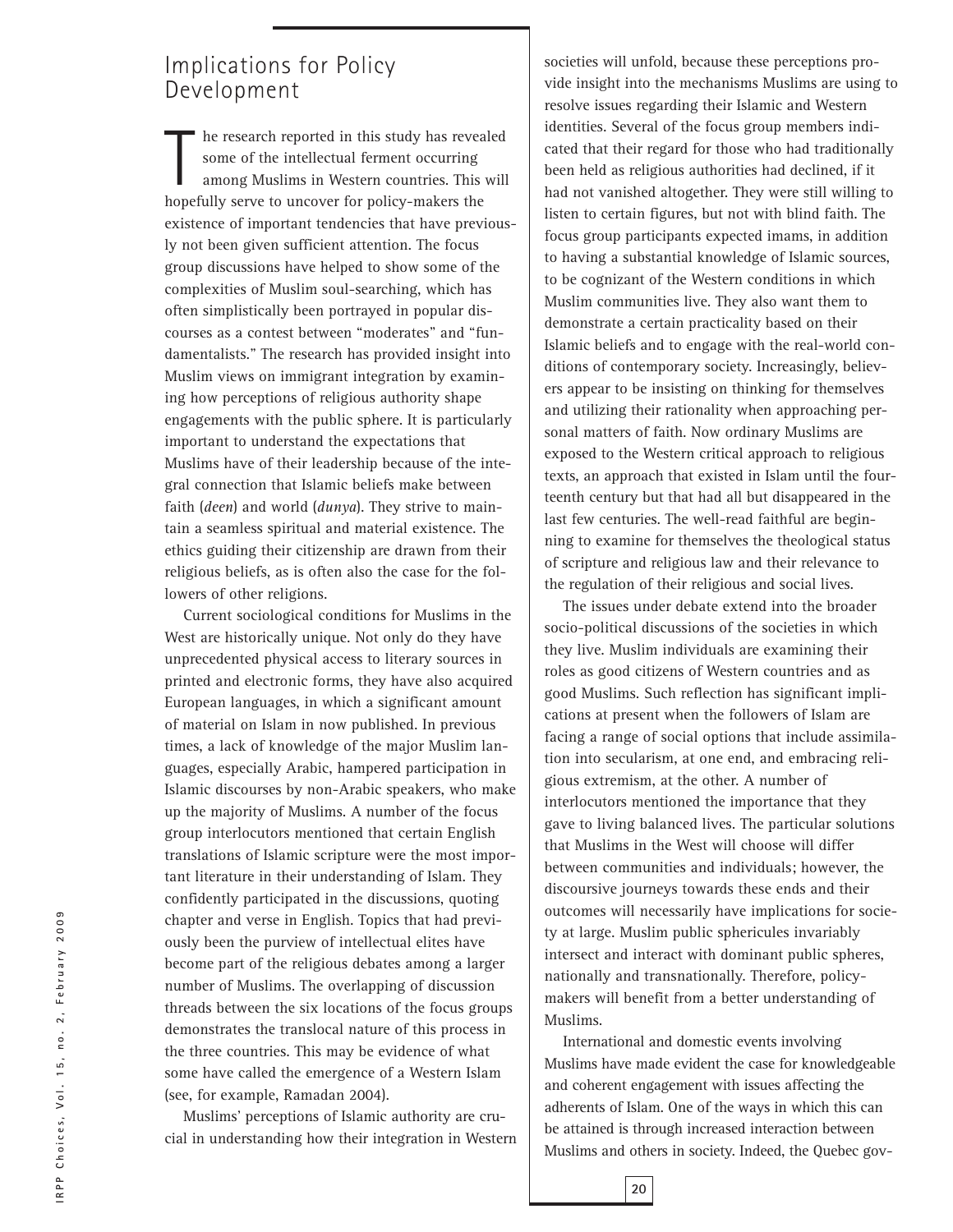ernment's Bouchard-Taylor Commission recommended a number of policies and programs to promote better interaction and understanding between immigrants and the larger society (Bouchard and Taylor 2008); the provincial government appears to be supportive of this proposal, as is evident in its "law to promote action by the Administration with respect to cultural diversity."30 The report of the Commission on British Muslims and Islamophobia presented the case "for seeing Islamophobia as a form of racism" and observed that "most race equality organisations have not yet adequately responded to the challenges of Islamophobia" (Stone 2004, 15). It is possible for authorities in Canada and other Western countries to consider initiatives that work towards a more harmonious integration of Muslims into their societies, and the issues itemized below should be considered in the process.

#### **Addressing Islamophobia**

Following the stereotyping that has resulted from the terrorist acts conducted by people claiming to act in the name of Islam, Muslims have become wary of prejudicial attitudes. They are concerned about what they see as systemic discrimination against them; for example, there are wide discrepancies between educational qualifications among Muslims and their employment (Adams, 2007). This situation appears to be having a significant impact on the integration of Muslims into Western societies. The report of the Bouchard-Taylor Commission and the Stone report in the United Kingdom identified negative or exaggerated media depictions of Muslims as a source that tended to foster Islamophobia. The Bouchard-Taylor report spoke of the media's role in the following terms:

The media must…learn to discipline themselves. Media exploitation of Imam Jaziri, a marginal figure in the Muslim community, was pernicious inasmuch as it reinforced the worst stereotypes. The repeated displays of the same photos of Muslims wearing the burka or the niqab, of Muslims bowing down in prayer, produce the same effect. It will always be useful to remind ourselves that the stigmatization of Muslims helps to create in their communities solidarities that risk rebelling against Québec society. (Bouchard and Taylor 2008, 235)<sup>31</sup>

The Quebec commissioners raise here the possibility that social alienation will foster militancy. Muslim alienation could be alleviated by the development and implementation of nuanced anti-racism and antidiscrimination policies that deal specifically with problems of Islamophobia (Bouchard and Taylor 2008, 271; Stone 2004, 78). Both commissions advocated the fostering of mutual knowledge among various groups in society through education and participatory activities. In addition, this study has pointed toward issues that the media could explore to promote a richer understanding of Muslims and hopefully a productive engagement with them.

#### **Promoting intercommunal interaction**

The findings of the focus groups indicate a strong willingness among Muslims to participate in interaction with people of other backgrounds. It is vital that understanding between individuals of various religions and ethnicities develop on a broad basis in order to ensure social stability and harmony in society (Bouchard and Taylor 2008, 270). Governments should consider supporting religious and civil society organizations that seek to promote such interaction (Stone 2004, 78-79). Such activities will serve to reduce intercommunal tensions and enable individuals of different backgrounds to work towards common purposes. They will also help to diminish stereotypes.

#### **Engagement with Muslim organizations**

A number of organizations seek to promote greater participation of Muslims in the larger society. Such civil society bodies are natural allies for governments and NGOs seeking to promote the integration of immigrant communities (Stone 2004, 82). However, this study has shown that Muslims have diverse views about the kinds of engagement they wish to pursue. A standardized approach for all will therefore be counterproductive in working with a variety of organizations and individuals. That said, Muslims who have first-hand knowledge about complex communal issues as well as of the specific challenges that Muslims face regarding integration into the larger society could contribute significantly to the development of appropriate policies. Beyond this, governments may also consider wider community consultations on major initiatives; such an approach would assist in overcoming suspicions of the authorities' intentions and gain community support.

#### **Promoting better understanding of Muslims in public institutions**

This paper has demonstrated the importance of a sound understanding of immigrant Muslim communities. Canada's Department of Foreign Affairs and International Trade and the Canadian International Development Agency have been organizing annual

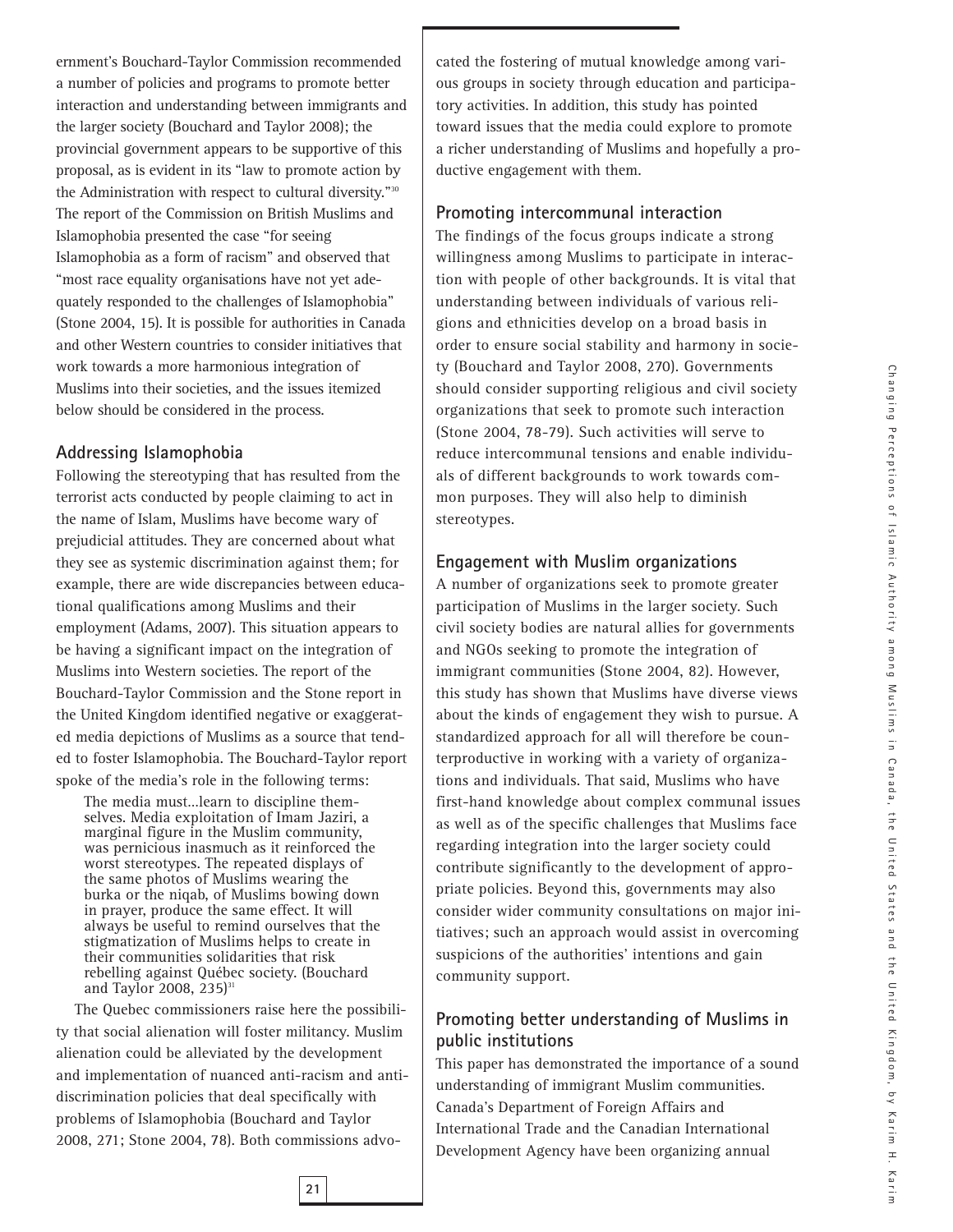workshops on this topic for small numbers of public servants. This is an example other public-sector organizations, education systems and the media could follow (Stone 2004, 82, 86). Politicians may also ben efit from a better knowledge of Muslim as well as other religious communities; this would contribute to a more informed response to intercommunal tensions and those resulting from the intersection of civic and religious identities (Karim and Hirji 2008).

Academics, policy-makers and immigrant serving agencies should expect intense debate among Western Muslims on issues of settlement. These discussions will most likely ebb and flow and the pendulum may swing in favour of integration, on the one hand, or isolationism, on the other. Apart from the few who encourage militancy, the vast majority appear to be engaged with exploring different modalities of remaining true to their faith and achieving success in their material lives. Addressing the contexts of Western societies, of practising what one preaches, and of an individual being able to conduct her own (critical) inquiries into spiritual and worldly matters emerged as important issues for the focus group members. Even though the voices of converts were overrepresented in the discourses quoted in the analysis section, they seem to indicate a possibility of playing a bridging role in enabling their immigrant co-reli gionists to pursue productive engagements with Western modernity. Whereas the converts tended to be more outspoken in their views, this forthrightness appeared to underline the tensions felt by the others.

The conversations carried out in the focus groups have echoes in the writings of many Muslim academ ics working in the West and in majority Muslim countries. The higher access to education and free dom of expression that Western Muslims enjoy seems to be encouraging the open articulation of widely felt sentiments. This may be indicating future trends in the global Muslim *ummah*. However, it is important not to overplay the findings of this research, whose subjects are not positioned as being "representative" either of transnational Islam nor even of communities in Canada, the United States and the United Kingdom. Nevertheless, the opportunity to conduct in-depth discussions on the issue of Islamic authority has elicited information that is useful in comprehend ing some of the critical issues pertaining to Muslim engagements with modernity. It is hoped that this paper will prompt more extensive research into the attitudes of Muslims living in the West.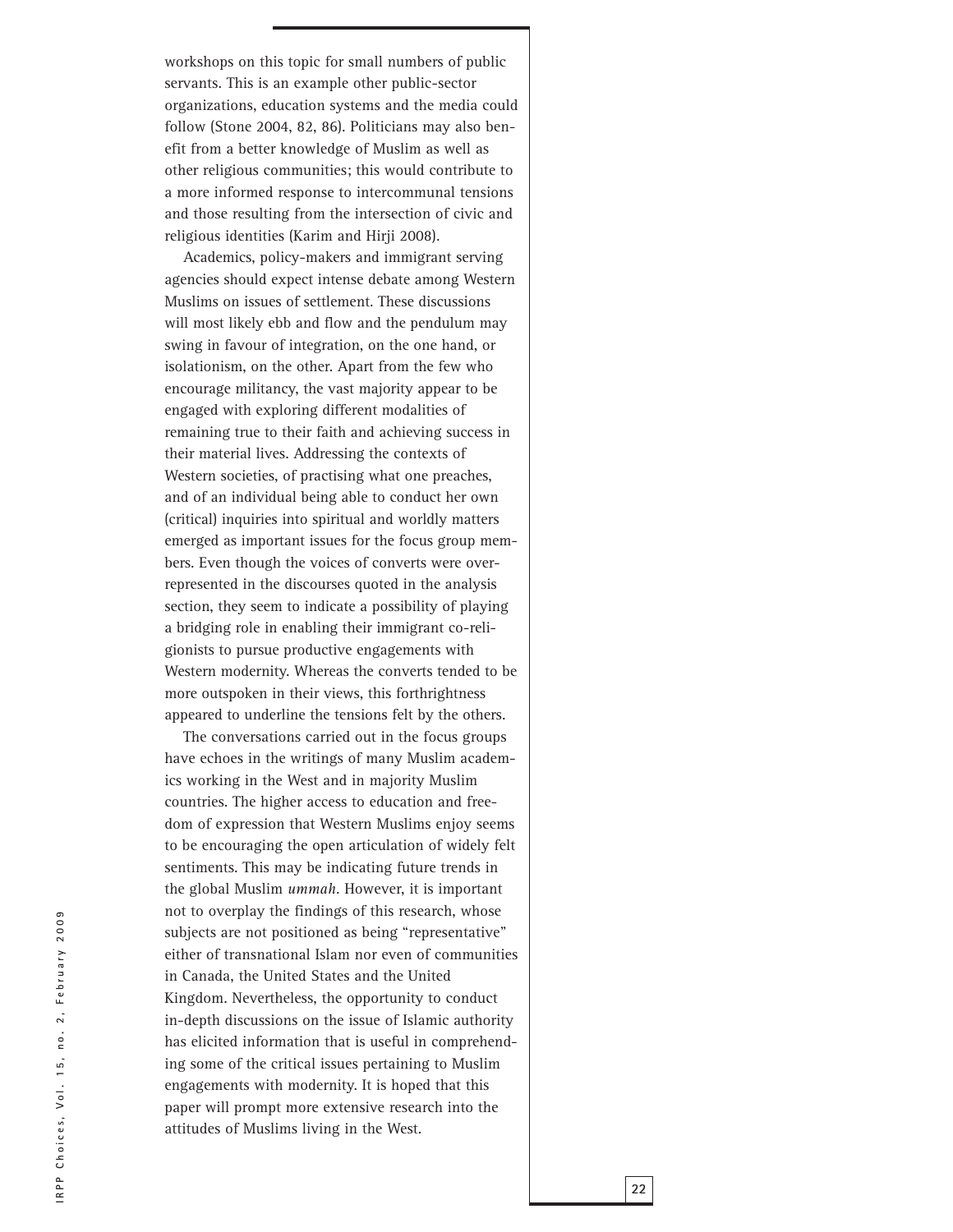## Appendix 1

| Criteria for Selecting Focus Group Participants                                                                                                                                                                                                                        |  |  |  |  |  |
|------------------------------------------------------------------------------------------------------------------------------------------------------------------------------------------------------------------------------------------------------------------------|--|--|--|--|--|
| Focus groups should consist of<br>• A mix of males and females<br>• Varying age groups $(18+)$<br>• Different ethnicities and countries of origin<br>• Varying sectarian backgrounds (including Sufis)<br>• Different social classes                                   |  |  |  |  |  |
| Participants should not be closely acquainted                                                                                                                                                                                                                          |  |  |  |  |  |
| There should be no leaders of organizations or opinion leaders on the discussion topics (such people might be more appropriate as interview subjects)                                                                                                                  |  |  |  |  |  |
| There should be no one who might dominate discussions                                                                                                                                                                                                                  |  |  |  |  |  |
| Participants should have knowledge of contemporary intellectual discussions relating to Islam and demonstrate this by<br>• Having read articles and books/attended seminars or lectures<br>• Being able to cite the names of Muslim scholars/opinion leaders           |  |  |  |  |  |
| Participants should<br>• Have lived in the West for 10 years (if it proves difficult to find participants who meet this criterion, then we can stipulate a minimum of 5 years)<br>• Be available on the day of the session<br>• Be able to participate well in English |  |  |  |  |  |

• Not have participated in another focus group in the previous six months

## Appendix 2

| Table 1<br>Selected Characteristics of Focus Group Participants, by City of Domicile                      |                                               |                                                         |                                                            |                                             |                                   |                         |  |
|-----------------------------------------------------------------------------------------------------------|-----------------------------------------------|---------------------------------------------------------|------------------------------------------------------------|---------------------------------------------|-----------------------------------|-------------------------|--|
|                                                                                                           | Ottawa                                        | Montreal                                                | London                                                     | Manchester                                  | Leicester                         | Washington <sup>1</sup> |  |
| Gender                                                                                                    |                                               |                                                         |                                                            |                                             |                                   |                         |  |
| Female<br>Male                                                                                            | 5<br>8                                        | 6<br>$\overline{7}$                                     | 5<br>5                                                     | $\,6$<br>$\Omega$                           | 3<br>$\overline{4}$               | 7<br>$\overline{0}$     |  |
| Age                                                                                                       |                                               |                                                         |                                                            |                                             |                                   |                         |  |
| $18 - 29$<br>$30 - 39$<br>$40 - 49$<br>$50 - 59$<br>$60+$                                                 | 4<br>3                                        | $\overline{7}$<br>3<br>$\overline{2}$<br>$\overline{0}$ | 4<br>5<br>0<br>$\Omega$                                    | $\overline{2}$<br>3<br>O<br>$\Omega$        | $\sqrt{2}$<br>$\overline{2}$<br>1 |                         |  |
| Highest level of education completed                                                                      |                                               |                                                         |                                                            |                                             |                                   |                         |  |
| Elementary/<br>primary school<br>High school/<br><b>CEGEP</b><br>Undergraduate<br>Postgraduate<br>Other   | $\mathbf{0}$<br>3<br>3<br>$\overline{7}$<br>0 | $\mathbf 0$<br>3<br>5<br>5<br>$\overline{0}$            | $\mathbf{0}$<br>2<br>$\overline{2}$<br>6<br>$\overline{0}$ | $\Omega$<br>$\Omega$<br>5<br>$\overline{0}$ | 0<br>3<br>$\overline{2}$<br>1     |                         |  |
| Religious affiliation                                                                                     |                                               |                                                         |                                                            |                                             |                                   |                         |  |
| Sunni<br>Shia                                                                                             | 10<br>3                                       | 12<br>1                                                 | 6<br>4                                                     | $\overline{4}$<br>$\overline{2}$            | 5<br>$\overline{2}$               |                         |  |
| <sup>1</sup> Age, education and religious affiliation were not collected for the Washington participants. |                                               |                                                         |                                                            |                                             |                                   |                         |  |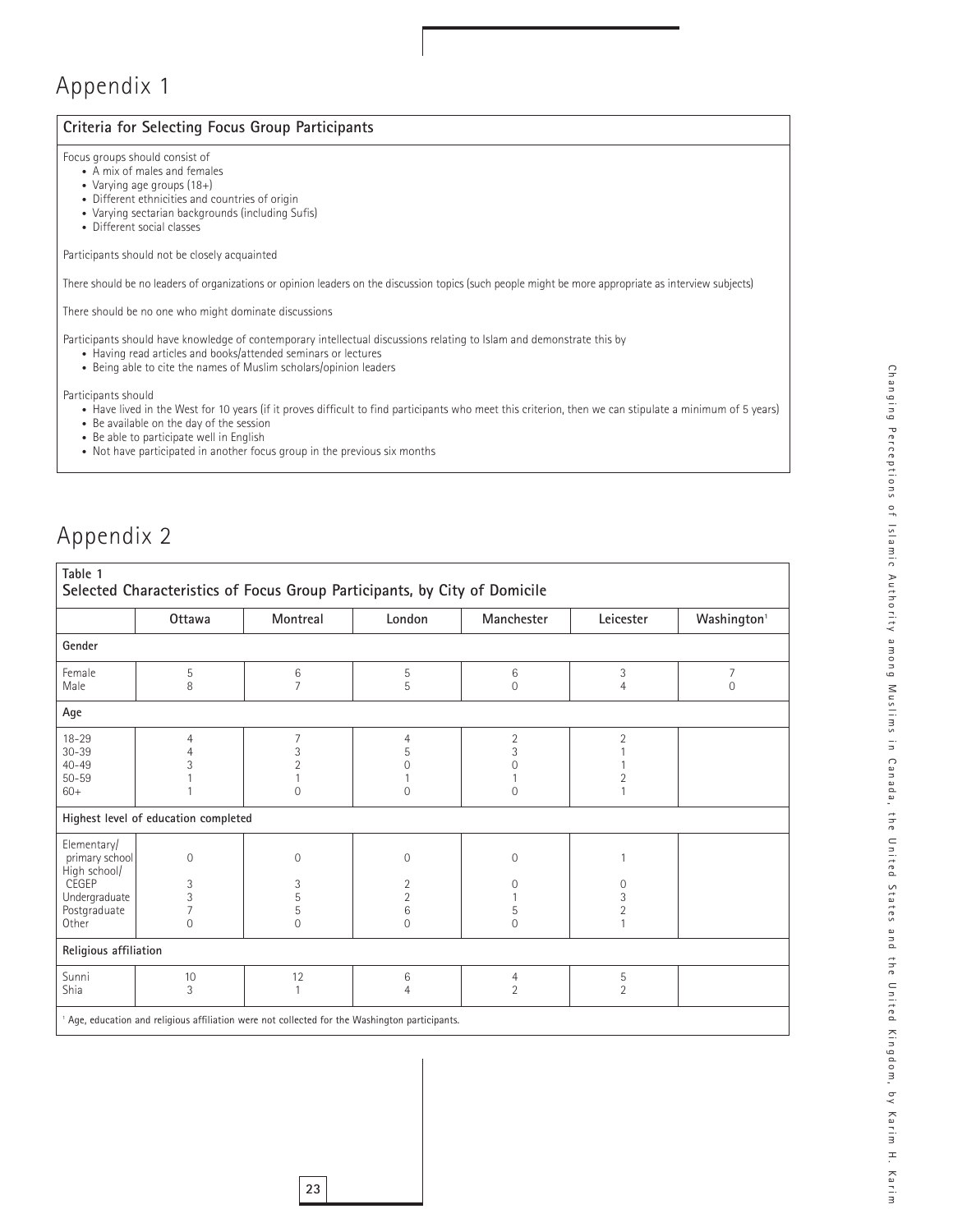| Table 2<br>Participants' Place of Birth and Ethnicity                                                                                                                                                                                                                                |                                                                                                                                                                                                                |                                                                                                                                                                                                                                                                                                                                                                                                                                                                                                                             |                                                                                                                                                                                                                                 |  |  |  |
|--------------------------------------------------------------------------------------------------------------------------------------------------------------------------------------------------------------------------------------------------------------------------------------|----------------------------------------------------------------------------------------------------------------------------------------------------------------------------------------------------------------|-----------------------------------------------------------------------------------------------------------------------------------------------------------------------------------------------------------------------------------------------------------------------------------------------------------------------------------------------------------------------------------------------------------------------------------------------------------------------------------------------------------------------------|---------------------------------------------------------------------------------------------------------------------------------------------------------------------------------------------------------------------------------|--|--|--|
| Place of birth <sup>1</sup>                                                                                                                                                                                                                                                          |                                                                                                                                                                                                                | Ethnicity <sup>2</sup>                                                                                                                                                                                                                                                                                                                                                                                                                                                                                                      |                                                                                                                                                                                                                                 |  |  |  |
| Afghanistan<br>Algeria<br>Bangladesh/East Pakistan<br>Canada<br>Egypt<br>India<br>Iran<br>Italy<br>Kenya<br>Lebanon<br>Malaysia<br>Mauritania<br>Burma/Myanmar<br>Malawi<br>Morocco<br>Pakistan<br>Somalia<br>Switzerland<br>Syria<br>Tanzania<br>Turkey<br>Uganda<br>United Kingdom | 1<br>1<br>3<br>$\overline{4}$<br>$\overline{2}$<br>3<br>$\mathbf{1}$<br>1<br>3<br>$\mathbf{1}$<br>$\overline{2}$<br>$\mathbf{1}$<br>$\mathbf{1}$<br>$\overline{2}$<br>$\overline{2}$<br>$\mathbf{1}$<br>1<br>9 | Afghan<br>African<br>Arab<br>Asian (common term for<br>South Asian in the UK)<br>Berber<br>Bangladeshi<br><b>British</b><br><b>British Asian</b><br>British Bangladeshi<br><b>Burmese</b><br>Canadian<br>East African Asian<br>Egyptian<br>Egyptian-Canadian<br>English<br>European<br>Gujarati<br>Hungarian<br>Indian<br>Indian-Canadian<br>Indo-Pakistani<br>Iranian<br>Irish<br>Lebanese<br>Malay<br>Pakistani<br>Scots<br>Somali<br>Somali British<br>South Asian<br>Syrian<br>Turkish<br>White European<br>Yuqoslavian | $\mathbf{1}$<br>$\mathbf{1}$<br>10<br>$\overline{4}$<br>$\mathbf{1}$<br>3<br>$\overline{2}$<br>5<br>$\overline{2}$<br>$\overline{4}$<br>5<br>$\overline{2}$<br>$\overline{1}$<br>$\overline{2}$<br>$\mathbf{1}$<br>$\mathbf{1}$ |  |  |  |
| Excluding Washington participants.                                                                                                                                                                                                                                                   |                                                                                                                                                                                                                |                                                                                                                                                                                                                                                                                                                                                                                                                                                                                                                             |                                                                                                                                                                                                                                 |  |  |  |

<sup>2</sup> Self-described categories; multiple responses were permitted; data for Washington are not available

## Appendix 3 Focus Group Questionnnaire

In this discussion, we are taking the position<br>the views on Islam of all the people around<br>table are valid. The research project is intere<br>hearing from people who describe themselves as n this discussion, we are taking the position that the views on Islam of all the people around the table are valid. The research project is interested in Muslims. The people in this group have deliberately been chosen from a variety of backgrounds so that we can get a wide range of views. Our intention here is not to discuss the correctness of any branch or interpretation of Islam, but to bring forth various views on the issues at hand. There are no right or wrong answers all your responses will contribute to the better understanding of how various individual Muslims think.

Do not be concerned that the viewpoints that you discuss or the names of intellectuals which you mention will not be recognized by anyone else — we also want to hear about the issues and people often overlooked by others. However, you are not seen as representing the particular groups that you

may belong to but as presenting your own, individual viewpoints.

There may be disagreements among various participants about specific issues — and that is to be expected in a diverse group. But the purpose of this focus group is not to resolve any disagreements among different viewpoints — it is merely to learn about the range of opinions among the participants. Perhaps there will be very few or no disagreements – that in itself will be a very interesting result. The research team comes here with few preconceptions about what you are going to say — we have an open mind on this.

### **Intellectuals**

Whether Muslims are born in Canada or in the West or in a traditional Muslim homeland, we may be faced with challenges about the practice of Islam whatever our Islamic beliefs may be.

I would like to open the discussion by asking: who is a Muslim intellectual who has been most helpful to you in dealing with life in Canada in a constructive manner?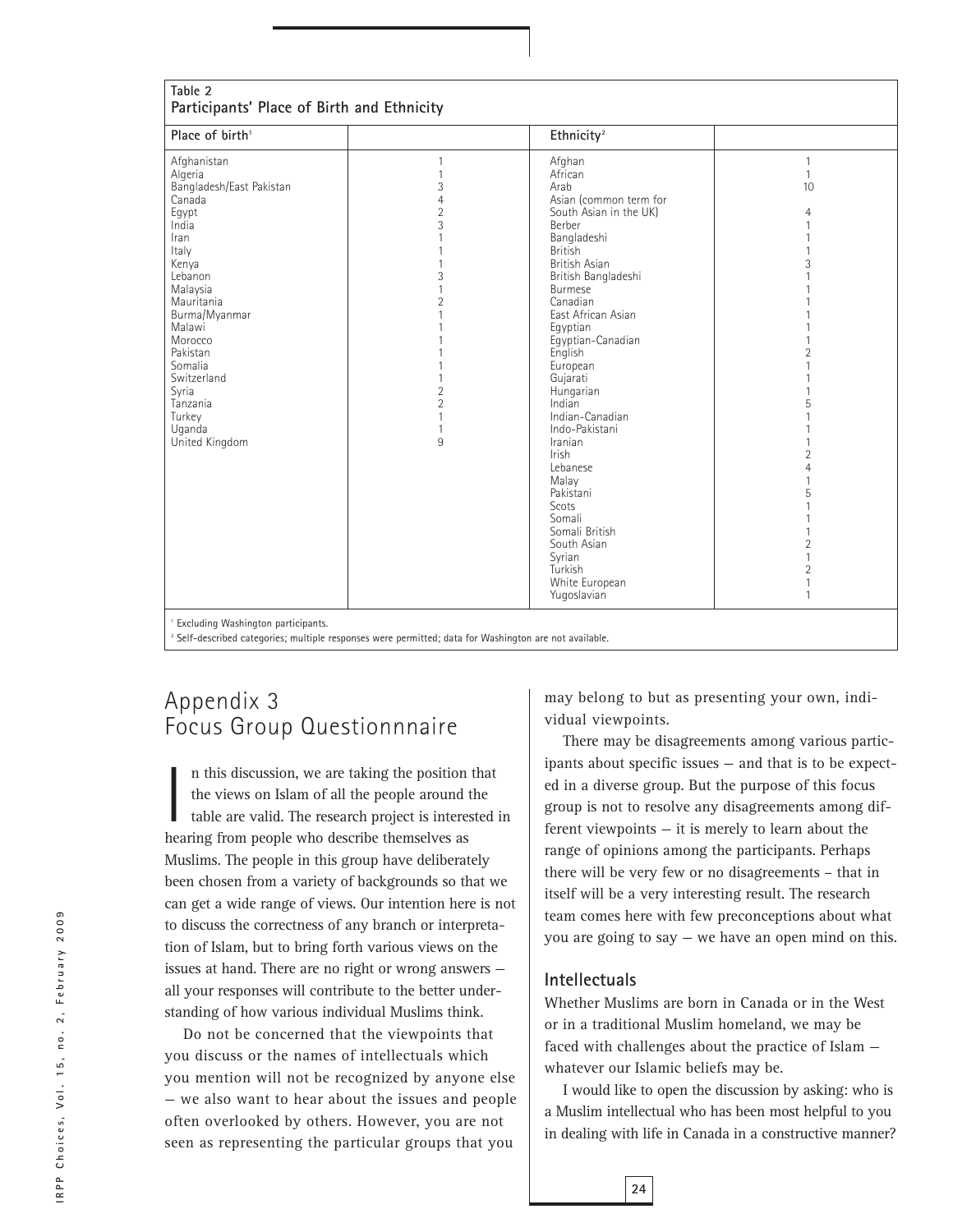C h a n g i n g P e r c e p t i o n s o f I s l a m i c A u t h o r i t y a m o n g M u s l i m s i n C a n a d a , t h e U n i t e d S t a t e s a n d t h e U n i t e d K in g d o m , b y K a r i m H . K a r i m

This person may have written books, articles or given lectures, *khutbas, wa'iz*, etc., on your beliefs. It may be someone who is an academic scholar, a journalist, or a person with traditional religious training – someone who is known beyond his or her own circle.

The intellectual I am asking about is not necessarily one who provides all the answers — it is someone who may provide a way to think within an Islamic framework and enables you to deal with various issues from a thoughtful perspective that agrees with your religious world view.

Perhaps such a person who has helped you in this manner may not live in Canada or even identify herself or himself as a Muslim.

So, who is the one intellectual whose work has helped you to cope with life in Canada within an Islamic framework?

[Who would like to begin?]

#### **Contemporary issues**

- 1. In your experience, how do Muslims deal with contemporary concepts such as modernity, secular society, universal human rights, individualism, and democracy?
- 2. Where do Muslims look for answers to contemporary issues such as bio-ethical questions?
- 3. Are Muslim intellectuals who have been trained in traditional Islamic manners able to address successfully the challenges of living as a Muslim in the West?
- 4. Are Muslim intellectuals who have been trained in departments of Islamic studies in Western universities able to successfully address the challenges of living as a Muslim in the West?
- 5. What does Western knowledge have to offer you in better coping with life in the twenty-first century?
- 6. What does traditional Islamic knowledge have to offer the West in better coping with life in the twenty-first century?

#### **Interpretations**

- 7. Does the individual Muslim have the capability or the authority to interpret the teachings of Islam to deal with modern life?
- 8. Who has the capability or the authority to interpret the teachings of Islam to deal with modern life?
- 9. Are you aware of the issuing of *fatwas* through the Internet? If so, what are your views on this?

**25**

#### **Media**

- 10. Do you receive any information on Islam and Muslims from the mainstream media that you find useful in being a Muslim in Canada?
- 11. Are there any Muslims working in the mainstream media who have been able to provide useful information on Islam and Muslims?
- 12. Are there any non-Muslims working in the mainstream media who have been able to provide useful information on Islam and Muslims?
- 13. Today, there are several media available in Canada that address issues of Islam to Muslims living in this country. Which Muslim media are you most familiar with?
- 14. Which Muslim media (print, TV, radio, Internet) are the most useful for your life in Canada?
- 15. How much information on Islam and Muslims do you receive through the Internet?
- 16. In what form do you receive this information (email attachments; listservs; Web sites)?
- 17. Are you aware of any Muslim organizations in Canada or in other Western countries that use the Internet effectively to put across Muslim points of view for the public?

#### **Future**

- 18. What do you expect will be the status of Muslims in Canada in the next 10-20 years?
- 19. What do you expect will be the status of Muslims in Canada in the next 50 years?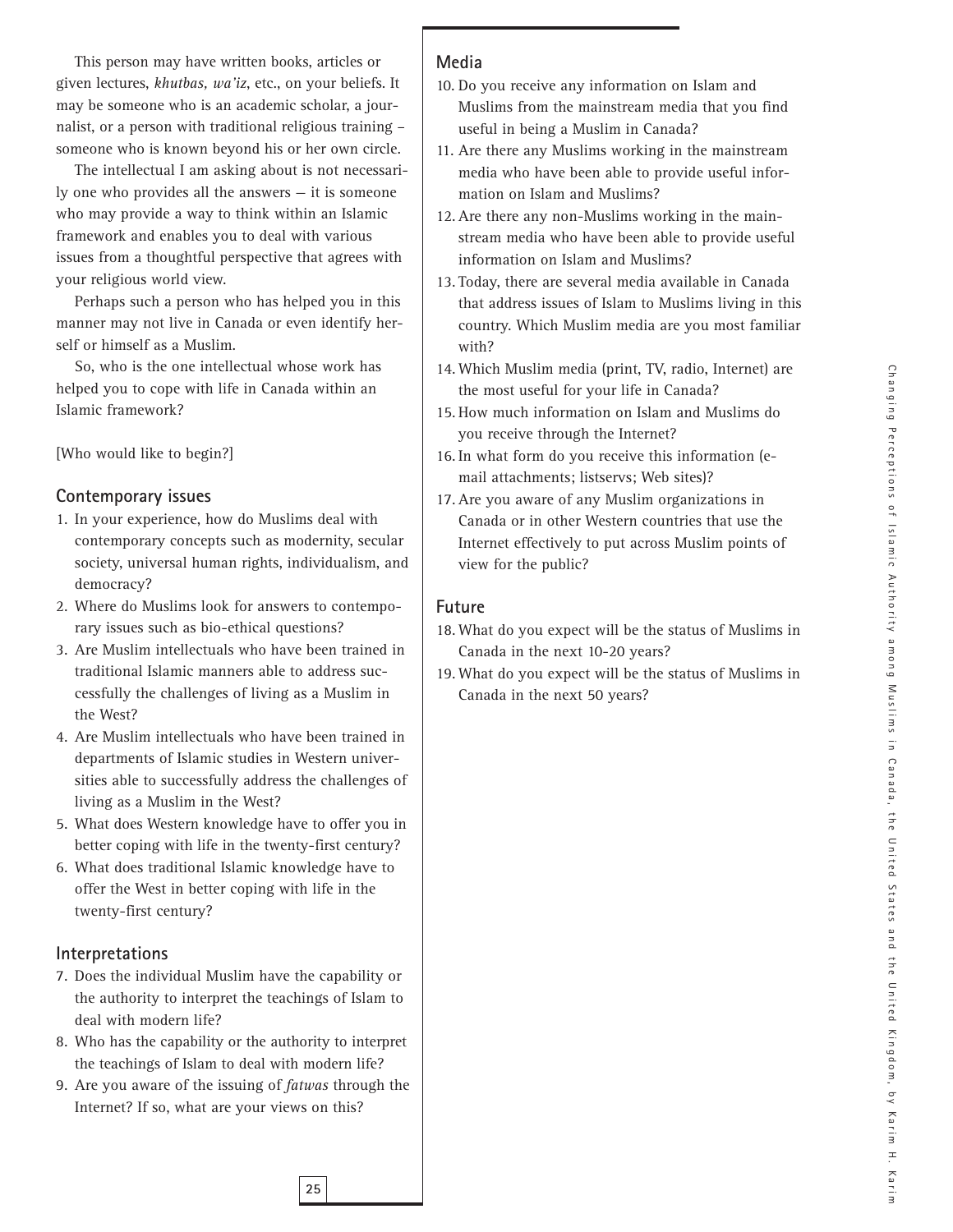#### **Notes**

This paper is based on the findings of a project entitled "Islamic Reform in Diaspora: A Study of the Responses to the Emergence of Muslim Scholarship in Canada, the US and the UK." It was primarily funded by a grant from the Social Sciences and Humanities Research Council. The project also received support from Harvard University's Divinity School, Department of Near Eastern Languages and Civilizations, and Center for the Study of World Religions, and the Institute of Ismaili Studies in London. While the project's scope extended to broad developments in Islamic reform in the three countries, the current paper deals only with issues related to religious authority. The author would like to acknowledge the assistance of Denise Helly, Marie Gillespie and Peter Mandaville in identifying research assistants in Canada, the United Kingdom and the United States, respectively.

- The term "integration" is contentious. It is used widely in Canada to distinguish the process of engagement with mainstream society that enables immigrants to maintain their own cultures within the context of multiculturalism, and to a certain extent, Québec's policy of interculturalism. It is in this sense that "integration" is used in this study. The term is contrasted with the American preference for "assimilation," which has traditionally described absorption into a "melting pot." Some discourses in the UK appear to equate "integration" with a melting pot "assmiliation."
- 2 A number of the converts in the focus groups referred to themselves as "reverts," suggesting that they had returned to their original or essential spiritual orientation.
- 3 For a discussion on Muslim engagements with tradition, modernity and postmodernity, see Karim (forthcoming).
- 4 Shia communities tend to have more centralized structures of authority than Sunnis. The Ismailis have a well-defined transnational network of institutions, which are also present in Canada, the US and the UK (Aga Khan IV circa 1998). However, it would be incorrect to suggest that the Shia are not challenged by changing conditions.
- 5 The locations and dates of the focus group discussions were: Ottawa, March 14, 2004; Montreal, July 24, 2004; London, May 21, 2005; Manchester, June 11, 2005; Leicester, June 12, 2005; Washington, DC, July 9, 2005.
- 6 Sixty-two in-depth interviews were conducted for the larger project in the period during which the focus group discussions were conducted (2004-2005).
- 7 Purposive selection ensures that the participants are able to address the issues under study from a basis of knowledge. In identifying the potential focus group members, he says that "If you want to know about Sioux (Native American) culture, you simply cannot ask a group of Quakers" (Berg 2001, 123).
- 8 "Intellectual" was broadly defined as including academics, religious leaders, journalists, novelists, painters, and musicians.
- 9 For a discussion of the failure of the traditionally trained religious Muslim leadership to comprehend contemporary conditions, see Zaman (2002, 181-91).
- 10 This view was expressed several times by various Muslims in other conversations that the author engaged in while conducting his research in the UK.
- 11 Omid Safi noted in an interview that he found the largely adult male congregation of a mosque that he had previously attended to be intolerant of children (personal interview, October 28, 2004, Colgate, NY).
- 12 Personal interview, September 26, 2004, Washington, DC. Jane Smith notes that "Some Anglo converts have formed support groups to help one another in the transition to a new faith and identity" in the United States (1999, 66).
- 13 Personal interview with Omar Abdurrahman, November 18, 2004, Cambridge, MA. The comfort that African-American Muslims have with mosques run by religious leaders of their own cultural backgrounds is apparent in the clear distinction between indigenous and immigrant groupings of Muslims in the USA, the latter dominated by leaders and communities of Arab and South Asian backgrounds. See Ansari (2004), Jackson (2005), McCloud (1995), and Smith (1999).
- 14 Personal interview with Zaki Badawi, June 16, 2005, London, UK.
- 15 Personal interview with Siddiqui Attaaullah, June 13, 2005, Markfield, UK.
- 16 Personal interview with Azim Nanji, May 24, 2005, London, UK.
- 17 Yvonne Ridley, a journalist for the Islam Channel in London and a convert, criticized "armchair jihadis" (personal interview, May 26, 2005, London, UK).
- 18 Sufis are usually given to the mystical and contemplative dimensions of spirituality; however, they do not shun the worldly aspects of Life.
- 19 Personal interview, March 14, 2004, Ottawa, ON.
- 20 Yusuf and Shakir are attached to the Zaytuna Institute in California.
- 21 "The engagement of the Imamat in development is guided by the ethics of Islam that bridge faith and society, a premise on which I established the Aga Khan Development Network" (Aga Khan IV 2008: 58).
- 22 This was also expressed by Ali Asani in an interview on March 7, 2004, in Cambridge, MA.
- 23 "The hip hop cultural movement needs to be examined with a seriousness of purpose and a methodology that considers the networked nature of Islam in order to reveal the hidden aspects of this highly misunderstood transglobal phenomenon, a cultural movement whose practitioners represent, arguably, some of the most cuttingedge conveyors of contemporary Islam" (Alim 2005, 272).
- Many academics have also been active as imams or in other ways in the religious education or administration of their community organizations.
- 25 There has been a preponderance of individuals with engineering or other forms of technical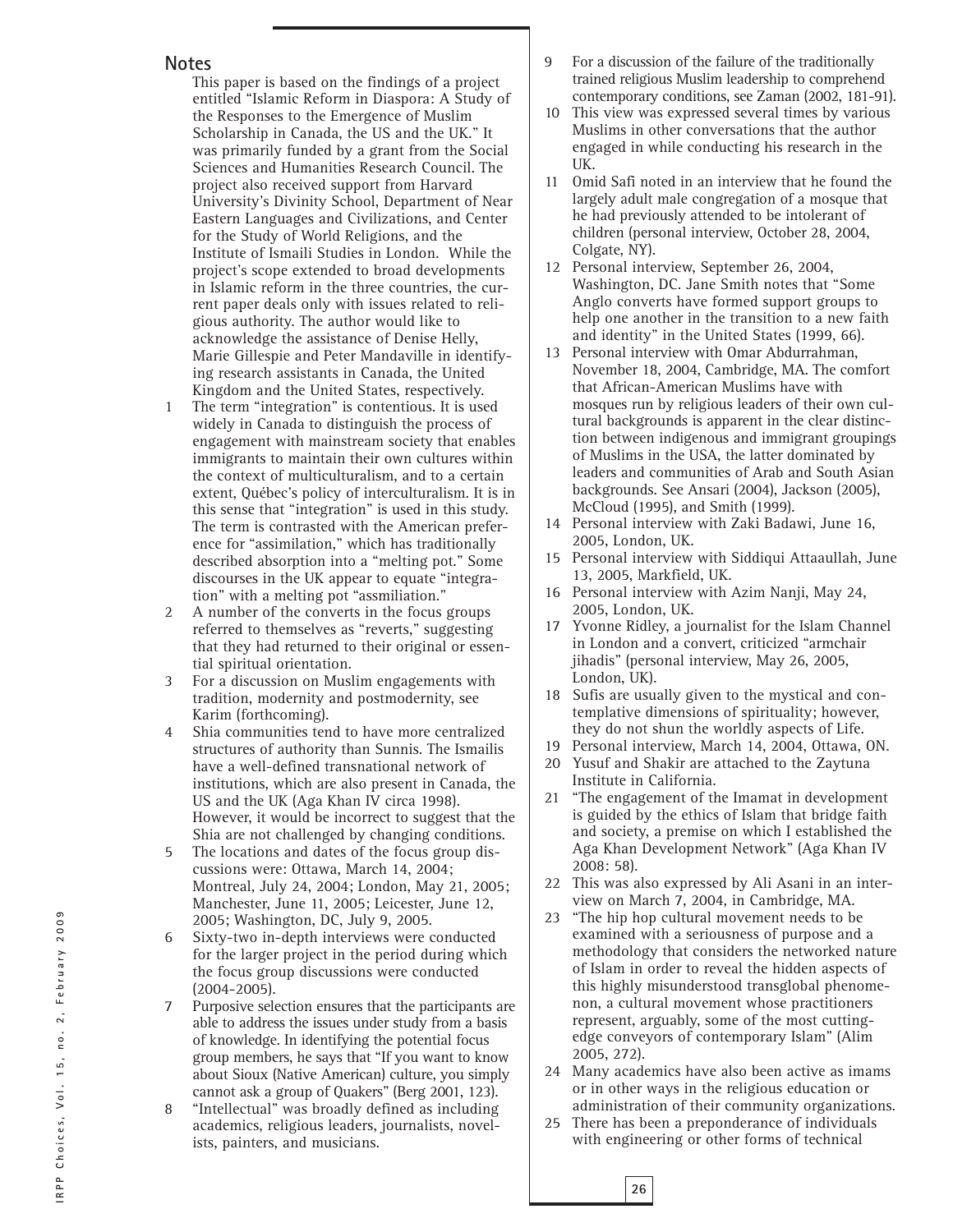training among the Muslims who have engaged in terrorism. Of course, this does not mean that the hundreds of thousands of Muslims with such education are automatically inclined towards simplistic solutions to social problems.

- 26 *Fiqh* constitutes regulations based on Islamic sources governing religious ritual and the social domain; initial bodies of *fiqh* were produced by classical scholars in the early history of Islam following Muhammad.
- 27 Personal interview, September 24, 2004, Washington, DC.
- 28 Five acts considered in dominant Islamic discourses to be obligatory for Muslims: bearing witness (*shahadah*) to the oneness of God and the prophethood of Muhammad, prescribed daily prayers (*salat*), almsgiving (*zakah*), fasting (*sawm*) during the month of Ramadan and performance of the pilgrimage (*hajj*) to Mecca once in a lifetime.
- 29 This reflects Arkoun's ideas about the Islamic scriptures not being a "closed corpus" (2005).
- 30 Government of Québec. "Bill 106 An Act to Promote Action by the Administration with Respect to Cultural Diversity." http://www.assnat.qc.ca/eng/38legislature1/Projetsloi/publics/08-a106.pdf
- 31 See also Karim (2003a).

#### **References**

- Abdul-Ghafur, Saleemah, ed. 2005. *Living Islam Out Loud: American Muslim Women Speak*. Boston: Beacon Press.
- Abdul Rauf, Imam Feisal. 2004. *What's Right with Islam: A New Vision for Muslims and the West*. New York: HarperCollins.
- Abou El Fadl, Khaled. 2001. *Speaking in God's Name: Islamic Law, Authority and Women*. Oxford: Oneworld.
- Adams, Michael. 2007. *Unlikely Utopia: The Surprising Triumph of Canadian Pluralism*. Toronto: Viking Canada.
- Aga Khan IV. Circa 1998. *The Constitution of the Shia Imami Ismaili Muslims*. N.p.
- --. 2008. Where Hope Takes Root: Democracy *and Pluralism in an Interdependent World*. Vancouver: Douglas and McIntyre.
- Ahmed, Akbar S. 1992. *Postmodernism and Islam: Predicament and Promise*. London, UK: Routledge.
- Al-Azmeh, Aziz. 1993. *Islams and Modernities*. London, UK: Verso.
- Alim, H. Samy. 2005. "A New Research Agenda: Exploring the Transglobal Hip Hop *Ummah*." In *Muslim Networks from Hajj to Hip Hop*, edited by Miriam Cooke and Bruce B. Lawrence. Chapel Hill: University of North Carolina Press.
- Ansari, Zafar Ishaq. 2004. "Islam among African Americans: An Overview." In *Muslims' Place in the American Public Square*, edited by Zahid H. Bukhari, Sulayman S. Nyang, Mumtaz Ahmad, and John L. Esposito. Walnut Creek, CA: AltaMira Press
- Arkoun, Mohammed. 2002. *The Unthought in Contemporary Islamic Thought*. London, UK: Saqi Books/Institute of Ismaili Studies.

- Benhabib, Seyla. 1992. "Models of Public Space: Hannah Arendt, the Liberal Tradition, and Jürgen Habermas." In *Habermas and the Public Sphere*, edited by Craig Calhoun. Cambridge, MA: MIT Press.
- Berg, Bruce L. 2001. *Qualitative Research Methods for the* Social Sciences. 4<sup>th</sup> ed. Boston: Allyn and Bacon.
- Berktay, Fatmagül. 1998. *Women and Religion*. Montreal: Black Rose.
- Bhimani, Salima. 2003. *Majalis al-Ilm: Sessions of Knowledge – Reclaiming and Representing the Lives of Muslim Women*. Toronto: TSAR.
- Bouchard, Gérard, and Charles Taylor. 2008. *Building the Future: A Time for Reconciliation*. Report of the Commission de consultation sur les pratiques d'accomodement reliées aux différences culturelles. Québec: Government of Québec.
- Dean, Neville, and Nick Allen. 2006. "Finsbury Park Mosque's Terrorist Roll Call." *The Independent*. February 7. Accessed February 3, 2009. http://www.independent.co.uk/incoming/finsburypark-mosques-terrorist-roll-call-465867.html
- Eickleman, Dale F., and Jon W. Anderson. 2003. "Redefining Muslim Publics." In *New Media in the Muslim World: The Emerging Public Sphere*, edited by Dale F. Eickleman and Jon W. Anderson. Bloomington: Indiana University Press.
- Fraser, Nancy. 1992. "Rethinking the Public Sphere: A Contribution to the Critique of Actually Existing Democracy." In *Habermas and the Public Sphere*, edited by Craig Calhoun. Cambridge, MA: MIT Press.
- Gitlin, Todd. 1998. "Public Sphere or Public Sphericules?" In *Media, Ritual and Identity*, edited by Tamar Liebes and James Curran. London: Routledge.
- Habermas, Jürgen. 1989. *The Structural Transformation of the Public Sphere*. Translated by T. Burger and F. Lawrence. Cambridge, MA: MIT Press.
- Hallaq, Wael. 1997. *A History of Islamic Legal Theories.* Cambridge, UK: Cambridge University Press.
- Hamdani, Daood Hassan. 1994. "Muslims in the Canadian Mosaic." *Journal Institute of Muslim Minority Affairs* 5 (1): 7-16.
- Hasan, Asma Gull. 2001. *American Muslims: The New Generation*. New York: Continuum.
- Helly, Denise. 2004. "Are Muslims Discriminated Against in Canada since September 2001?" *Canadian Ethnic Studies* 36 (1): 24-47.
- Husaini, Zohra. 1990. *Muslims in the Canadian Mosaic*. Edmonton: Muslim Research Foundation.
- Husband, Charles. 1998. "Differentiated Citizenship and the Multi-Ethnic Public Sphere." *Journal of International Communication* 5 (1): 134-48.
- Iqbal, Allama Muhammad. [1930] 1977. *The Reconstruction of Religious Thought in Islam*. Lahore, Pakistan: Munib Iqbal and Wahid Iqbal.
- Jackson, Sherman A. 2005. *Islam and the Blackamerican: Looking Toward the Third Resurrection*. New York: Oxford University Press.
- Karim, Karim H. 2002a. "Crescent Dawn in the Great White North: Muslim Participation in the Canadian Public Sphere." In *Muslims in the West: From Sojourners to Citizens,* edited by Yvonne Yazbeck Haddad. New York: Oxford University Press.
	- -. 2002b. "Public Sphere and Public Sphericules: Civic Discourse in Ethnic Media." In *Civic*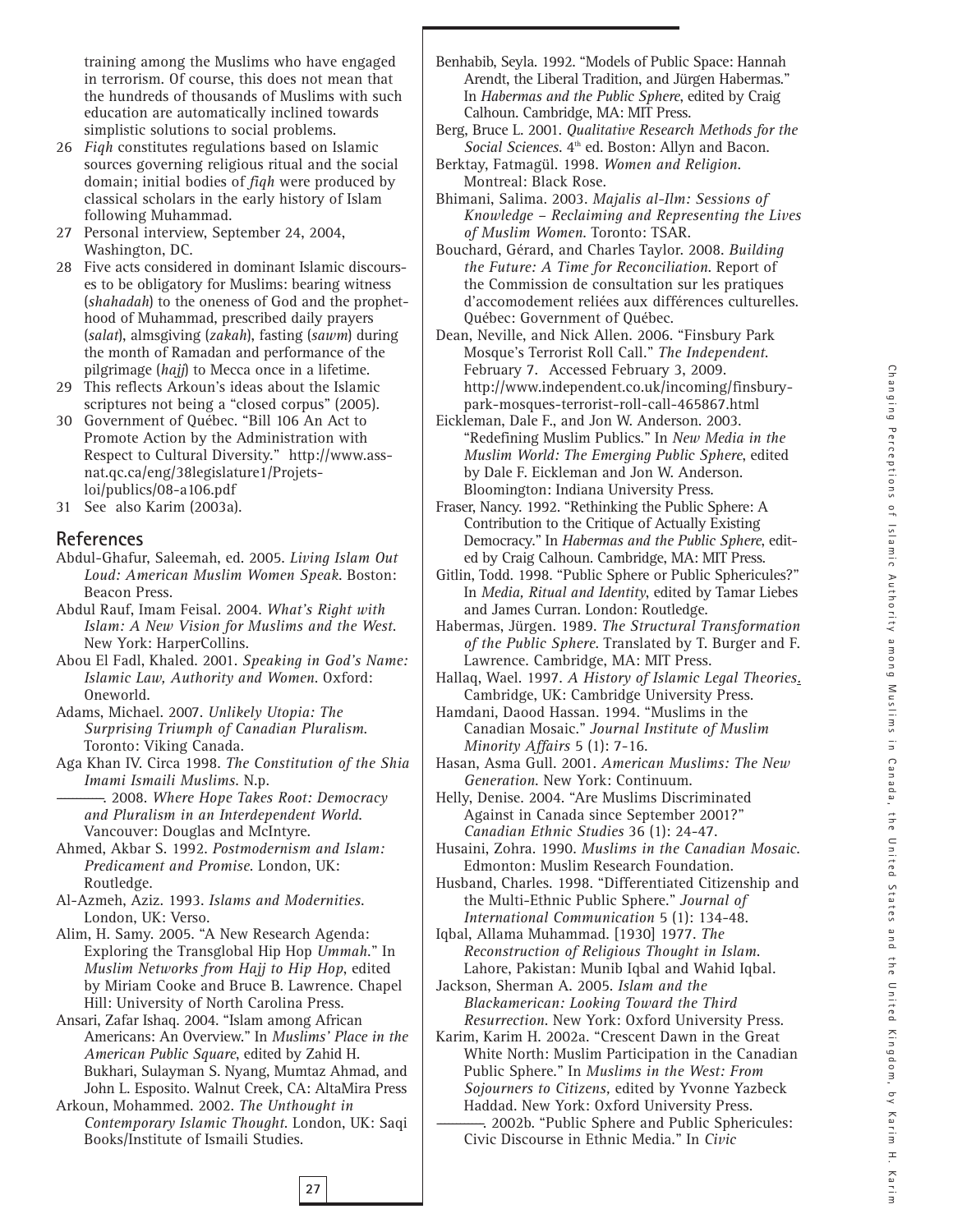*Discourse and Cultural Politics in Canada*, edited by Sherry Ferguson and Leslie Regan Shade. Westport: Ablex.

 $-$ . 2003a. *Islamic Peril: Media and Global Violence*. Updated edition. Montreal: Black Rose. --. 2003b. "Mapping Diasporic Mediascapes." In *The Media of Diaspora,* edited by Karim H. Karim. London: Routledge.

Karim, Karim H. Forthcoming. "At the Interstices of Tradition, Modernity and Postmodernity: Ismaili Engagements with Contemporary Canadian Society." In *The Modern History of Ismailis*, edited by Farhad Daftary. London: IB Tauris.

Karim, Karim H., and Faiza Hirji. 2008. "Religion and State in a Pluralist Nation: Policy Challenges in Contemporary Canadian Society." *Canadian Diversity* 6 (1): 109-12.

Khan, M.A. Muqtedar Khan. 2002. *American Muslims: Bridging Faith and Freedom*. Beltsville: Amana Publications.

Kraidy, Marwan. 2005. *Hybridity: The Cultural Logic of Globalization*. Philadelphia: Temple University Press.

Leonard, Karen Isaksen. 2003. *Muslims in the United States: The State of Research*. New York: Russell Sage Foundation.

Mahmood, Saba. 2005. *Politics of Piety: The Islamic Revival and the Feminist Subject*. Princeton: Princeton University Press

Mandaville, Peter. 2001. *Transnational Muslim Politics: Reimagining the Umma*. London: Routledge.

Manji, Irshad. 2003. *The Trouble with Islam: A Wake-Up Call for Honesty and Change*. Toronto: Random House Canada.

McCloud, Aminah Beverly. 1995. *African American Islam*. New York: Routledge.

McGown, Rima Berns. 1999. *Muslims in the Diaspora: The Somali Communities of London and Toronto*. Toronto: University of Toronto Press.

Menzies, Gavin. 2003. *1421: The Year China Discovered America*. New York: HarperCollins.

Modood, Tariq, and Fauzia Ahmed. 2007. "British Muslim Perspectives on Multiculturalism." *Theory, Culture and Society* 24 (2): 187-213.

Muslim College. 2005. "Aims and Objectives." Accessed: July 30, 2008. http://www. muslimcollege.ac.uk/index.asp?query=aims

Nacos, Brigitte L. and Oscar Torres-Reyna. 2007. *Fueling Our Fears: Stereotyping, Media Coverage, and Pubic Opinion of Muslim Americans*. Lanham: Rowman and Littlefield.

Nasr, Seyyed Hossein. 1968. *Science and Civilization in Islam*. New York: New American Library.

Nimer, Mohamed. 2002a. *The North American Muslim Resource Guide: Muslim Community Life in the United States and Canada*. New York: Routledge.

--. 2002b. "Muslims in American Public Life." In *Muslims in the West: From Sojourners to Citizens,* edited by Yvonne Yazbeck Haddad. New York: Oxford University Press.

Peach, Ceri. 2005. "Muslims in the UK." In *Muslim Britain: Communities Under Pressure*, edited by Tahir Abbas. London, UK: Zed Books.

Peletz, Michael G. 2002. *Islamic Modern: Religious Courts and Cultural Politics in Malaysia*. Princeton: Princeton University Press.

Pew Center. 2007. "The Great Divide: How Westerners and Muslims View Each Other."Accessed June 25, 2008. http://pewglobal.org/reports/display. php?PageID=833

Ramadan, Tariq. 2004. *Western Muslims and the Future of Islam*. Oxford: Oxford University Press.

Roy, Olivier. 2004. *Globalized Islam: The Search for a New Ummah*. New York: Columbia University Press.

Safi, Omid, ed. 2003. *Progressive Muslims: On Justice, Gender, and Pluralism*. Oxford: Oneworld.

Said, Edward. 1978. *Orientalism*. New York: Pantheon.

Sajoo, Amyn B., ed. 2008. *Muslim Modernities: Expressions of the Civil Imagination*. London: IB Tauris/The Institute of Ismaili Studies.

Shryock, Andrew. 2000. "Public Culture in Arab Detroit: Creating Arab/American Identities in a Transnational Domain." In *Mass Mediations: New Approaches to Popular Culture in the Middle East and Beyond*, edited by Walter Armbrust. Berkeley: University of California Press.

Smith, Jane I. 1999. *Islam in America*. New York: Columbia University Press.

Starrett, Gregory. 2003. "Muslim Identities and the Great Chain of Buying." In *New Media in the Muslim World: The Emerging Public Sphere*, edited by Dale F. Eickleman and Jon W. Anderson. Bloomington: Indiana University Press.

Statistics Canada. 2003. *Religions in Canada*. Analysis Series, 2001 Census. Ottawa: Minister of Industry.

Stewart, David W., and Prem N. Shamdasani. 1990. *Focus Groups: Theory and Practice*. Applied Social Research Methods Series, vol. 20. Newbury Park: Sage.

Stone, Richard. 2004. *Islamophobia: Issues, Challenges and Action* Report of the Commission on British Muslims and Islamophobia. Stoke on Trent, UK: Trentham Books.

Vertovec, Steven. 2002. "Islamophobia and Muslim Recognition in Britain." In *Muslims in the West: From Sojourners to Citizens,* edited by Yvonne Yazbeck Haddad. New York: Oxford University Press.

Vogel, Frank. 2008. "Tensions Between Interpretations of Sharia." Paper presented at "The Muslim World and US National Security Interests" conference, Tyson's Corner, Virginia, May 23.

Wolfe, Michael, ed. 2002. *Taking Back Islam: American Muslims Reclaim Their Faith*. New York: Rodale Inc.

Yassine, Abdessalam. 2000. *Winning the Modern World for Islam*. Iowa City: Justice and Spirituality Publishing.

Zaman, Muhammad Qasim. 2002. *The Ulama in Contemporary Islam: Custodians of Change*. Princeton: Princeton University Press.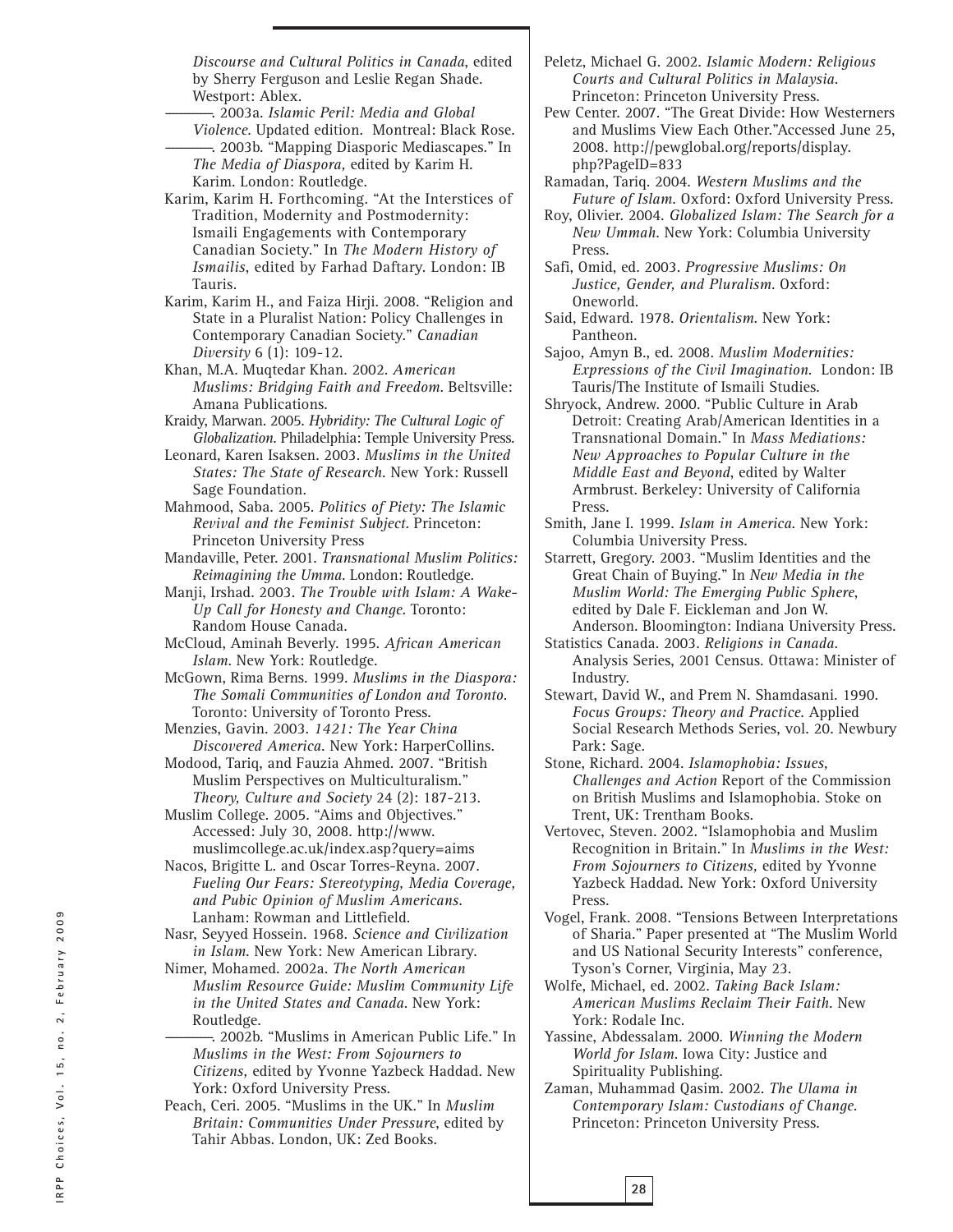Changing Perceptions of Islamic Authority<br>
nong Muslims in Canada, the United States<br>
and the United Kingdom among Muslims in Canada, the United States and the United Kingdom Karim H. Karim

Quelle perception les musulmans qui vivent au<br>Canada, aux États-Unis et au Royaume-Uni on<br>ils de l'autorité rattachée à l'islam ? C'est cette Canada, aux États-Unis et au Royaume-Uni ontils de l'autorité rattachée à l'islam ? C'est cette question que Karim Karim entend éclaircir dans cette étude. Pour comprendre de quelle façon les musulmans s'intègrent dans la société occidentale, il importe de savoir où, à leurs yeux, se trouve la véritable autorité islamique, car cela a aussi une incidence sur les questions sociopolitiques plus générales dans ces trois pays et dans le reste du monde occidental. Les adeptes de l'islam réexaminent aujourd'hui leurs rôles en tant que citoyens et en tant que croyants. Ce processus est important de nos jours, où les musulmans résidant dans les pays occidentaux font face à un éventail de choix qui s'étend depuis le sécularisme jusqu'à l'extrémisme religieux.

Les conclusions de l'auteur émanent principalement d'une série de groupes de consultation auxquels prenaient part des musulmans « laïcs ». Elles révèlent en partie le caractère complexe de cette interrogation des musulmans, dont le discours populaire a souvent tendance à donner une image réductrice en la caractérisant comme un affrontement entre « modérés » et « intégristes ». L'étude offre un aperçu nuancé des vues des musulmans sur l'intégration des immigrants en montrant comment les perceptions qu'ont les participants de l'autorité religieuse influent sur leur engagement dans la société d'accueil. Il importe tout particulièrement que les responsables des politiques publiques comprennent les attentes qu'ont les musulmans envers leurs dirigeants, car, dans la vie islamique, les convictions religieuses et le monde matériel sont intimement liés. En d'autres termes, ce sont les croyances religieuses des musulmans qui inspirent et façonnent leur sens de l'éthique civique. Plusieurs participants ont fait valoir à quel point il importe de vivre une vie équilibrée. Ils s'attendent à ce que les autorités religieuses leur fournissent un cadre propre à faciliter la poursuite de cet objectif tout en tenant compte du nouveau contexte dans lequel ils se trouvent.

Les résultats indiquent également que les musulmans qui vivent dans les pays occidentaux évaluent à la lumière de leurs objectifs actuels non seulement le statut de leurs leaders religieux mais aussi celui des textes juridiques et scripturaux islamiques de base. Plusieurs participants ont souligné que le respect que leur inspiraient traditionnelle-

ment les autorités religieuses avait diminué. Ils se disaient toujours disposés à écouter les conseils de certains leaders religieux, mais non pas de façon aveugle. Ils s'attendaient à ce que les imams reconnaissent les conditions dans lesquelles vivent les communautés musulmanes implantées dans les pays occidentaux. Ils souhaitaient également que les imams fassent preuve d'un certain sens pratique inspiré de leurs croyances musulmanes et reconnaissent la nécessité de composer avec la réalité du monde contemporain. Les croyants au sein des groupes de consultation insistaient sur la nécessité de penser par eux-mêmes et d'adopter une approche rationnelle en matière religieuse. Certains participants remettaient même en question la pertinence, dans le monde d'aujourd'hui, de certains éléments scripturaux fondamentaux de l'islam.

L'auteur espère que son étude contribuera, dans l'Occident, à une appréhension plus éclairée de la façon dont l'islam encadre les aspirations des musulmans désireux de s'intégrer dans la société occidentale. Une meilleure compréhension du monde musulman permettra aux gouvernements d'élaborer des politiques aptes à promouvoir une intégration plus harmonieuse. À cette fin, l'auteur propose quelques avenues :

- La politique d'intégration doit s'employer à atténuer le sentiment d'aliénation des musulmans en veillant à ce que les programmes de lutte contre le racisme et la discrimination prennent en compte l'islamophobie.
- Les mesures destinées à accroître le soutien accordé aux organisations sociales qui s'emploient à promouvoir davantage la connaissance mutuelle et les initiatives intercommunautaires auront de nombreux effets bénéfiques.
- Les consultations menées par les gouvernements et les activités de programmation des ONG doivent prévoir la participation des organisations musulmanes.
- La participation accrue des musulmans à la formulation des politiques publiques aidera à mieux comprendre les enjeux complexes qui caractérisent leurs communautés.
- Il importe que les dirigeants politiques, les fonctionnaires et les médias acquièrent une connaissance plus approfondie des débats qui animent la société musulmane contemporaine.